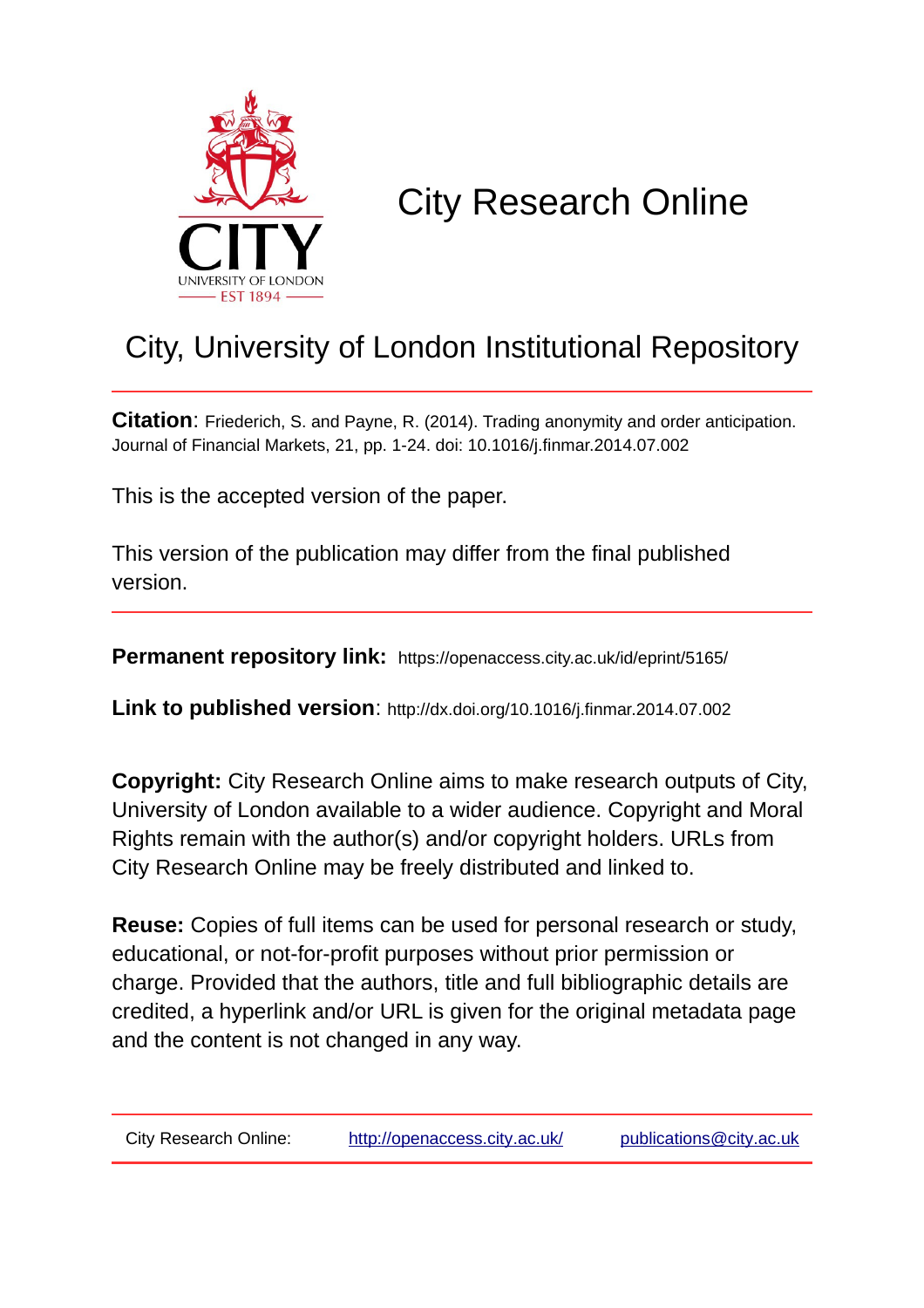## Trading anonymity and order anticipation<sup>∗</sup>

Sylvain Friederich and Richard Payne†

#### Abstract

Does it matter to market quality if broker identities are revealed after a trade and only to the two traders involved? We find that implementing full anonymity dramatically improves liquidity and reduces trader execution costs. To explain this, we compare theories based on asymmetric information to an order anticipation mechanism, where identity signals trader size, allowing strategic agents to predict the future order flow of large traders. Evidence supports the anticipation hypothesis: liquidity improves most in stocks where trading is heavily concentrated among a few brokers and in stocks susceptible to temporary price pressure. Also, only traders having large market-shares benefit from anonymity.

Keywords: Trading anonymity; Limit order trading; Trading costs; Institutional investors; London Stock Exchange.

JEL classification: G12, G14.

<sup>∗</sup>Thanks to an anonymous referee, Tarun Chordia (the editor), Alessandro Beber, Thierry Foucault, Giovanni Cespa, Aneel Keswani, Ian Tonks, Mark Salmon, Luis Oliveira, Carol Osler, Michael Moore, Anthony Neuberger and seminar participants at the Cass, Manchester and Warwick Business Schools, Queen's University Belfast, University of Essex, Universidade do Porto and the annual conference of Inquire U.K.. At financial firms and the London Exchange, thanks to Yves Bentz, Simon Howland, Matthew Leighton, Alan Line, Jamie Lebetkin, Ian Rowell, and Simon Savage.

<sup>†</sup>Department of Accounting and Finance, University of Bristol and Cass Business School, City University London, respectively. Correspondence: s.friederich@bristol.ac.uk; richard.payne@city.ac.uk.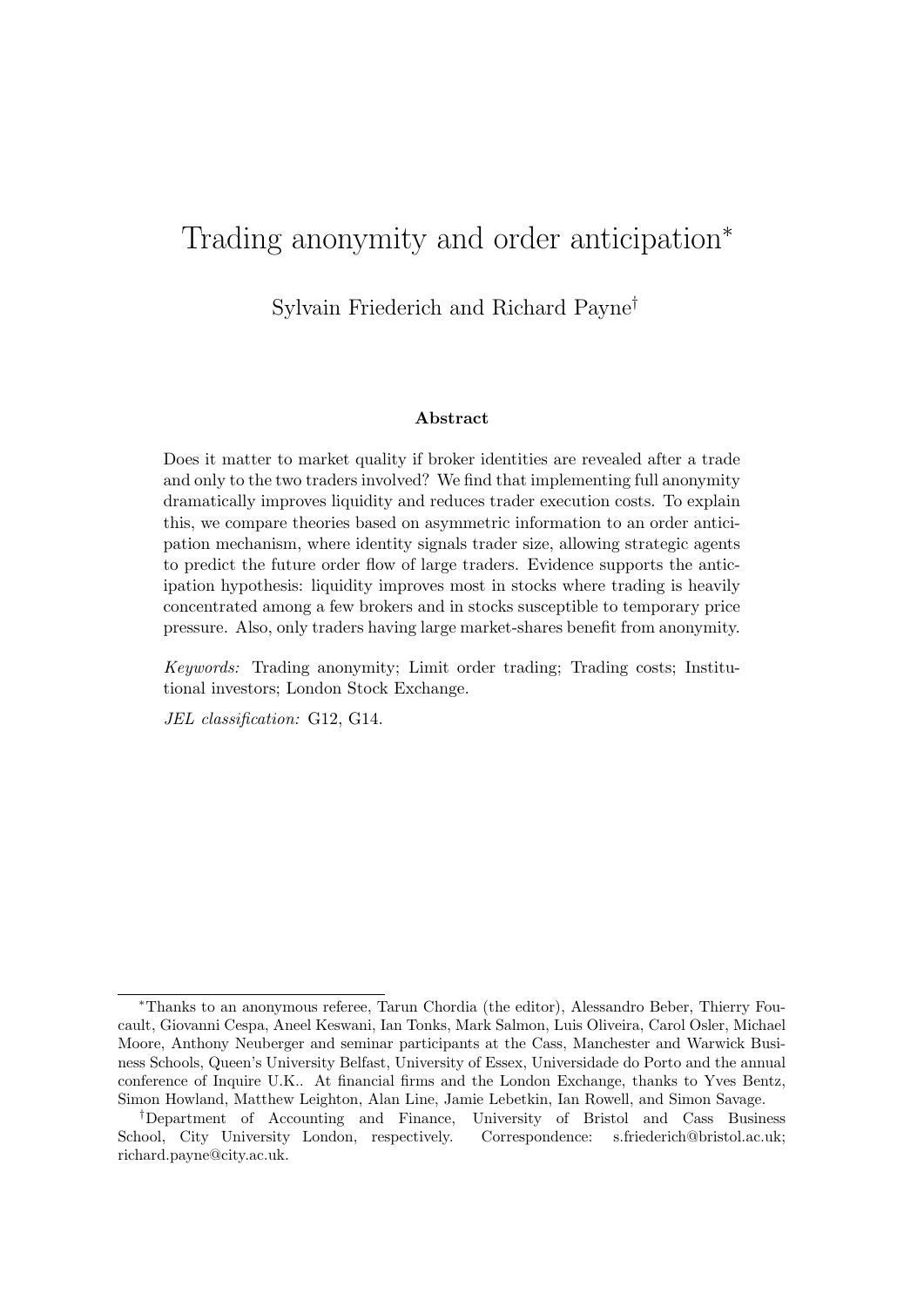In an electronic trading context, anonymity refers to whether the brokers that intermediate trading can be nominally identified by other participants. This can occur before the trade, if broker identities are shown alongside unexecuted orders on trading screens, or after the trade, if the IDs of the brokers are revealed. In this paper, we study the effects of introducing anonymity to trading on the London Stock Exchange (LSE). The anonymity change we look at is very different to that studied in previous work, as ID disclosure was initially very restricted on the LSE. Prior to the change, the market was already pre-trade anonymous and only the two parties involved in a trade learned each other's identities. With the introduction of a central counterparty (CCP) to electronic equity trading in London in February 2001, post-trade counterparty identification ceased, rendering the trading process completely anonymous.

Using data on 134 stocks from 6 months before the introduction of the CCP to 6 months after, we find that under full anonymity spreads decline by around 20%, the order book deepens significantly, and the price impacts of single trades and worked executions decrease substantially. A matched control sample of European and U.K. stocks that did not experience any anonymity change displays no such liquidity improvement.

Why did this seemingly small change in transparency cause such striking improvements in liquidity? Related work presents results from analysis of the introduction of pre-trade anonymity, studying markets around the times that exchanges stopped disclosing the identities of brokers alongside their unexecuted orders (Foucault, Moinas, and Theissen, 2007; Comerton-Forde and Tang, 2009). They find that market liquid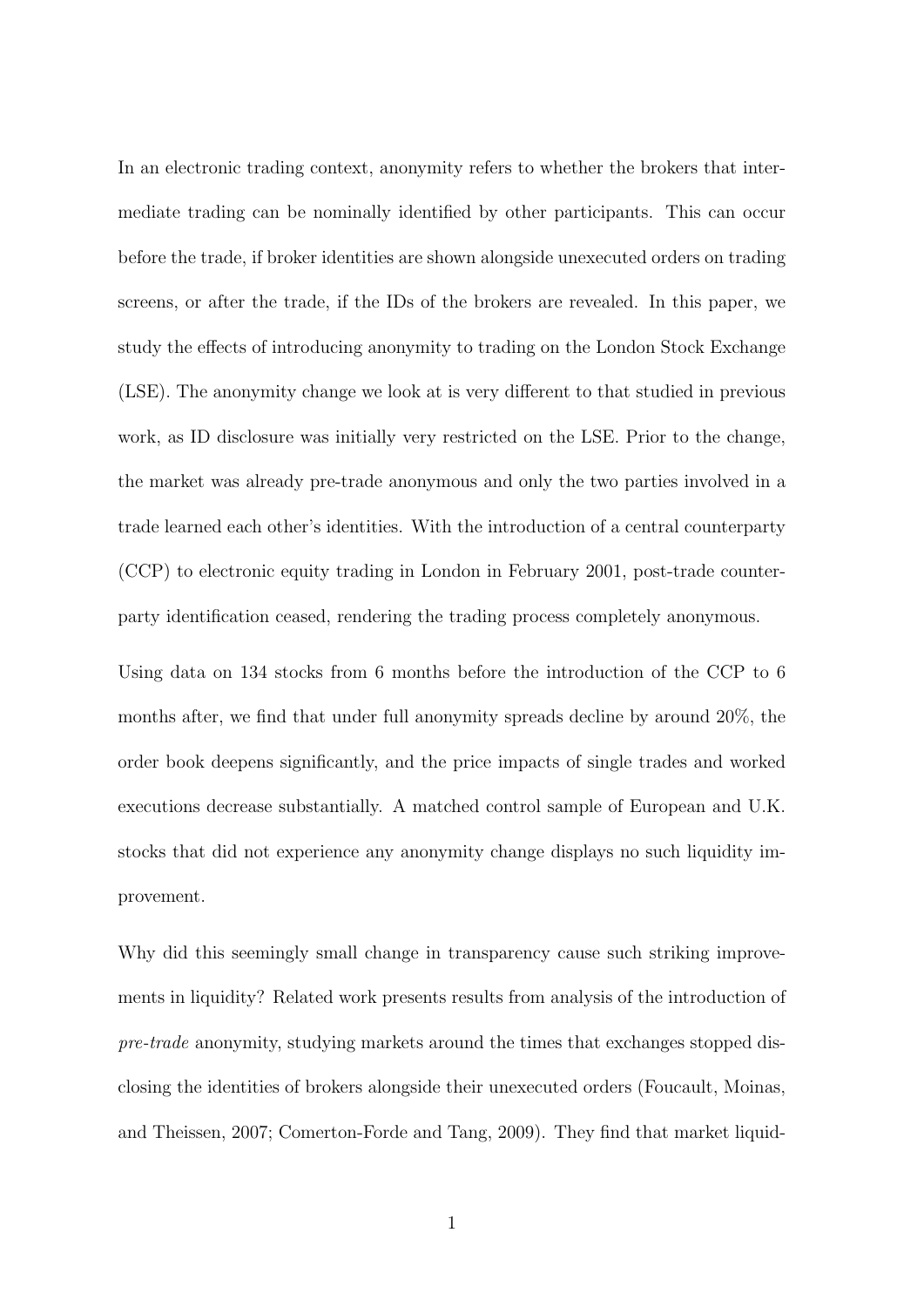ity improved and explain this using an asymmetric information argument: revealing the identities of agents who are better informed before they trade broadcasts their information while, under anonymity, those agents can expose their orders to the market without fear that others will trade in front of them. Our results share some features with those in extant work, but they are hard to interpret along the same lines. Why would revealing identities only after a trade has been completed and only to the pair of traders involved lead to concerns about information leakage?

We proceed to shed light on the mechanism that generates our results. We compare the implications of two theories that relate anonymity to liquidity. The first relies on asymmetric information (AI) arguments – examples include [Huddart, Hughes, and](#page-42-0) [Levine](#page-42-0)  $(2001)$ , [Foucault, Moinas, and Theissen](#page-41-0)  $(2007)$ , and [Rindi](#page-42-1)  $(2008)^{1}$  $(2008)^{1}$  $(2008)^{1}$  $(2008)^{1}$ . These models generate very different predictions. [Huddart, Hughes, and Levine](#page-42-0) [\(2001\)](#page-42-0) suggest that, with exogenous endowments of private information, post-trade anonymity degrades liquidity as it perpetuates information asymmetries. However, [Rindi](#page-42-1) [\(2008\)](#page-42-1) argues that if information acquisition is endogenous then anonymity may improve liquidity and efficiency as it strengthens agents' incentives to acquire information.

The second mechanism we consider is order anticipation (OA). Order anticipators use order flow data to predict the direction of future institutional trades and to profit from those predictions, perhaps by moving prices against the anticipated trader or trading in front of them. This style of opportunistic trading was described several years ago, most clearly by [Harris](#page-41-1) [\(1997\)](#page-41-1) and [Harris](#page-41-2) [\(2002\)](#page-41-2). Harris (2002) devotes

<span id="page-3-0"></span><sup>1</sup>Note, however, that the latter two papers focus on pre-trade anonymity.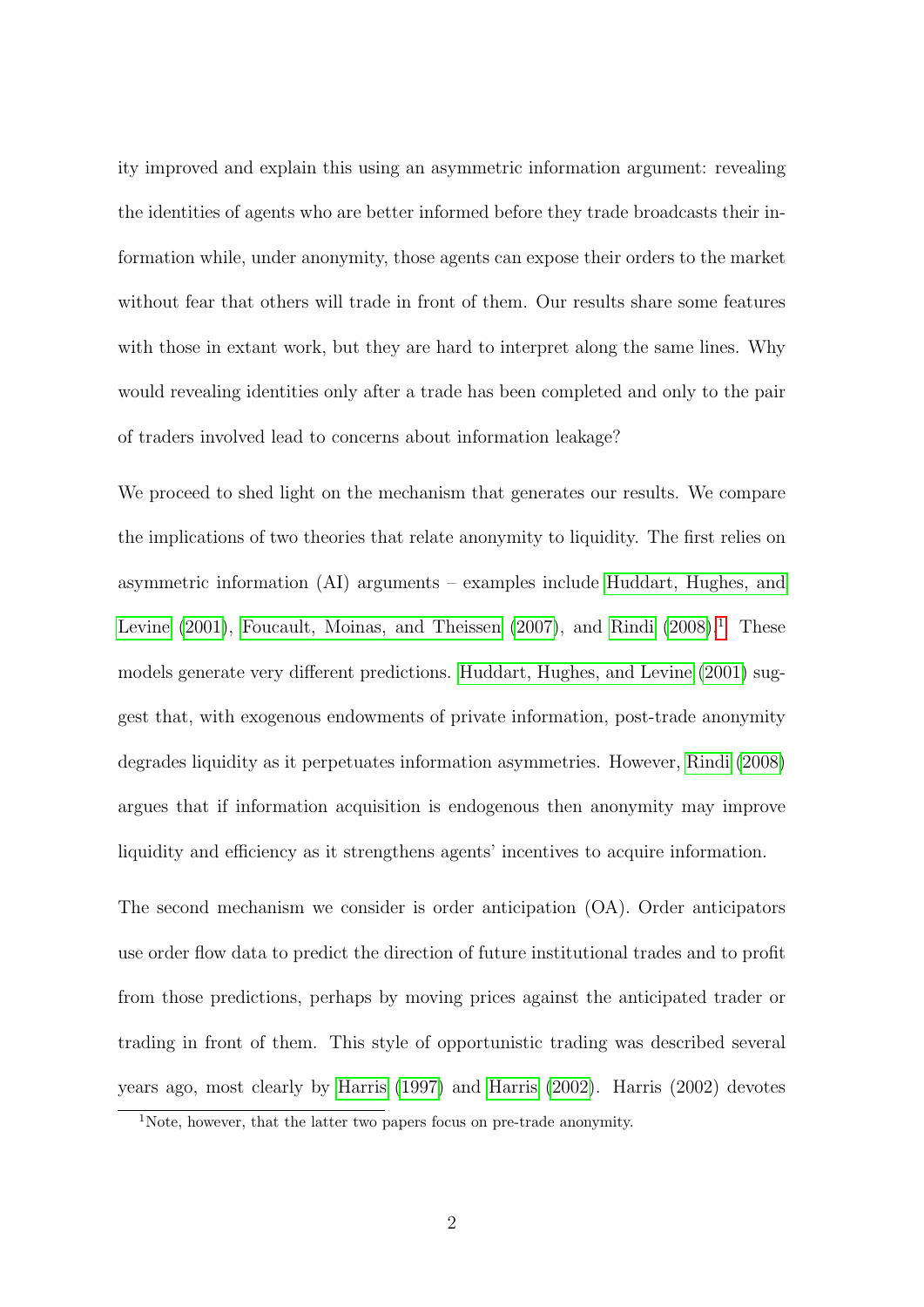a whole chapter to OA, describing it as "parasitic." Harris (1997) states that "To trade profitably, [anticipators] do not need to know why traders want to trade. They merely need to know that a large trader strongly intends to complete a trade." This statement makes it clear that OA is one of a family of strategies that profit from predictability in order flow direction. Those strategies include strategic trading around index rebalances or fire sales [\(Harris and Gurel, 1986;](#page-42-2) [Beneish and Whaley, 1996;](#page-40-0) [Coval and Stafford, 2007\)](#page-41-3) and "predatory trading" [\(Attari, Mello, and Ruckes, 2005;](#page-40-1) [Brunnermeier and Pedersen, 2005;](#page-40-2) [Carlin, Lobo, and Viswanathan, 2007\)](#page-40-3). In turn, they all rely on the ability of a trader to move prices and thus the existence of price pressure effects, a thread originating in [Shleifer](#page-43-0) [\(1986\)](#page-43-0).

OA has been much in the news recently, through its alleged use by high-frequency trading firms. In its 2010 "Concept Release on Equity Market Structure," the U.S. Securities and Exchange Commission (SEC) called for evidence on OA strategies, described as "any means to ascertain the existence of a large buyer (seller) that does not involve violation of a duty (...) or other misconduct" (pp. 54-56). The SEC explicitly asked the following question: "Do commenters believe that order anticipation significantly detracts from market quality and harms institutional investors  $(...)$ ?"<sup>[2](#page-4-0)</sup>

We argue that bilateral disclosure of trader identities harms traders who are known to account for a sizeable portion of total volume and who trade repeatedly in the same

<span id="page-4-0"></span><sup>2</sup>Appendix A gives details of earlier policy debates. The implications of transparency for OA were, for example, very clearly spelled out in the National Association of Securities Dealers' request to the SEC for a rule change to introduce post-trade anonymity to "SuperMontage." Our own discussions regarding the introduction of the CCP with block brokers on the LSE bear this out. They categorically described non-anonymity as generating OA in a concentrated market and welcomed the introduction of anonymity post-CCP.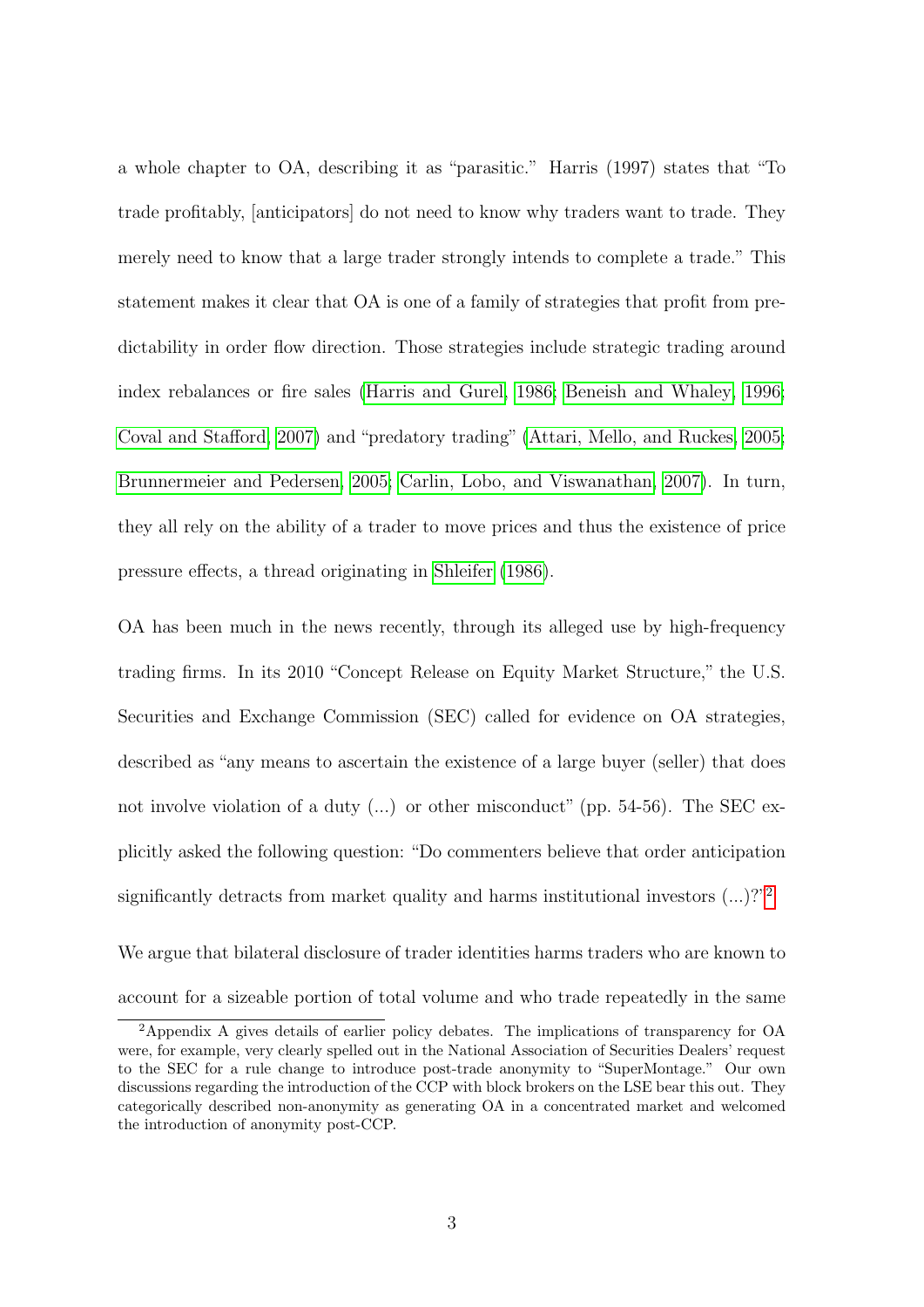direction because it facilitates anticipation of their orders. Executing against such a trader allows an anticipator to (noisily) infer the large trader's sustained presence on one side of the market. The anticipator can then shift their own quotes against the investor and/or trade ahead of them to resell liquidity at a higher price. Such practices are called "quote-shading" or "fading" by [Harris](#page-41-2) [\(2002\)](#page-41-2) and [Angel, Harris, and Spatt](#page-40-4) [\(2011\)](#page-40-4). (We use the term"order anticipation" to cover both the quote shading sense of the phrase and also the predatory trading sense and avoid referring to "front-running," as it is generally taken to mean a situation where a broker trades in front of a client order.) Both have the effect of reducing the liquidity available to large traders and increasing their trading costs. Note that OA does not require the large trader to be informed about future payoffs. It does, however, require large traders to "work" orders (i.e., split them into small orders and execute dynamically), as is common practice in institutional trading. In a setting where a few brokers intermediate a significant proportion of all trades and trade with autocorrelated direction, even very limited information on who is trading will make the anticipator's job easier.

A direct connection between OA and average market liquidity is also intuitive. [Harris](#page-41-1) [\(1997\)](#page-41-1) states that "Front-runners increase large trader transactions costs by taking liquidity that might otherwise have gone to the large trader. The large trader must therefore pay more for liquidity." [Harris](#page-41-2) [\(2002\)](#page-41-2) argues that the activities of anticipators "[...] affect liquidity through their effects on other traders [as they] alter their trading strategies to avoid losing to front runners. Some [...] may price their orders more aggressively or they may demand liquidity rather than supply it. [...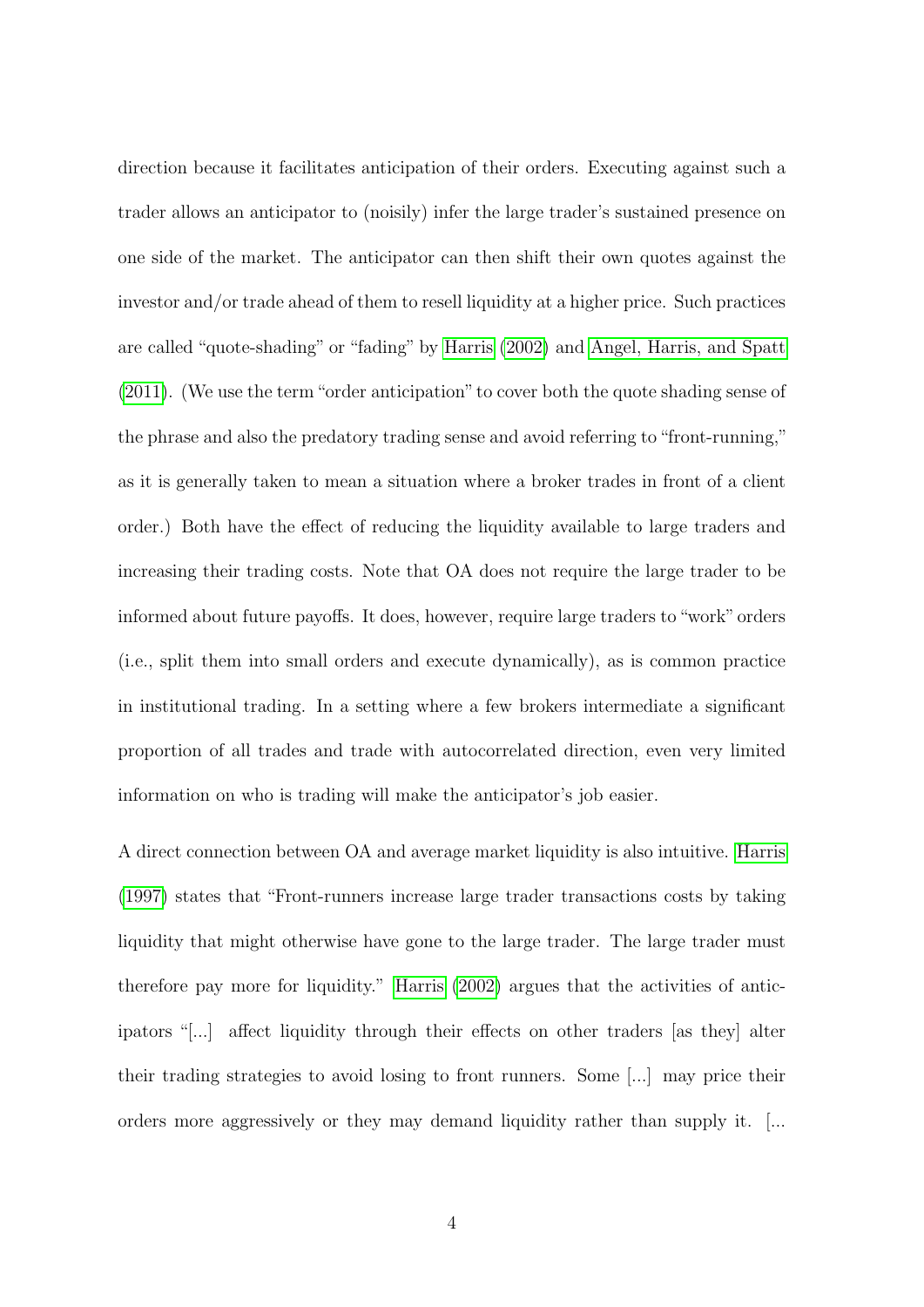Others] trade less aggressively [...] their withdrawal from the market decreases liquidity." Concretely, in our case, if identity revelation allows anticipators to exploit large traders, in equilibrium one would expect those large traders to execute more aggressively and quickly. They will likely choose to demand liquidity rather than supply it, so that spreads rise and depth falls. Conversely, anonymity reduces the scope for OA and should encourage more patient execution by large traders and thus greater displayed liquidity. We also hypothesize that the effects of OA vary in the cross-section of stocks. OA is likely to be more prevalent in less liquid securities and in securities with more concentrated order flow. Moreover, a direct implication of the OA hypothesis is that large traders should see their execution costs decline the most under anonymity.

Our empirical results much more strongly favour the OA hypothesis than they do the asymmetric information mechanism. First, we provide evidence that, as OA requires, trading in our sample is highly concentrated. On average, the five largest traders in a stock participate in over half of that stock's executions and the trade directions of the most active traders are strongly positively autocorrelated. The liquidity improvement we observe under anonymity rules out the standard asymmetric information argument of [Huddart, Hughes, and Levine](#page-42-0) [\(2001\)](#page-42-0). In the cross-section, we observe greater liquidity improvements for small stocks and for stocks with higher trading concentration. Both of these results are in line with the predictions of the OA hypothesis but, as small stocks tend to be those with the largest information asymmetries, the former does not support the AI story. [Rindi](#page-42-1) [\(2008\)](#page-42-1), for example,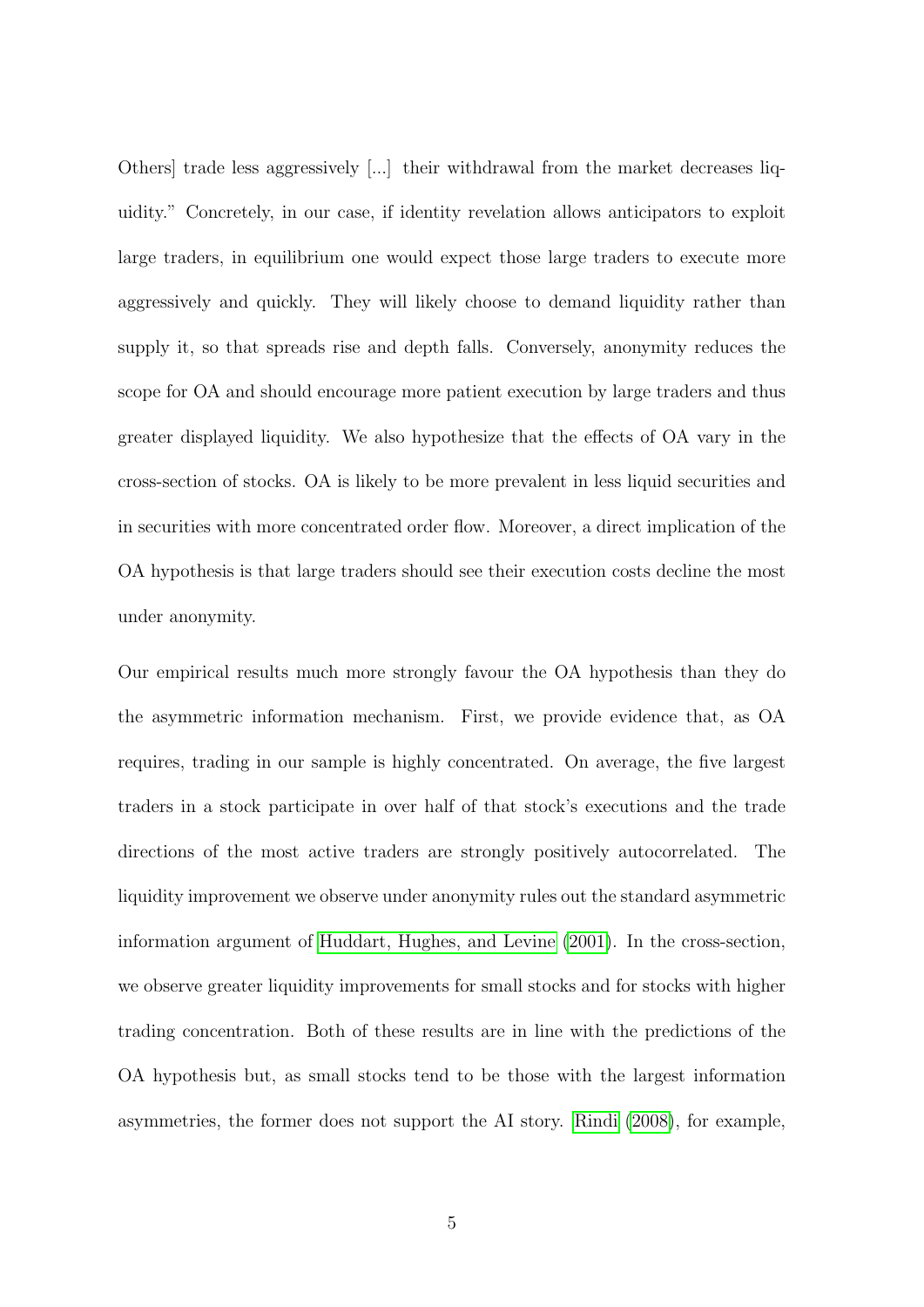argues that stocks with large exogenous information asymmetries (small stocks) are likely to see liquidity fall under anonymity, while stocks in which traders endogenously acquire information advantages (large stocks) will show improved liquidity. This result is reversed in our analysis. In sum, our evidence is inconsistent with both types of the AI hypothesis.<sup>[3](#page-7-0)</sup>

Finally, we show that the traders who benefit most from anonymity are those who trade repeatedly and trade the largest volumes, as our hypothesis requires. Large, repeat traders generate smaller price impacts under anonymity and they trade more patiently (i.e., in smaller trade sizes and in more correlated fashion) in the anonymous regime, consistent with reduced fear of anticipation. Price impacts for the aggressive executions of all other traders show no significant change with anonymity. Thus, overall we show that even a very limited form of transparency in identity can facilitate OA and thus substantially degrade market quality and increase trader costs, with striking effects for small stocks, stocks with high concentration in trading, and for repeat traders.

In related work on anonymity, [Linnainmaa and Saar](#page-42-3) [\(2012\)](#page-42-3) report evidence that in a fully non-anonymous market – with broker IDs being disclosed alongside unexecuted limit orders and also for each execution – prices adjust to reflect the information held by the brokers' clients, the end investors. Whilst this finding has very different flavor from ours, it supports our contention that market participants find identity

<span id="page-7-0"></span><sup>3</sup>Note also that our result on improvements in liquidity under anonymity and stock size is the reverse of that found in the empirical pre-trade anonymity study of [Comerton-Forde and Tang](#page-41-4) [\(2009\)](#page-41-4), suggesting that the mechanism at work in our data is different to that in theirs.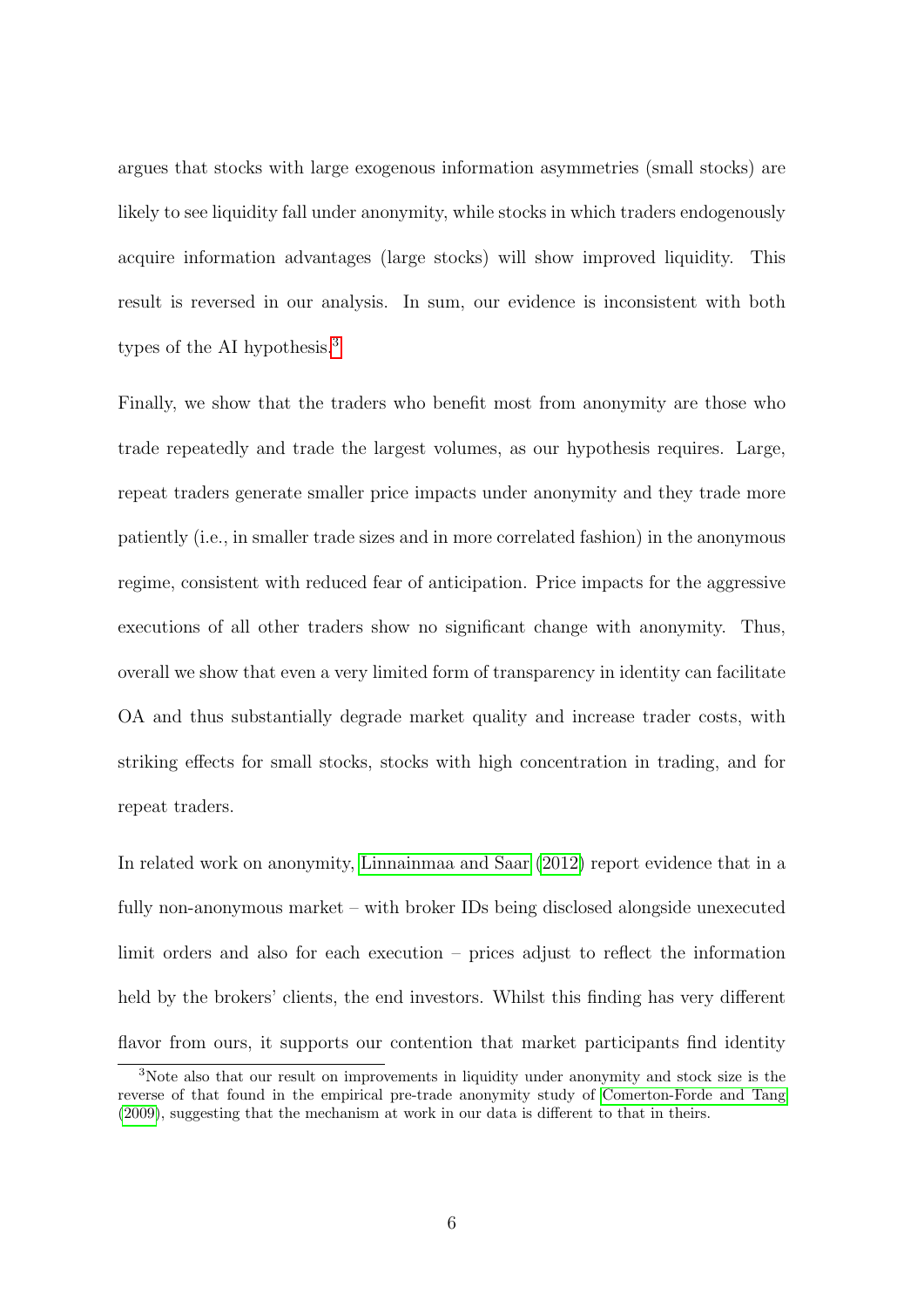information valuable as, in this context, it allows them to infer the type of investor behind each broker. Recent work by [Bessembinder et al.](#page-40-5) [\(2012\)](#page-40-5) is related to ours, in that they also study the effects of predictable trading activity on liquidity. They study the predictable monthly "roll" trades of oil ETFs but empirically they find little support for predatory trading, in that depth increases around these trades. This result is different from ours, but so is their setting. Most importantly, both the timing and direction of their roll trades are predictable. Both of these effects serve to attract liquidity suppliers at a single point in time but are absent in our setting. Further, OA requires markets that are not very deep, as the anticipator needs to be able to move the market through his trading. It is likely that depth is lower in our single stock setting than it is for a very liquid commodity future such as oil. As such, our results and those of Bessembinder at al. (2012) may complement one another and help to clarify under which trading conditions and in which assets opportunistic behavior may or may not arise.

The rest of the paper is set out as follows. In Section [1](#page-9-0) we describe the data and the anonymity event. We then present our results in three steps. In Section [2](#page-14-0) we analyse how SETS market quality changed with anonymity. Then, we focus on identifying the mechanism that generated the change in liquidity. Section [3](#page-26-0) documents the extent of autocorrelation in trade direction and order flow concentration in the London order book. Section [4](#page-29-0) presents analysis of the stocks and the market participants that benefited or lost out from the move to anonymity. We conclude in Section [5.](#page-36-0)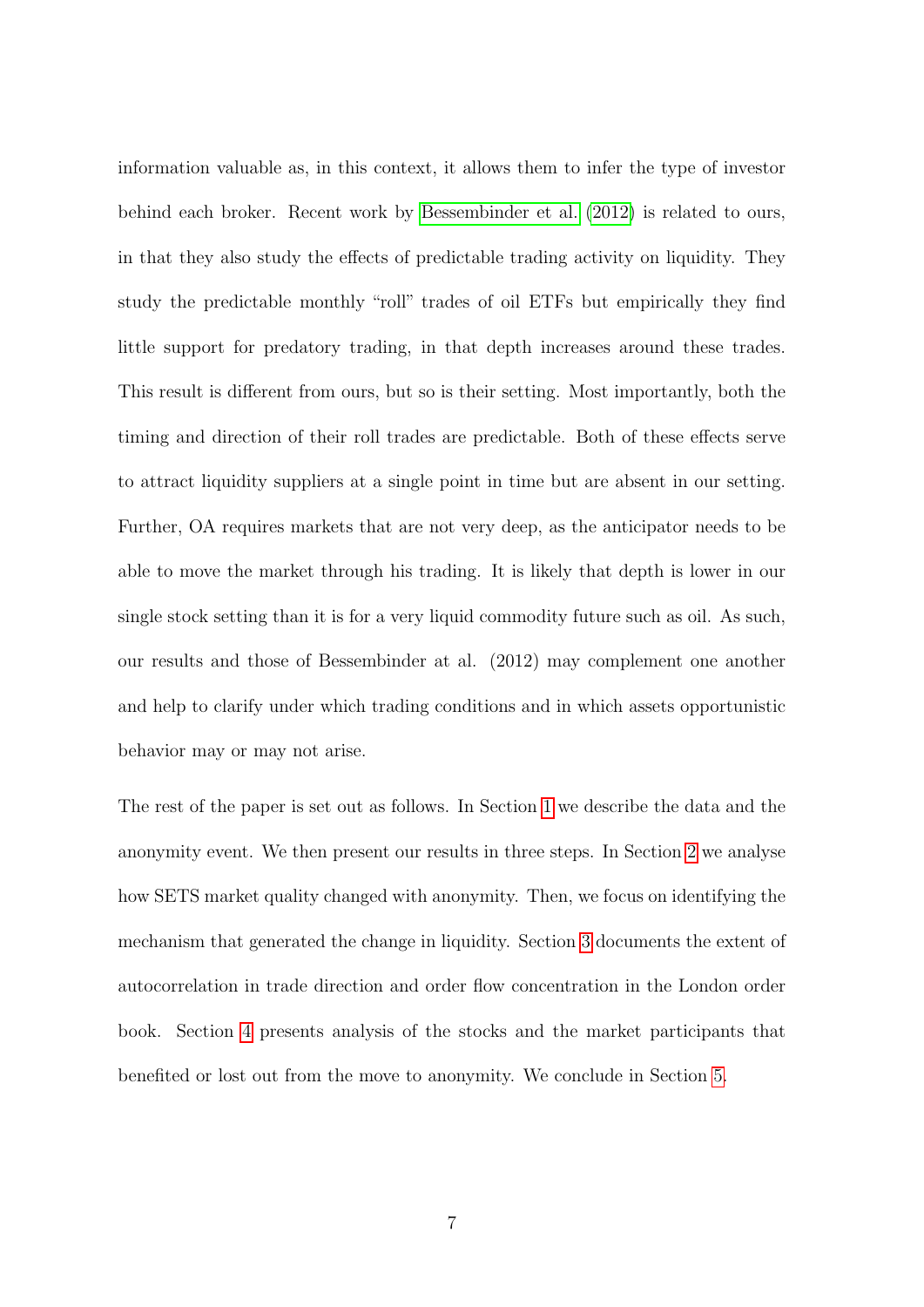### <span id="page-9-0"></span>1. The market and the data

#### <span id="page-9-2"></span>1.1 The trading system and the event

SETS was introduced in 1997 and, at the time of our event in 2001, was available for trade in around 200 of the most liquid stocks from the 1,500 on London's Daily Official List. These 200 stocks accounted for around 95% of U.K. equity market activity. SETS operates as a standard electronic order-driven system, opened and closed with batch auctions.[4](#page-9-1) During our sample period, SETS was among the most pre-trade transparent of the limit order books available in major equity markets, as full market depth (although not the identities of order originators) was continuously displayed to member firms. Hidden and iceberg orders were not available to traders. Post-trade publication of the details of all order book trades was immediate.

On February 26, 2001, the LSE, in conjunction with the London Clearing House and CRESTCo, launched a central counterparty (CCP) service for order book trades. Until then, trades had been settled bilaterally and the identity of each trader was revealed to the other immediately after the trade. The interposition of the CCP between every pair of traders thus had the effect of rendering all SETS executions anonymous. We can isolate the effects of the introduction of anonymity to SETS trading as the year surrounding the event contained no other significant changes to

<span id="page-9-1"></span><sup>4</sup>Standard limit and market orders made up over 99% of all order entries in the sample shares. Other types of orders that were available during our sample period were a variant of limit orders called "execute and eliminate" (where unexecuted quantities were removed from the book); and "fill or kill" orders, which either executed in full or were removed from the system.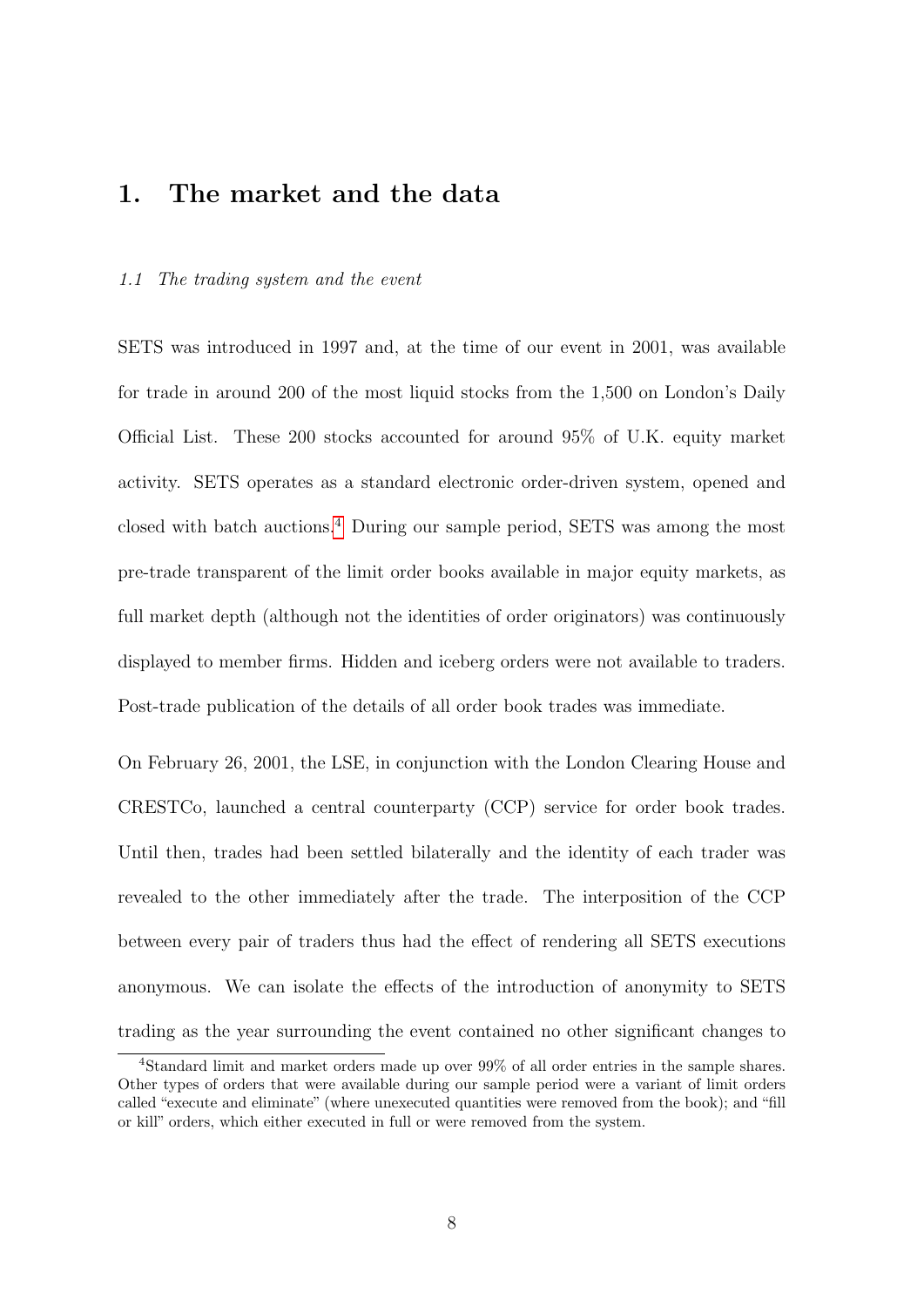the trading environment. In particular, two other changes that often accompany the introduction of a CCP – the removal of default risk and settlement netting – occurred much before and after (respectively). Default risk had been long protected against through an LSE-funded insurance mechanism called the SETS "Trade Compensation Scheme," which was closed on the day the CCP was launched. Settlement netting was introduced more than a year *after* the CCP launch.

The decision made in 2000 to launch a CCP in London was clearly motivated, at least in part, by the need for trading anonymity. The LSE themselves indicated "an increasing realization that market quality will be improved, with better liquidity on SETS, if post-trade anonymity is provided."[5](#page-10-0)

#### 1.2 Data

#### <span id="page-10-1"></span>1.2.1 Main sample

Our sample of stocks affected by the introduction of anonymity (the treated sample) comprises 134 shares that were continuously traded on the LSE's order book during the sample period and did not experience a major corporate action or exhibit unusual price movements. The firms were all components of either the blue-chip FTSE-100 or the mid-cap FTSE-250 indices. These shares provide very broad cross-sectional coverage in terms of industry sectors, ownership structures, as well as size, with market values at the time of the event ranging from GBP 150 million (British Biotech)

<span id="page-10-0"></span> $5$ Central counterparty for SETS, Service outline, LSE/LCH/Crest, March 2000, p. 5. See also comments by exchange officials on the likely liquidity benefits from post-trade anonymity in [McKen](#page-42-4)[zie](#page-42-4) [\(2000\)](#page-42-4).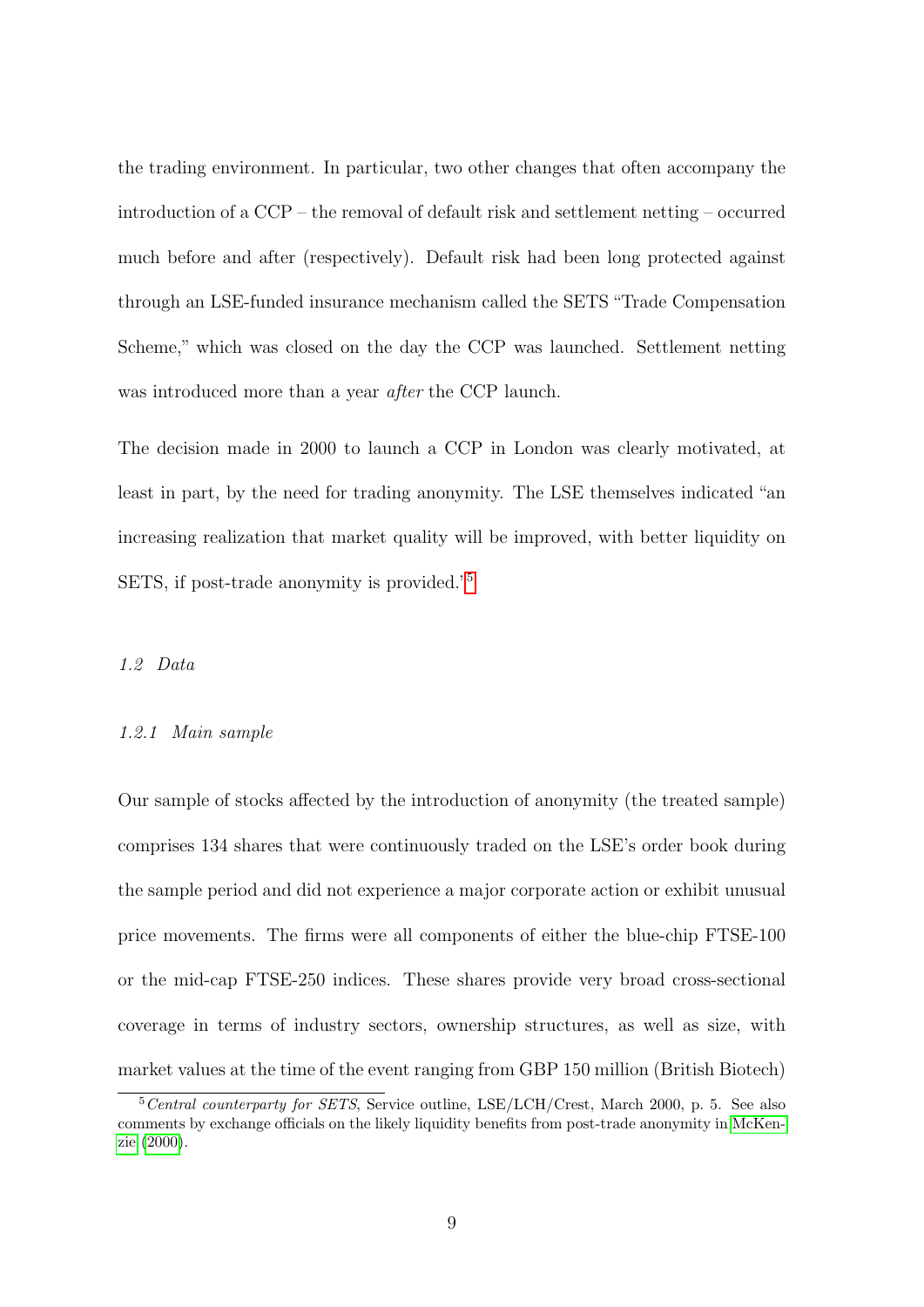to GBP 133 billion (BP). The sample companies represented over 70% of the total market capitalisation of the LSE, and over 90% of all trading interest by value in 2001.

We define our sample period to include six months of trading either side of the date on which the CCP was introduced to SETS (February 26, 2001). We exclude the month of February during which live testing of the new trading arrangements took place. We also exclude the last five trading days of December 2000 as activity was very low due to the Christmas holiday.[6](#page-11-0) Overall, our sample period contains 125 trading days pre-event (end July 2000 to end January 2001) and 125 trading days post-event (March 1, 2001 to August, 30 2001) respectively.[7](#page-11-1)

The data we hold for our treated stocks are extremely detailed and were supplied by the LSE shortly after the introduction of the CCP. First, they include all order events, thus allowing us to rebuild the order book. Second, they contain a numeric identifier for each broker that allows us to track their order submission and trading activity. Third, the dataset includes a variable that enables us to link the orders and trades that were part of the same client or in-house execution instruction. Following the terminology used in [Chan and Lakonishok](#page-40-6) [\(1995,](#page-40-6) [1997\)](#page-40-7), we refer to these linked executions as trade packages.<sup>[8](#page-11-2)</sup>

In what follows, we will often use each security's "normal market size" (NMS) to

<span id="page-11-1"></span><span id="page-11-0"></span> ${}^{6}$ Our results are not sensitive to this exclusion or to the choice of a wider exclusion period.

<sup>7</sup>Market sentiment was bearish across our sample period, with both the FTSE-100 and FT All-Share indices exhibiting a decline of about 15% between July 31, 2000 and August 31, 2001.

<span id="page-11-2"></span><sup>8</sup>Our variable allows us to link all trades and orders that were submitted as part of an instruction, whether they subsequently executed, were modified, cancelled or expired. Note that this variable was not published to those involved in trading. We do not know the size that the firm originally intended to trade.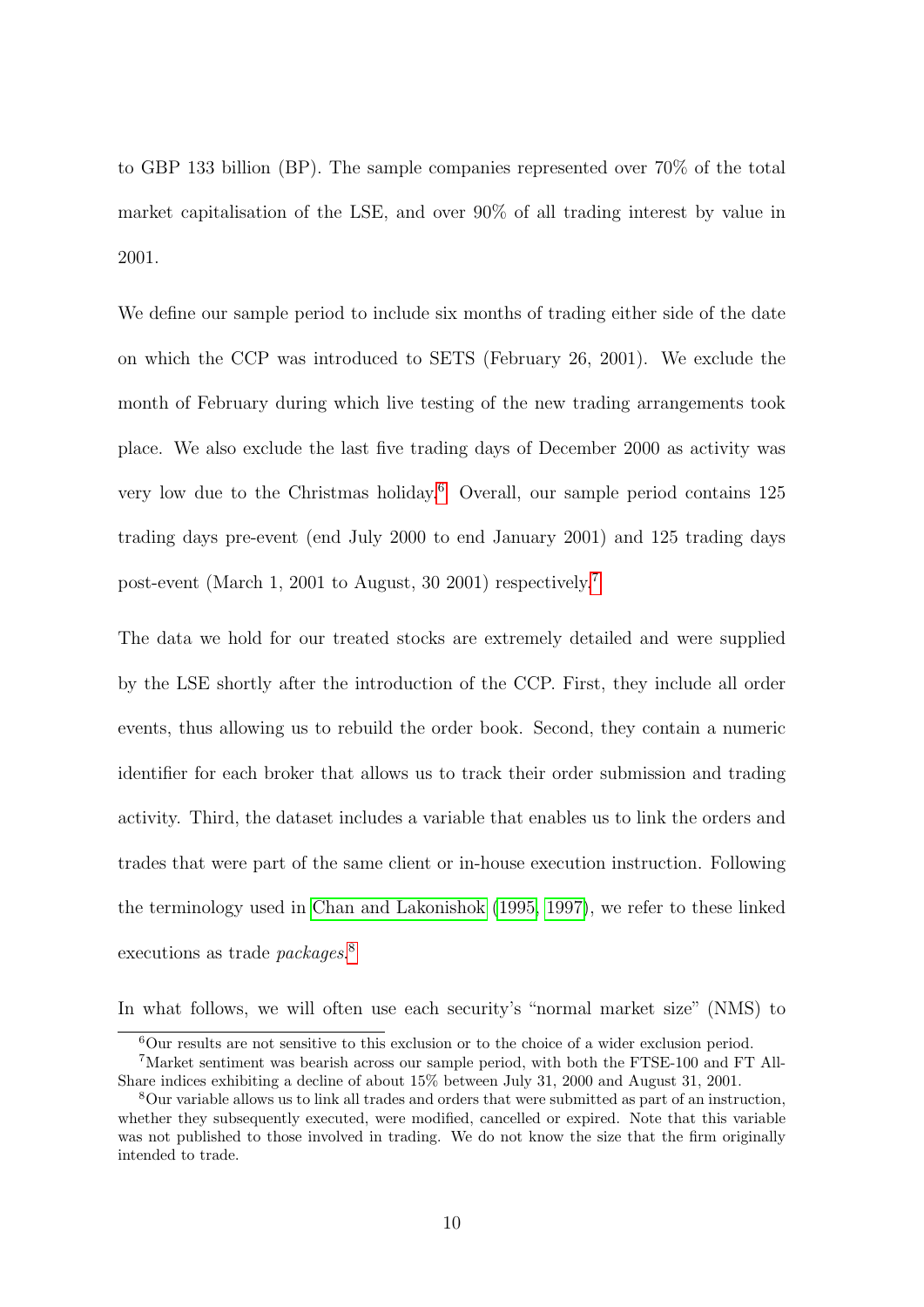express some of our variables in units that are comparable across stocks. The NMS was a stock-specific measure of the number of shares in an average institutional execution, computed and regularly reviewed by the LSE. It was computed, with some adjustment, as 2.5% of recent average daily volume, and so a 1 NMS trade was very large.<sup>[9](#page-12-0)</sup>

Panel A of Table [1](#page-44-0) gives data on the cross-stock distribution of some liquidity and trading activity variables for our main sample. The table shows that the stocks are a diverse group. For example, in terms of daily trading activity, De Vere Group traded only about 30 times a day on average over the sample period, while BT traded over 2,800 times a day. Similarly, spreads varied widely across stocks. HSBC had a mean spread of only 15 bps, while Kewill, an IT firm, had a mean spread of about 360 bps.

There were about 17.6 million trades on and off the order book in our main sample over the 12 months we analyse. The order data comprise slightly fewer than 60 million events, almost 90% of which were related to limit orders, with the rest being market order events  $(9.3\%)$  and orders for execution in the batch auctions  $(0.7\%).$ 

#### 1.2.2 Control sample

We construct a control sample of shares that saw no change in anonymity during our sample period. The data for the control sample come from SIRCA/TRTH. We draw our control stocks from the list of the StoxxEurope 600 Index components at

<span id="page-12-0"></span><sup>9</sup>Note that even though NMS values were reviewed and may have been changed every quarter, we use only one NMS value for each stock, taken at the middle of our sample period. Therefore, endogenous changes in NMS that could have been driven by changes in trading practices related to the CCP introduction do not cause problems in our analysis.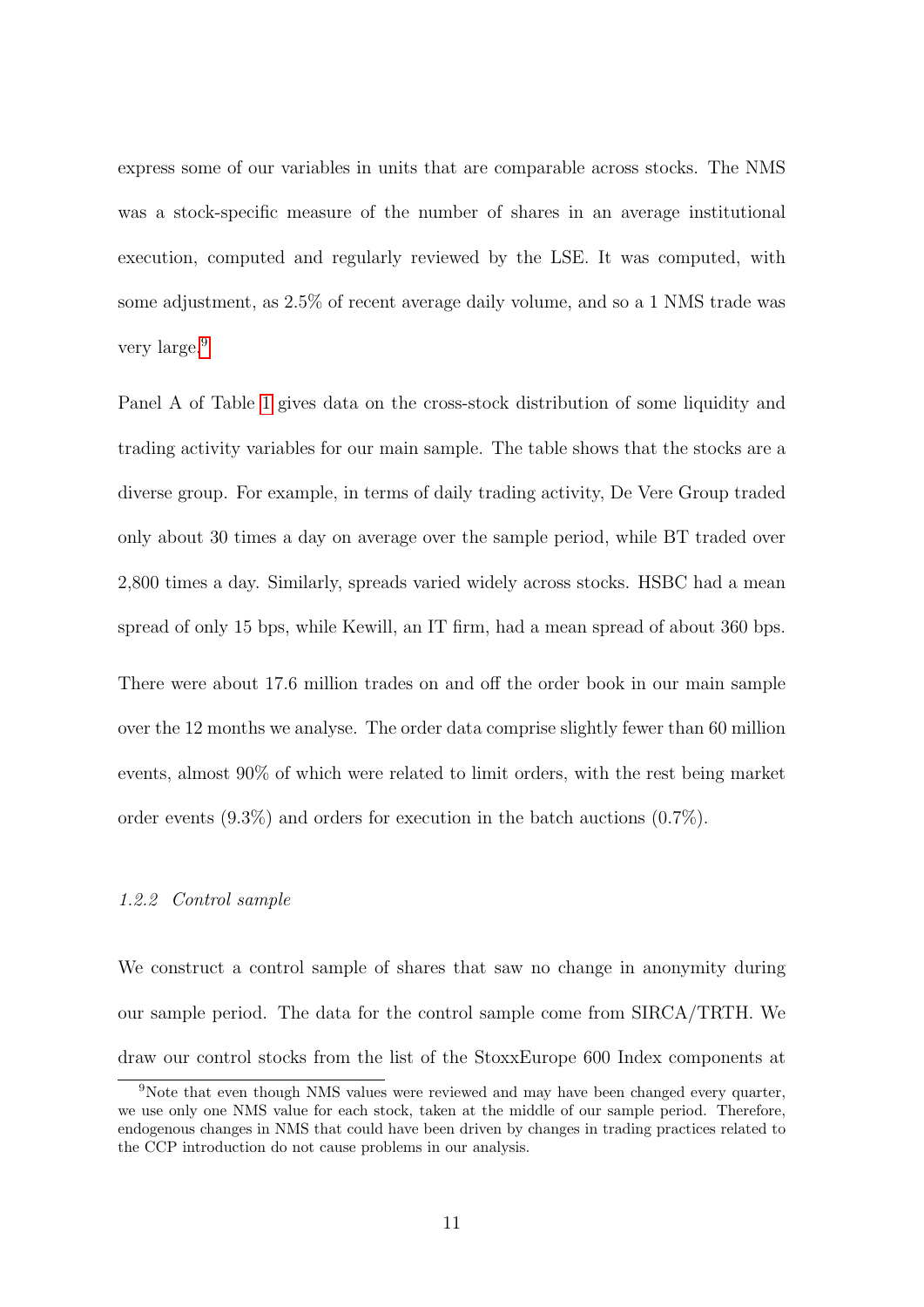the time of our event. The StoxxEurope 600 is a pan-European index that represents the bulk of total European market capitalisation and includes eurozone, U.K., Swiss and Swedish stocks. From the index constituents, we remove U.K. stocks as well as French and Dutch stocks traded on Euronext, to avoid our sample window being shortened by the anonymity change on Euronext at the end of April 2001 (studied by [Foucault, Moinas, and Theissen, 2007\)](#page-41-0). We also lose a few stocks that died within a year of our event. This leaves us with 317 possible European control stocks, to which we add a list of U.K. midcaps that were not traded on SETS but on the other system operated by the LSE, a dealership system called SEAQ, which did not experience a change in anonymity.

We then match these candidate stocks with our 134 treated stocks by estimating their propensity scores – the probability of receiving treatment conditional on two covariates: the stocks' average market capitalisations and turnover by value over the pre-event period. Tests shows that the "balancing property"is satisfied and that there is common support across the samples. We remove two outliers in propensity score terms ("off-support") from the main sample and use nearest neighbor matching with replacement to identify, for each stock in the main sample, the two control stocks that are the closest in terms of propensity scores. After removing stocks exhibiting extreme price movements or showing outlier data, we have 155 individual stocks as first or second nearest neighbor (122 European and 33 U.K. SEAQ stocks). Thus our final panel contains 287 main and control sample stocks.

Some of our analysis relies on observation of depth but relevant data are not available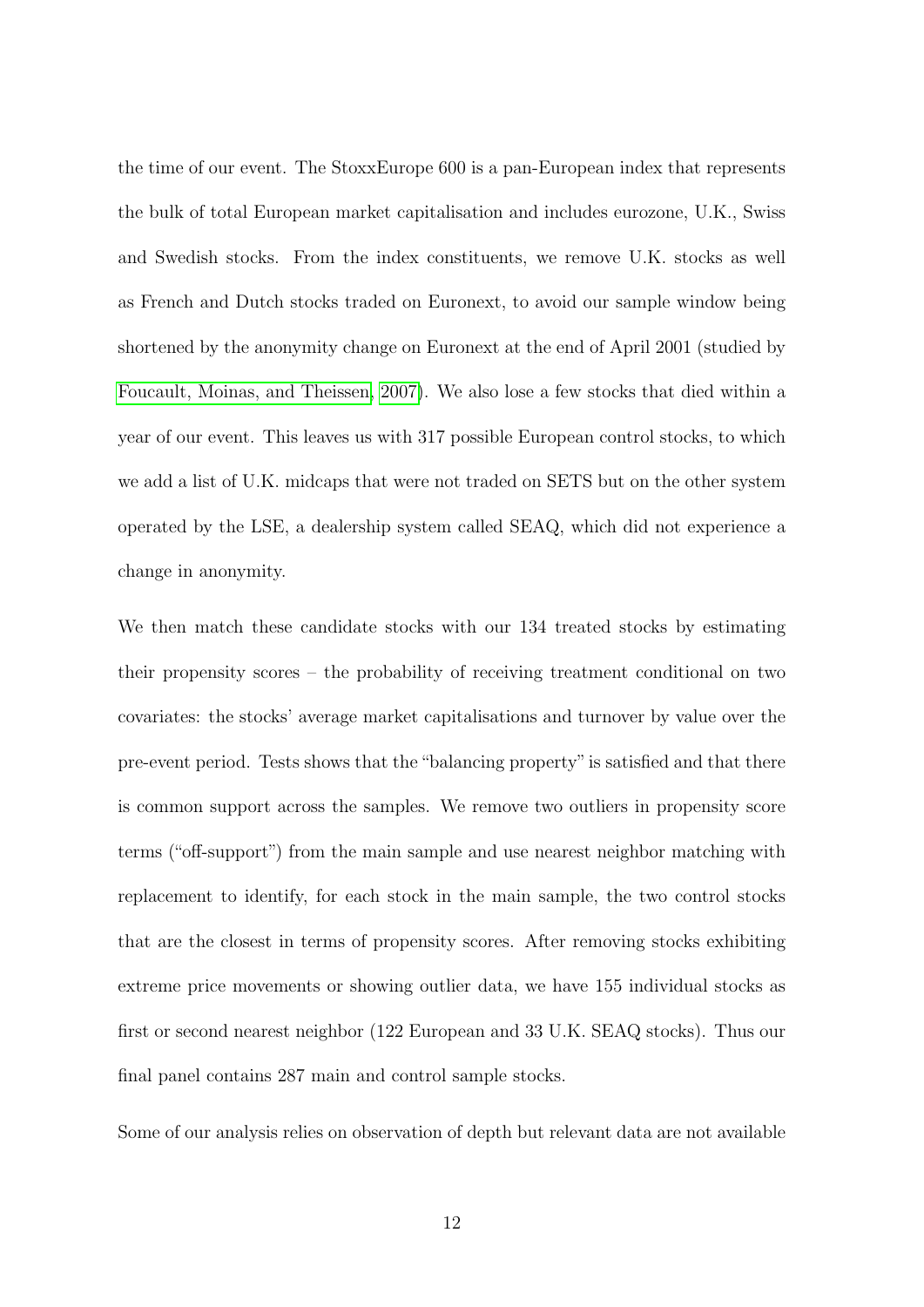for all of our control sample markets. Thus, when analyzing depth we use a smaller panel of stocks, balanced using the propensity score matching technique. This panel contains 124 treated stocks and 69 control sample stocks. Further, in a few estimations where the details of individual order entries, or broker or trade "package" identifiers are required, we focus analysis on the treated stocks only.

Panel B of Table [1](#page-44-0) presents descriptive statistics for the stocks in the control sample, where the figures are constructed from daily averages and then equally-weighted across stocks. Both main and control samples are skewed by very large companies, as would be expected, and stocks in the U.K. sample tend to be somewhat larger. Whether measured by liquidity (inside spreads) or activity (by number of trades or by value), the main and control sample securities tend to be very comparable.

### <span id="page-14-0"></span>2. Post-trade anonymity and liquidity

In this section, we document the effects of the introduction of anonymity on order book spreads and depth. We then provide further evidence on liquidity changes using time-series analysis to evaluate how the price impacts of trades, both individual executions and worked orders, altered with anonymity.

#### <span id="page-14-1"></span>2.1 Panel specification

Our baseline empirical evidence involves panel estimation of models for stock-day liquidity variables. We measure liquidity using spreads and depth, taken at the best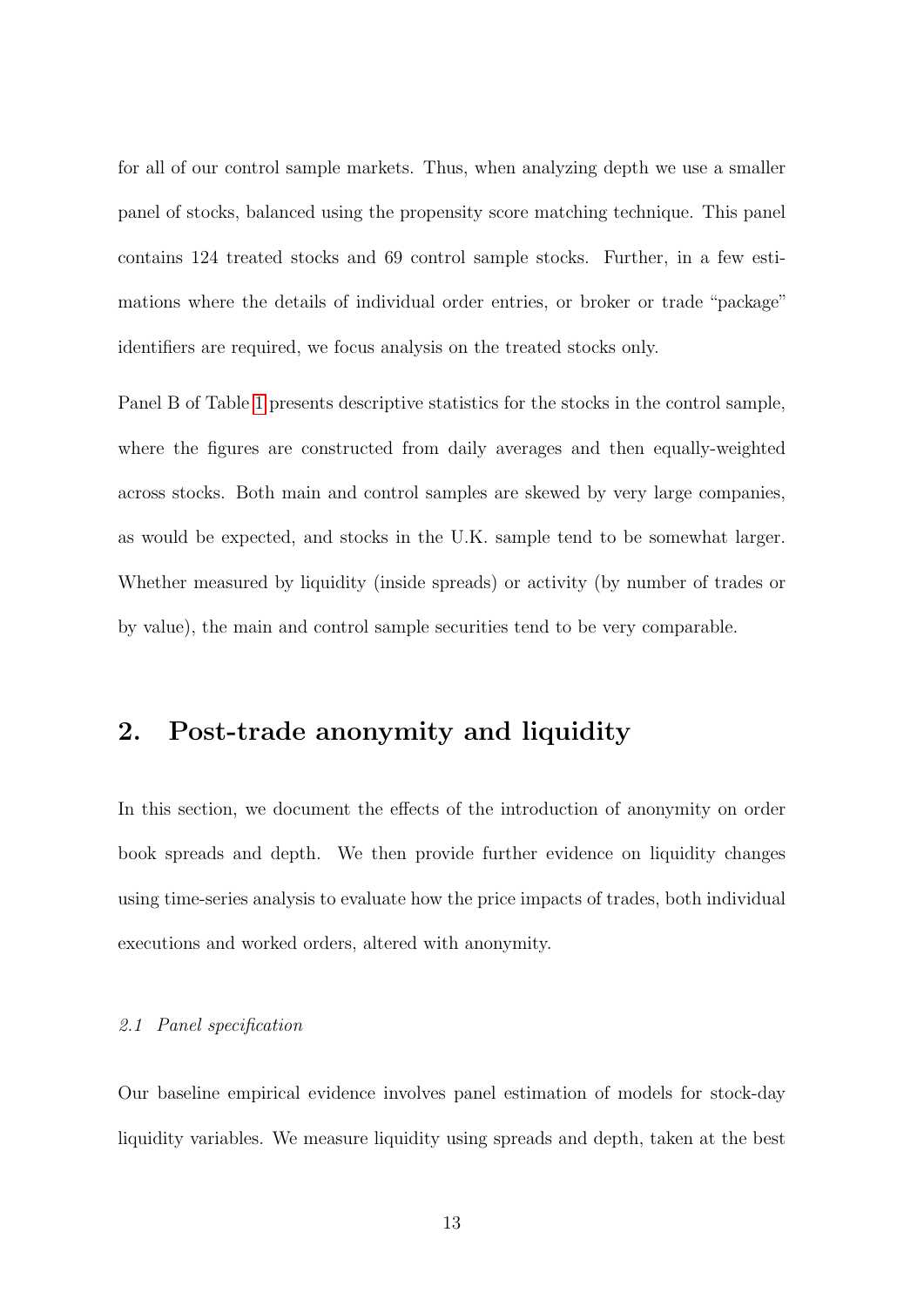quotes and also further into the order book. We estimate difference-in-differences specifications that use our control stocks to "difference out" confounding factors and isolate the effect of the anonymity event on the liquidity of treated stocks.[10](#page-15-0) Our difference-in-differences model for spreads  $(S_{i,t})$  is as follows:

<span id="page-15-2"></span>
$$
S_{i,t} = \alpha_i + \beta_1 V_{i,t} + \beta_2 RVol_{i,t} + \beta_3 MktCap_{i,t}
$$

$$
+ \gamma_1 D_i^{Treat} + \gamma_2 D_t^{Anon} + \gamma_3 D_{i,t}^{Treat \times Anon} + \epsilon_{i,t} , \qquad (1)
$$

where  $D_i^{Treat}$  is an indicator variable that isolates the treated sample stocks and  $D_t^{Anon}$ is an indicator for the post-CCP period. The final interaction term between the main sample and the anonymity dummies is the key variable in this specification  $-$  its coefficient  $(\gamma_3)$  is the difference-in-differences estimate of the event effect. We include three right-hand side control variables to account for stock or stock-day-specific conditions: (i) the aggregate traded value for stock i on day  $t$   $(V_{i,t})$ , expressed in money terms and rescaled by a measure of average daily volume to increase comparability across securities;<sup>[11](#page-15-1)</sup> (ii) the daily stock-level realized volatility denoted  $RVol_{i,t}$ , based on a 15-minute sampling of traded prices; and (iii) the log market cap for each stock  $(MktCap_{i,t})$ . All controls are time-varying. We demean them prior to inclusion in the

<span id="page-15-0"></span> $10$ This methodology has been widely used in the economic analysis of "natural experiments" such as the impact of the Sarbanes-Oxley legislation or the introduction of the euro [\(Li, Pincus, and Rego,](#page-42-5) [2008;](#page-42-5) [Gao, Wu, and Zimmerman, 2009\)](#page-41-5). For a review of the technique, see [Imbens and Wooldridge](#page-42-6) [\(2009,](#page-42-6) Sec. 6.5).

<span id="page-15-1"></span><sup>&</sup>lt;sup>11</sup>For the few estimations that use only treated U.K. stocks, we express this turnover control in NMS, defined in the penultimate paragraph of Section [1.2.1.](#page-10-1)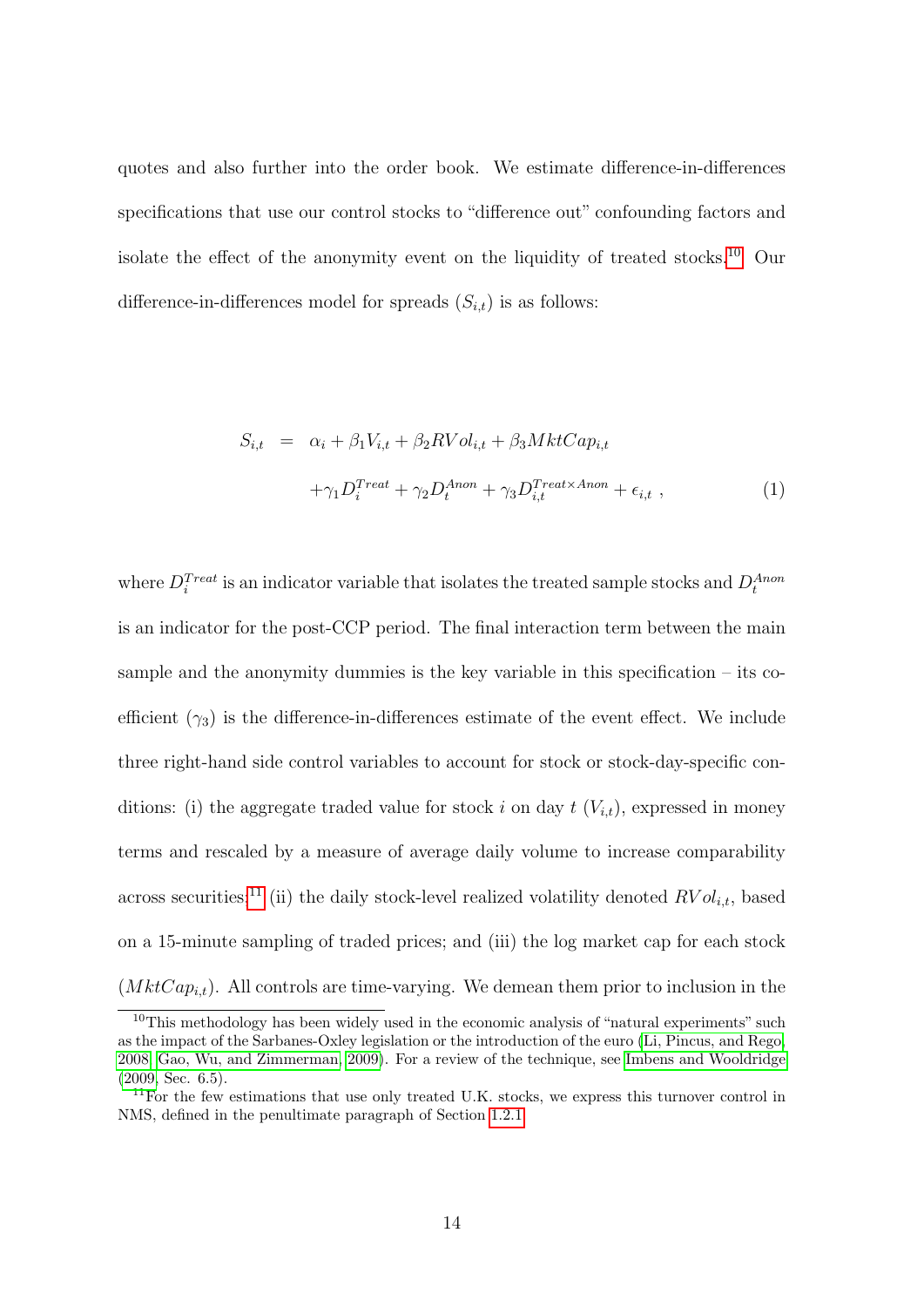regression, such that the estimated intercept combined with the appropriate dummy variable coefficients give average spread values for the main sample pre- and post-CCP and also for the control sample.

To address econometric concerns of endogeneity of the right-hand side variables in equation [\(1\)](#page-15-2), we have estimated all of our panel regressions via IV, using two lags of the regressors as instruments, with no qualitative change in results (these results are available on request). To ensure that multi-way dependencies in the panel residuals do not distort our statistical inference, we estimate all panel models using the robust covariance matrix estimators developed in the recent econometric literature on unobserved heterogeneity [\(Petersen, 2009;](#page-42-7) [Cameron, Gelbach, and Miller, 2011\)](#page-40-8). The procedure we adopt corrects standard errors for stock and time-specific clustering in the errors.

There may be"deep" stock-specific factors affecting our dependent variables that must be modelled as constant over the sample period.[12](#page-16-0) A test, described in [Wooldridge](#page-43-1) [\(2002,](#page-43-1) p. 291), that is robust to dependence in the panel regression errors rejects the null of no fixed effects in several of the panel specifications we use below. In practice though, inclusion of fixed effects made hardly any economic or statistical difference to our results, hence we chose to report the simplest estimates based on a common constant.

<span id="page-16-0"></span><sup>&</sup>lt;sup>12</sup>For instance, the nature and distribution of a stock's ownership will be a determinant of informational asymmetries and therefore impact spreads.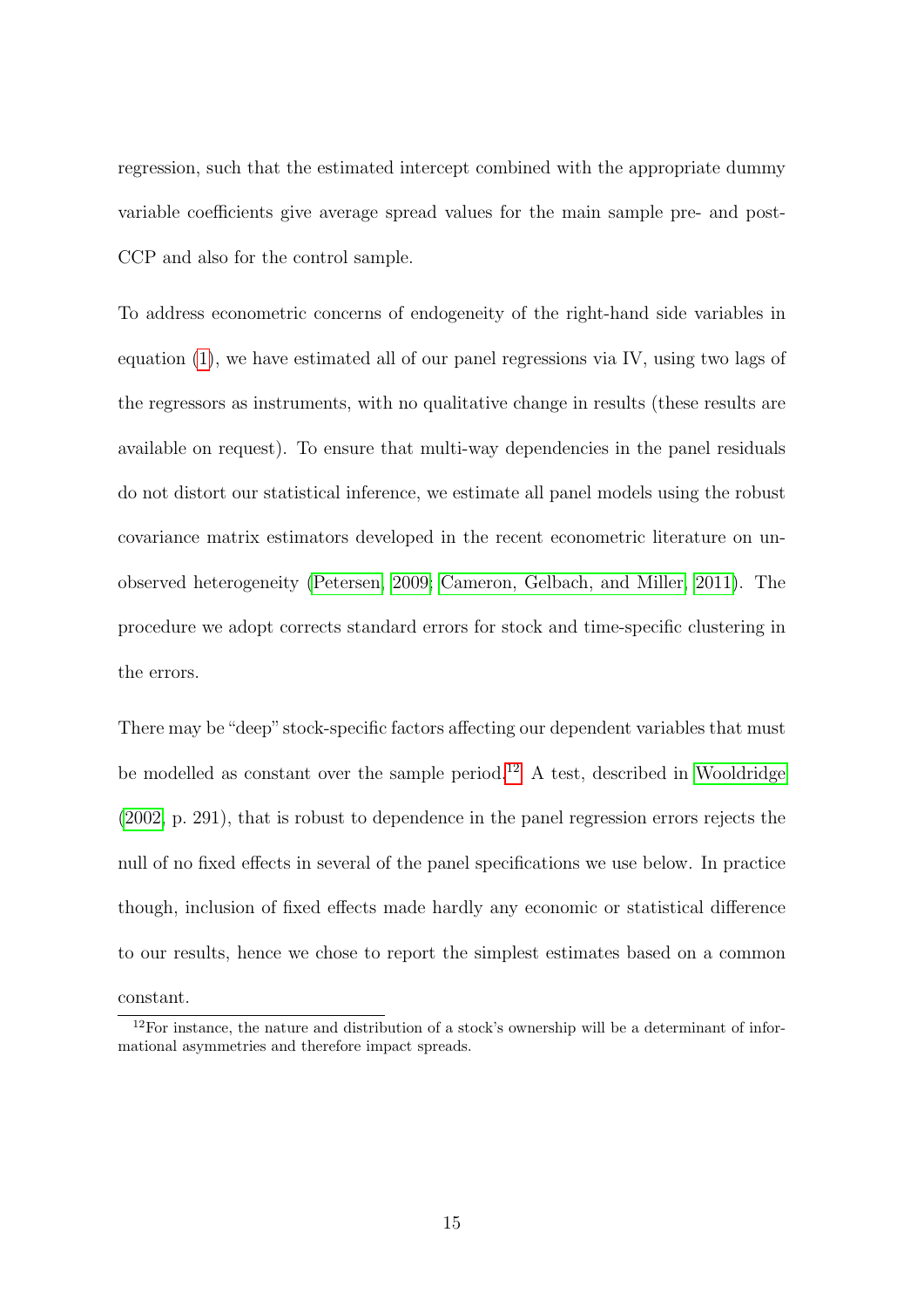#### 2.2 Baseline estimations: anonymity, spreads, and depth

We focus first on inside spreads. For both samples, we compute the daily timeweighted inside spread, expressed in basis points. A priori, theories based on asymmetric information have unclear implications for the effect of anonymity on liquidity, while the OA hypothesis points to greater liquidity with anonymity, and hence lower spreads.

The results from estimation of the difference-in-differences model in equation [\(1\)](#page-15-2) are reported in Table [2.](#page-45-0) The coefficient on the treated sample indicator shows that SETS stocks have wider spreads than those in the control sample, which we know from Table 1 unconditionally. The estimated coefficient on the anonymity indicator implies that spreads in the control sample have fallen by a small amount in the anonymous regime, with borderline statistical significance. The coefficient on the interaction variable shows that anonymity has improved liquidity in the main sample dramatically, with a very significant drop in inside spreads of over 10 bps. The sum of the anonymity coefficients represents a downward shift in spreads of about 20% for the treated stocks.

Economically, these estimates imply that once anonymity was implemented, inside spreads in U.K. stocks became very comparable to those of the control sample stocks, which had been anonymously traded from the start. The removal of broker IDs thus seems to broadly bring U.K. stock liquidity in line with that of a basket of matched European and UK control stocks.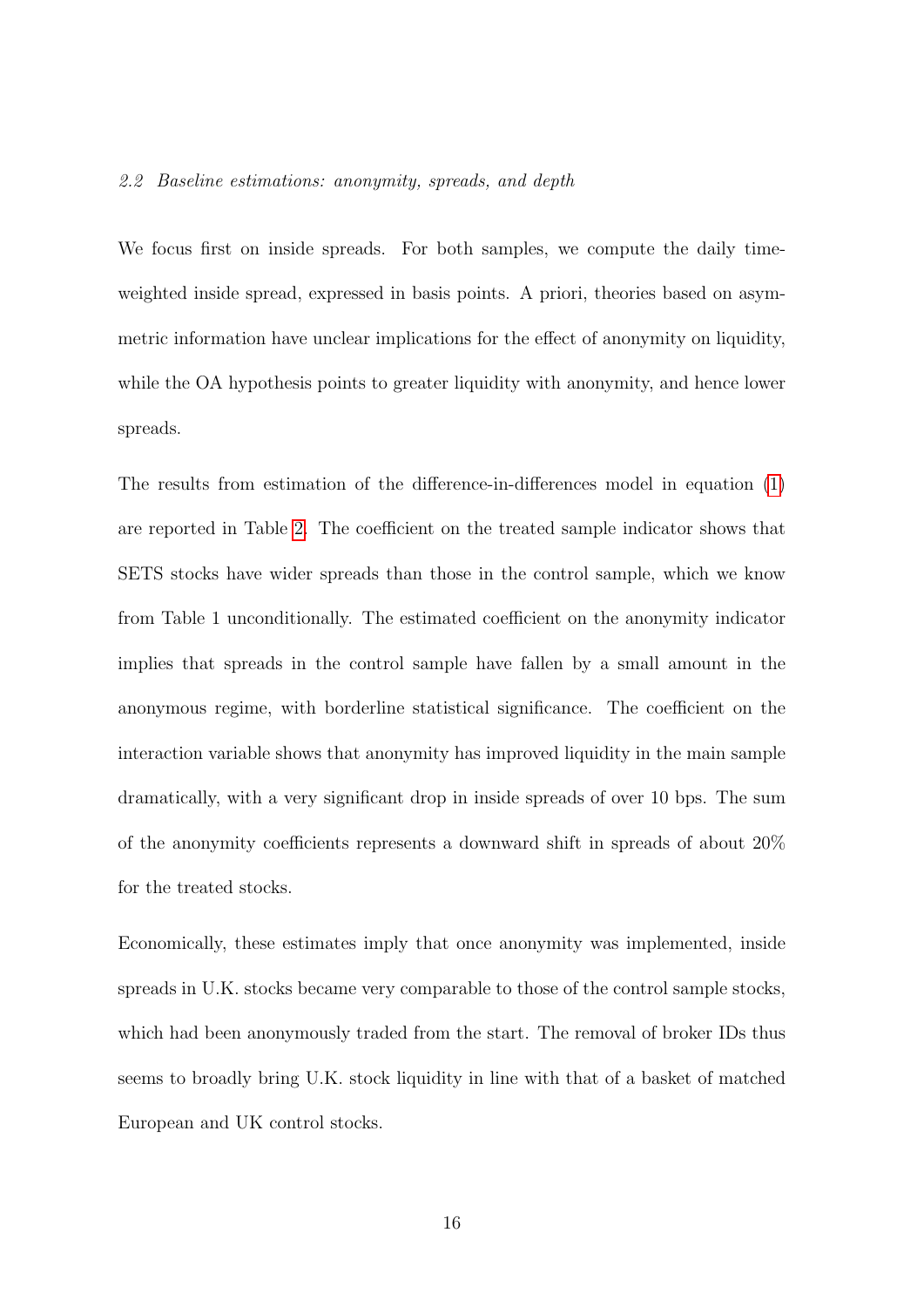The coefficients on the control variables conform with intuition. The estimates indicate that liquidity is consistently and significantly improved on high activity days (the turnover regressor is always negative and significant) and increased volatility widens spreads, consistent with volatility proxying for information and/or inventory risk. Finally, larger firms have consistently narrower spreads, perhaps because firm size is inversely related to information asymmetry.

Table [2](#page-45-0) also reports the results of a panel model featuring the spreads measured at the fifth price level instead of at the best quotes, for the main and the control sample securities. (To be clear, these spreads measure the (percentage) distance between the fifth best limit sell price and the fifth best limit buy price on the order book. They are not the weighted average cost resulting from "walking up" the book schedules.) The result is very similar to the previous one: anonymity causes a strongly significant narrowing of spreads at the fifth limit of about 20%, only this time solely in treated sample stocks, the coefficient on the anonymity dummy being insignificant. These results are consistent with anonymity affecting order placement within the book, increasing its depth. We will demonstrate the impact that this has on realized price impact below.

We then extend this analysis of quantity-based measures of depth. In Table [3,](#page-46-0) we report the results of estimations that use the value of shares available at the inside and up to the fifth price limit, respectively, as dependent variables. These values are expressed in a common currency (GBP), averaged across the bid and ask to a daily frequency and rescaled by a measure of stock-specific average daily turnover. The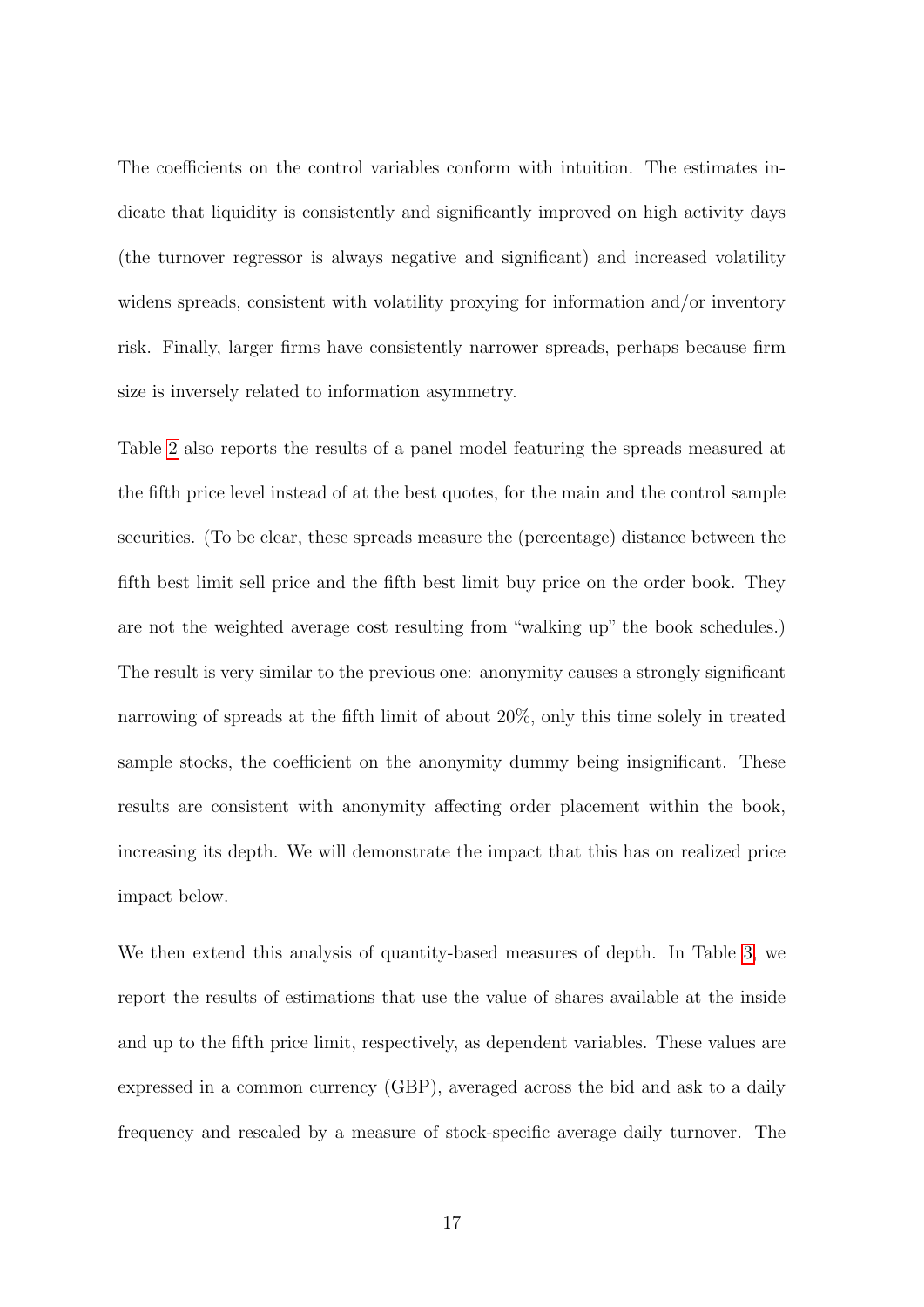first estimation, using depth at the best prices, shows no anonymity-related change in treated stock depth. However, the second estimation indicates that cumulative depth up to the fifth limit significantly improves for treated stocks relative to control stocks under anonymity. Thus, not only have the best and the fifth price levels on the SETS order book got closer together under anonymity, but the aggregate quantity available on the buy and sell sides has also risen. Overall, the effect of anonymity on depth or price impact seems to have operated via a change in price placement and less so via a change in the quantities offered. We study this further below.

#### 2.3 Liquidity beyond the inside spread

We now focus more clearly on the price placement effects revealed by the differencein-difference analyses above by studying the cost of trading fixed quantities in the order book before and after anonymity. To that end, we construct time-weighted average percentage spreads between the price of aggressively buying the marginal unit in a K NMS trade and the price of selling the marginal unit in the same size for the treated U.K. stocks. We call these measures outside spreads. They are related to the two measures of spreads we considered in Table [2](#page-45-0) but, as the NMS measure is a proportion of ADV, they measure liquidity at quantity points throughout the U.K. order book in a way that is more comparable across assets (while spreads at the fifth limit may correspond to quantities that are hugely varying in the cross-section). Taken together, outside spreads tell us something about price impact in a Kyle  $\lambda$ sense.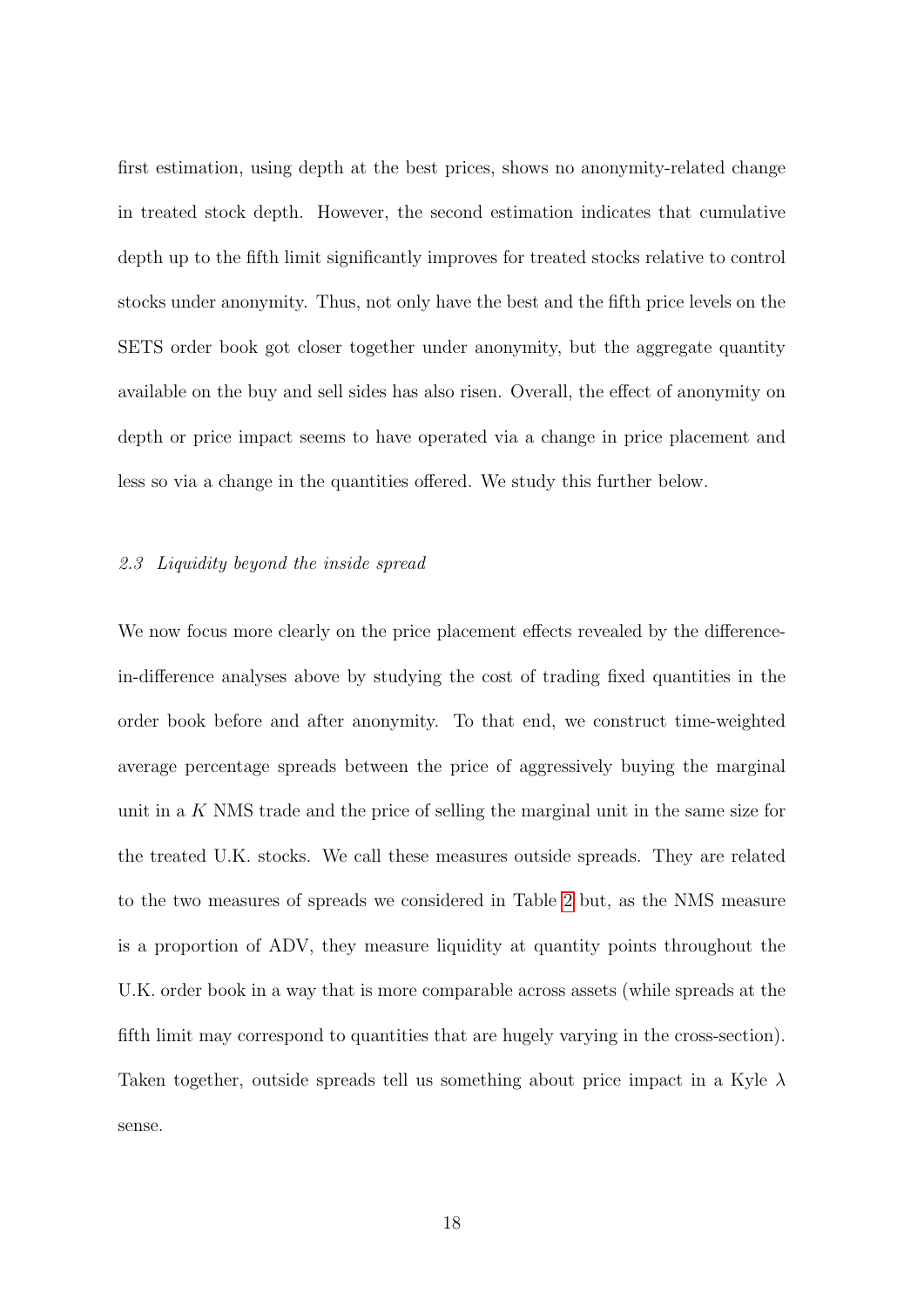We are only able to construct these measures for our main sample securities as we do not have full order submission data for the control stocks. Therefore, we use a simple specification containing the same set of right-hand side controls as in equation [\(1\)](#page-15-2) plus a post-CCP dummy variable and a variable measuring changes in market-wide liquidity, computed as the daily average bid-ask spread across the entire universe of control sample stocks. This time series is intended to control for market-wide changes in liquidity that may have affected our dependent variables. The empirical coefficient attached to this variable thus has the interpretation of a "liquidity beta." Denoting the dependent variable of interest by  $y_{i,t}$ , we estimate:

<span id="page-20-0"></span>
$$
y_{i,t} = \alpha_i + \beta_1 V_{i,t} + \beta_2 RVol_{i,t} + \beta_3 MktCap_{i,t} + \beta_3 MktLiq_t + \gamma D_t^{Anon} + \epsilon_{i,t}.
$$
 (2)

We use the estimated coefficient on  $D_t^{Anon}$  to determine the effect of anonymity on order book "outside spreads" in the main sample. We construct outside spreads for  $K = 0.2, 0.4, 0.6, 0.8,$  and 1 NMS. Our maintained hypothesis is that outside spreads should narrow, as agents should be less worried about adverse price drift and be willing to trade more patiently under anonymity.

Table [4](#page-47-0) presents estimates of equation [\(2\)](#page-20-0). (We include inside spreads as one of the dependent variables to verify the consistency of the results of this and our previous analysis.) Results demonstrate greatly increased order book liquidity in the anonymous regime, both in tightness and depth terms. The anonymity dummies have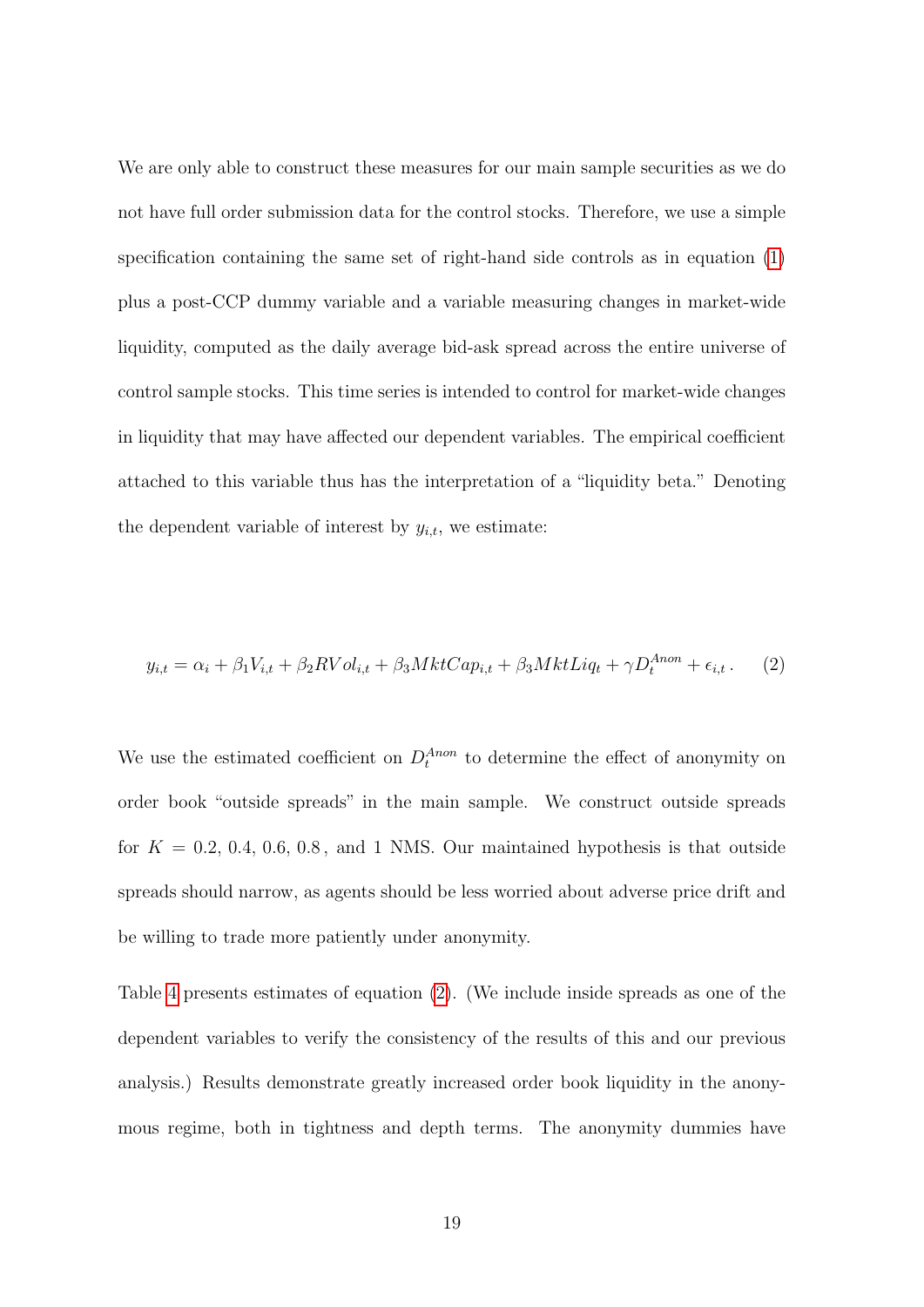the expected negative sign and are all significant. Consistent with the difference-indifferences estimation, inside spreads are reduced by 12 bps on average, a fall of about 18% given an average pre-CCP spread of 66 bps for these stocks. Within the order book, the spread between the implied price of the marginal unit in a 1 NMS buy and a 1 NMS sell drops by over 100 bps, also about 18%. Outside spreads fall consistently throughout the order book. Note that the numerical consistency between these and the difference-in-differences estimates of inside spreads in Table 2 indicates that it is safe to focus on the main sample when comparable data are not available for the control stocks.

#### <span id="page-21-0"></span>2.4 Transaction-level analysis: market impact

We now investigate how the introduction of anonymity via the CCP changed the impact that trades have on subsequent prices in the main and control samples. If anonymity reduces the scope for OA, we would expect impacts to be smaller. If it increases the information asymmetries between informed aggressive traders and uninformed liquidity suppliers [\(Huddart, Hughes, and Levine, 2001\)](#page-42-0), we might expect impacts to be larger.

We estimate the price impact of trades using a regression methodology. First, we construct transaction price changes (in bps) in event time. We regress these on eight sets of signed trade indicator variables (plus a constant). Each set of trade indicators contains five leads and lags, as well as the contemporaneous regressor. There are eight sets of indicators as we split trades into four disjoint size categories (with endpoints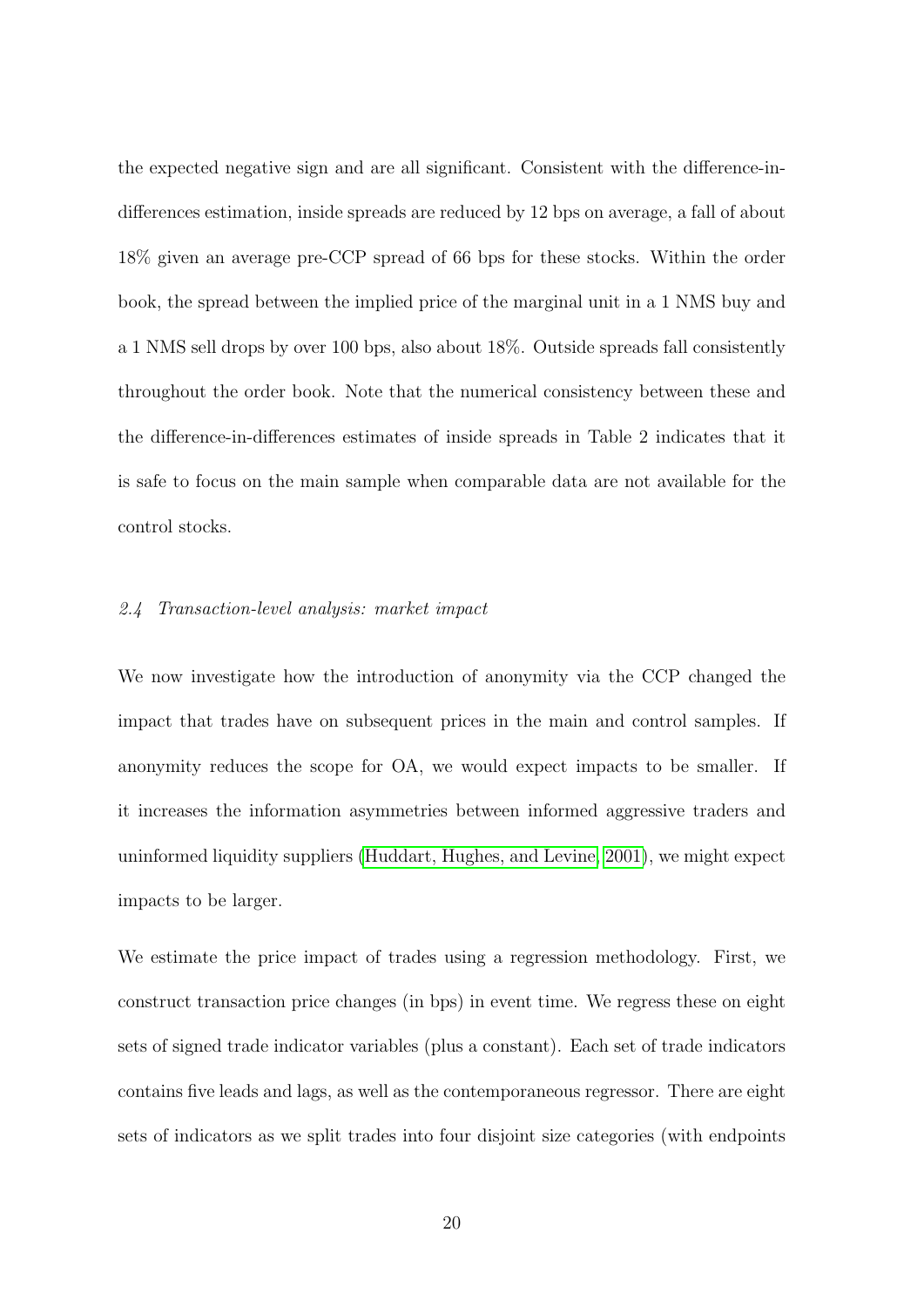of 0.1, 0.25, 0.5, and 10 NMS) and for each size category we distinguish pre- and post-anonymity regimes.[13](#page-22-0) Thus we estimate:

$$
r_{i,t} = \alpha + \sum_{j=1}^{4} \sum_{k=-5}^{5} \beta_{j,k} X_{i,t}^{Pre} D_{i,t}^{Size_j} + \sum_{j=1}^{4} \sum_{k=-5}^{5} \gamma_{j,k} X_{i,t}^{Post} D_{i,t}^{Size_j} + e_t, \qquad (3)
$$

where  $r_{i,t}$  are transaction level returns for stock i at observation t.  $X_{i,t}^{Pre}$  is a signed transaction indicator variable for all trades occurring before the CCP introduction and it takes the value zero for all trades after the CCP introduction. Similarly,  $X_{i,t}^{Post}$ is zero for all trade observations pre-CCP and is then a signed transaction indicator variable for all trades occurring after the CCP introduction. Finally, the four trade size dummy variables,  $D_{i,t}^{Size_1}$  to  $D_{i,t}^{Size_4}$ , take the value one if and only if the trade in stock *i* at time t is in the appropriate size category.  $\beta_{j,k}$  and  $\gamma_{j,k}$  are coefficients which, holding j constant, sum over  $k$  to give price impacts for trades in particular size bins before and after the CCP introduction.

We run two impact regressions, one for a pooled set of order book trades from the main sample stocks and the second from a pooled set of order book trades in control stocks. We use the estimated regression coefficients to compute cumulative post-trade returns after five trades, for each size category and anonymity regime. Thus the main sample price impacts come from a different regression than the control sample impacts and so this is not a difference-in-difference estimation. Panel A of Table [5](#page-48-0) contains the results of these calculations for the treated sample. Comparison of the price impacts in

<span id="page-22-0"></span><sup>&</sup>lt;sup>13</sup>Note that as we only consider order book trades in these regressions, there are few observations in the 0.5 to 10 NMS category. Note also that our results are consistent when the number of leads and lags in the regression increased.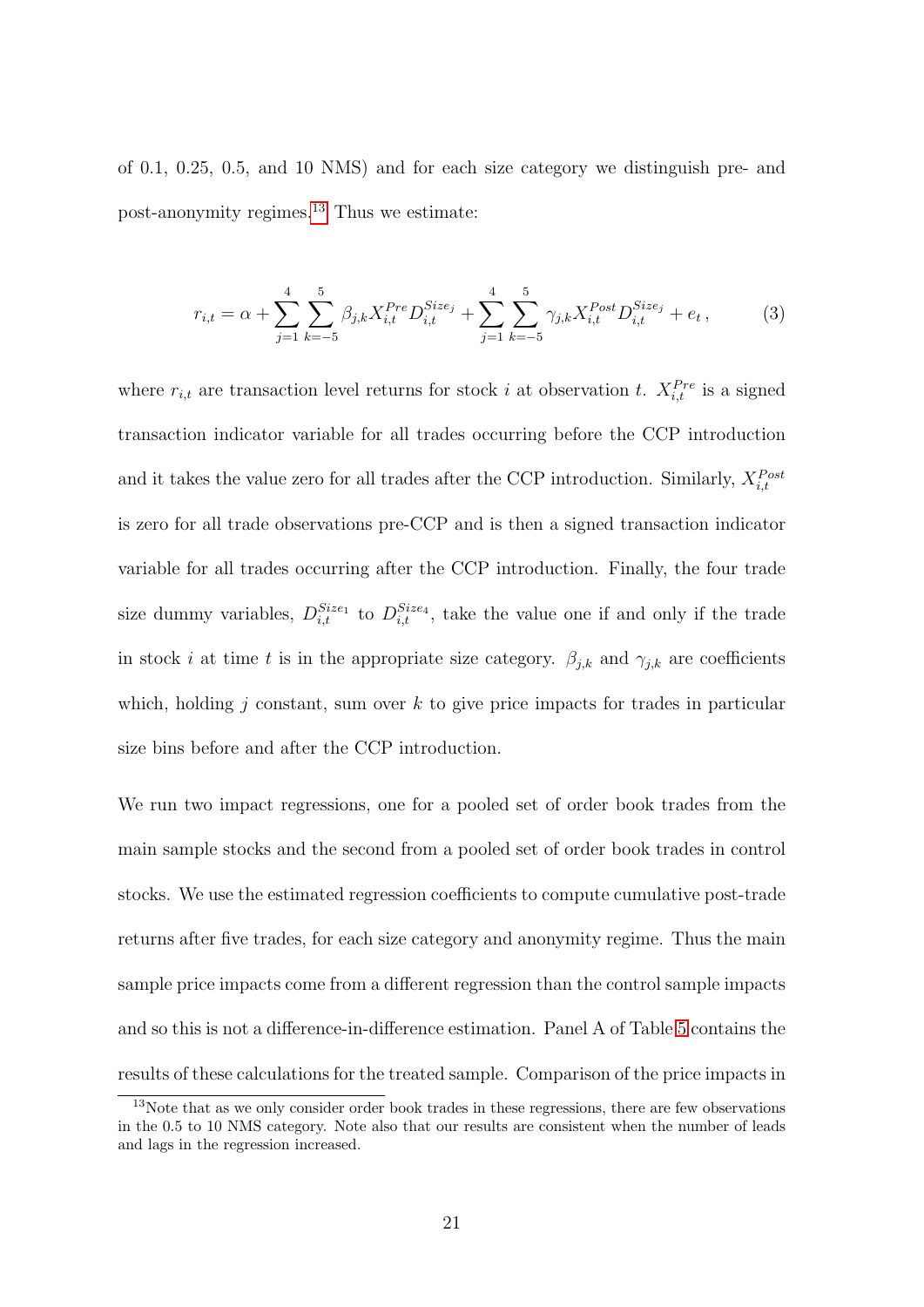the two anonymity regimes shows that order book executions have smaller post-trade price impacts under anonymity. The final column shows a t statistic of the hypothesis that the price impacts are identical pre and post based on a heteroscedasticity robust covariance matrix. The difference between the two cumulative impacts is strongly significant and greater for the larger trade size categories. This is as one might expect – it is the institutions trading bigger size, that suffered from non-anonymity. In terms of economic significance, the estimated impact shifts are considerable, of over 20% in trade sizes of 0.5 NMS and above. Panel B displays results from a similar set of estimations but for the control sample. These results show no significant change in price impacts, such that the decline in impact in the main sample cannot be attributed to time-series variation in market-wide conditions.

#### 2.5 Trading costs: Package-level price drift

In this section, we analyse execution costs for worked orders and how they change under anonymity. This analysis is directly relevant to the OA hypothesis as it provides evidence on the costs incurred by repeat traders. To this end, we employ the variable described in Section [1.1,](#page-9-2) which allows us to identify linked orders and executions. In aggregate, our data contains about 3 million packages, each comprised of two or more separate executions. Note that we do not have package identifiers for the control sample stocks and therefore cannot estimate a difference-in-difference here.

We employ a specification similar to that used by [Conrad, Johnson, and Wahal](#page-41-6) [\(2003\)](#page-41-6) or [Chiyachantana et al.](#page-40-9) [\(2004\)](#page-40-9). The dependent variable in this regression is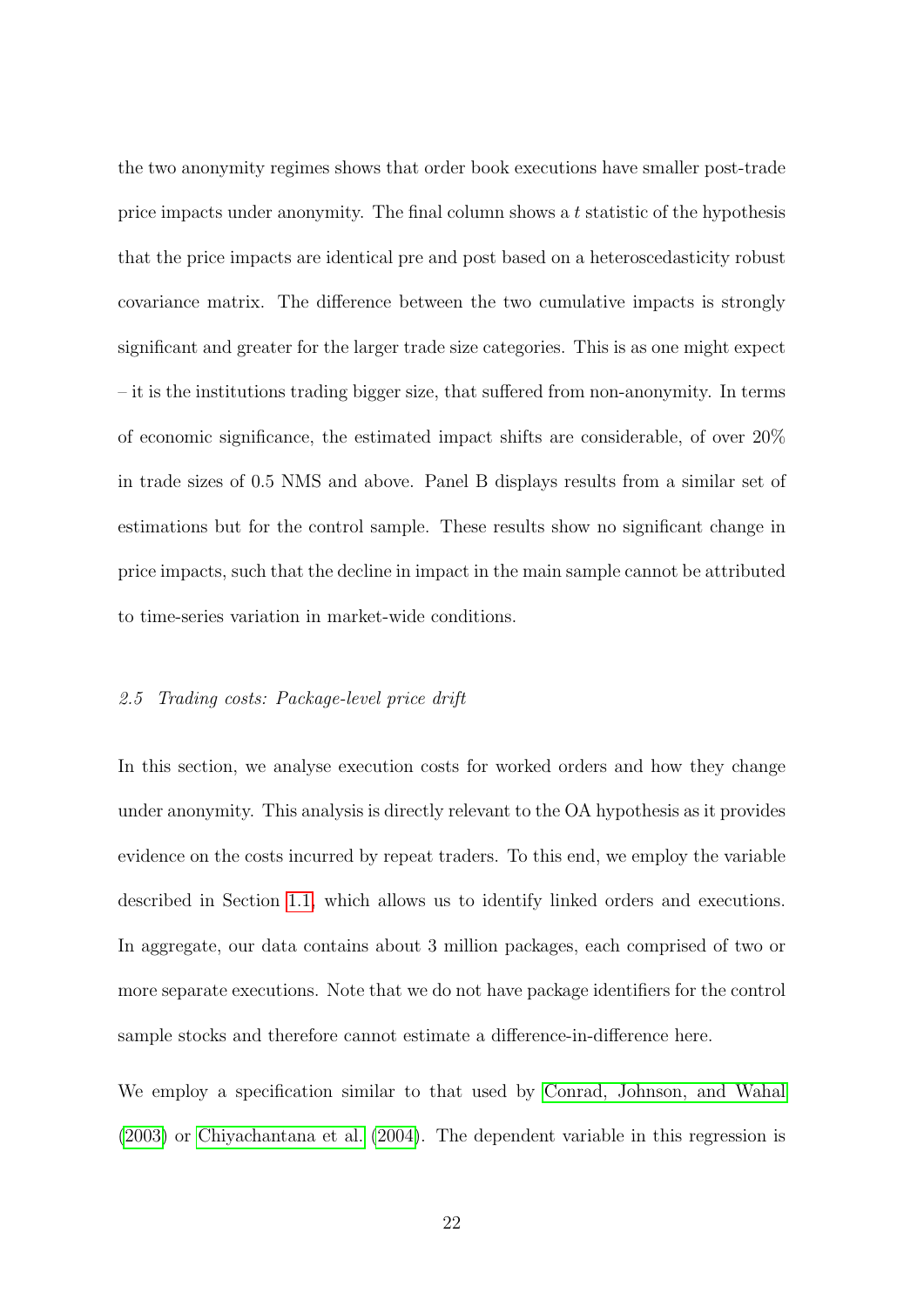the price slippage of the package execution, measured as the signed difference, in basis points, between the midquote observed immediately prior to the first observation of a package identifier and the volume-weighted package execution price (VWAP). Thus, if we first observe package K's identifier at time  $t_0$  and the VWAP of that package is  $\tilde{P}_K$ , slippage  $(Z_K)$  is:

$$
Z_K = 10000 \times I_K \times \left[\frac{\tilde{P}_K - M_{t_0}}{M_{t_0}}\right],
$$

where  $M_{t_0}$  is the midquote at  $t_0$  and  $I_K$  is an execution direction indicator taking the value  $+1$  for buys and  $-1$  for sells.<sup>[14](#page-24-0)</sup>

The right-hand side variables in the estimation control for the log of market cap of the security, volatility (defined as absolute return over the 24 hours leading up to package initiation), momentum (the signed return over the 24 hours up to the first observation of this package, with sign swapped for sell packages). Package size is captured using a set of four dummy variables that partition the set of packages based on NMS executed. The size cutoffs are similar to those in Section [2.4](#page-21-0) but where the largest size category includes everything over 0.5 NMS. To detect any shift in package price drift under anonymity, we create a second set of four dummies by interacting the size dummies with an indicator variable taking a value of one during the anonymous trading period. Finally, we include the market-wide bid-ask spread regressor defined

<span id="page-24-0"></span><sup>&</sup>lt;sup>14</sup>We mark these package executions to the midquote rather than a transaction price due to the fact that there is a systematic reduction in spreads in the anonymous regime. Thus, using, for example, the most recent trade price on the relevant side of the market as an execution benchmark would lead to the benchmark being much more demanding in the anonymous trading period. Extreme outliers are trimmed from the stock-level slippage distributions prior to pooling slippages across stocks.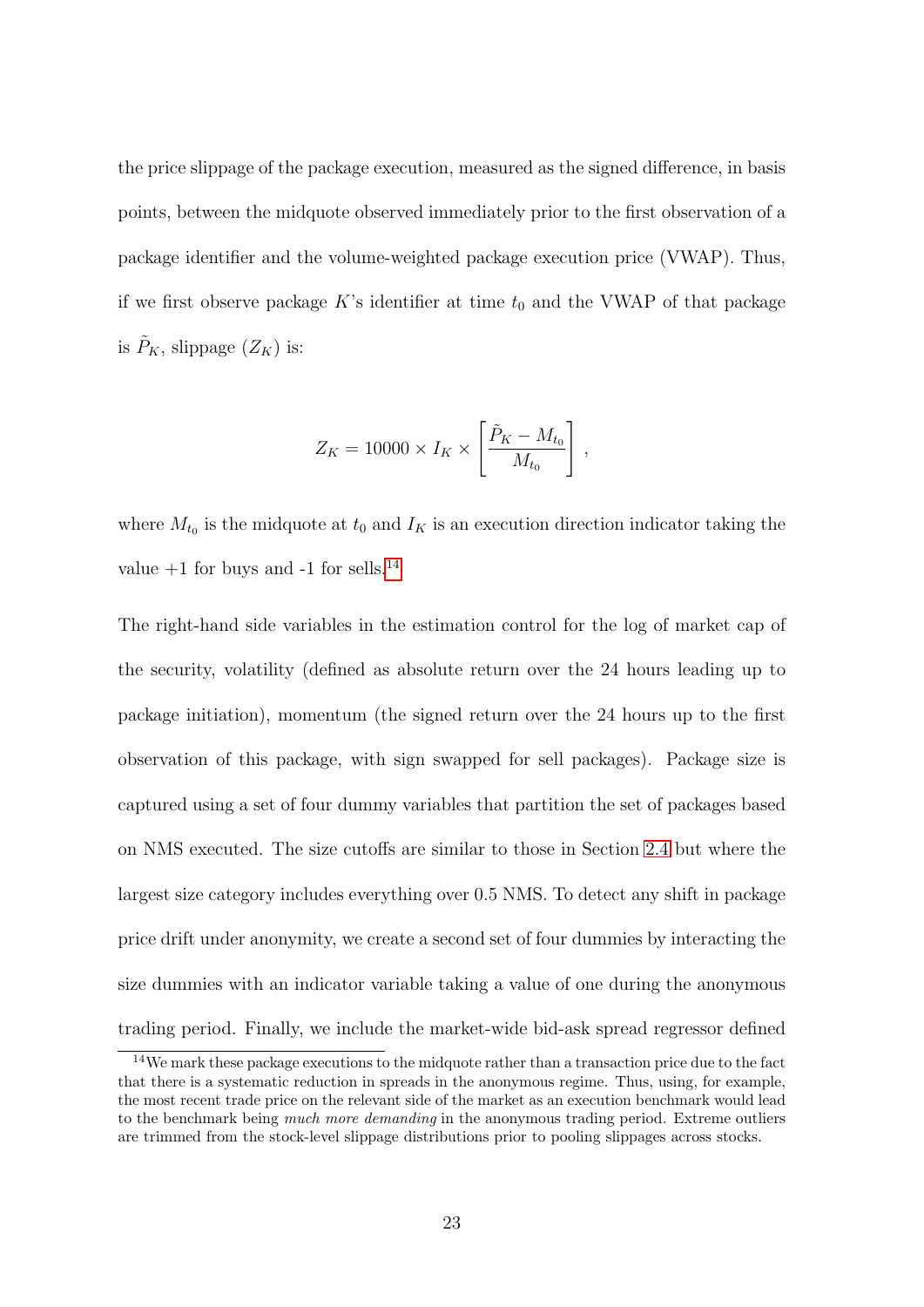earlier to control for movements in aggregate liquidity around package execution.

The panel regression estimates are shown in Table [6.](#page-49-0) Most estimates are strongly statistically significant. Packages of larger securities are associated with smaller price drift. Volatility tends to increase drift, while momentum has no significant influence. Estimates of coefficients on the four trade size dummies indicate that price slippage increases in statistical and economic significance with package size. The key results come from the estimated coefficients on the anonymity interaction terms, which indicate that the slippage associated with large packages has been dramatically reduced. For sizes over 0.5 NMS, the average execution price paid by a dynamic trader is closer to a pre-execution benchmark by about 25%, implying that traders suffer lower adverse price drift. While the effect is economically smaller for smaller worked orders, statistical significance only disappears in the smallest size category. Thus increased anonymity leads to lower dynamic execution costs for repeat traders.

#### 2.6 Summary of the effects of anonymity

Overall, the introduction of post-trade anonymity greatly improved liquidity. The market became tighter and deeper, and price impacts from single executions and worked orders both fell. Neither U.K. stocks nor European stocks of similar liquidity to those in our main sample but that did not experience the anonymity change saw significant liquidity improvement over the same period. These results run counter to the theoretical predictions of [Huddart, Hughes, and Levine](#page-42-0) [\(2001\)](#page-42-0) and the exogenous information endowment version of the model in [Rindi](#page-42-1) [\(2008\)](#page-42-1). The results are,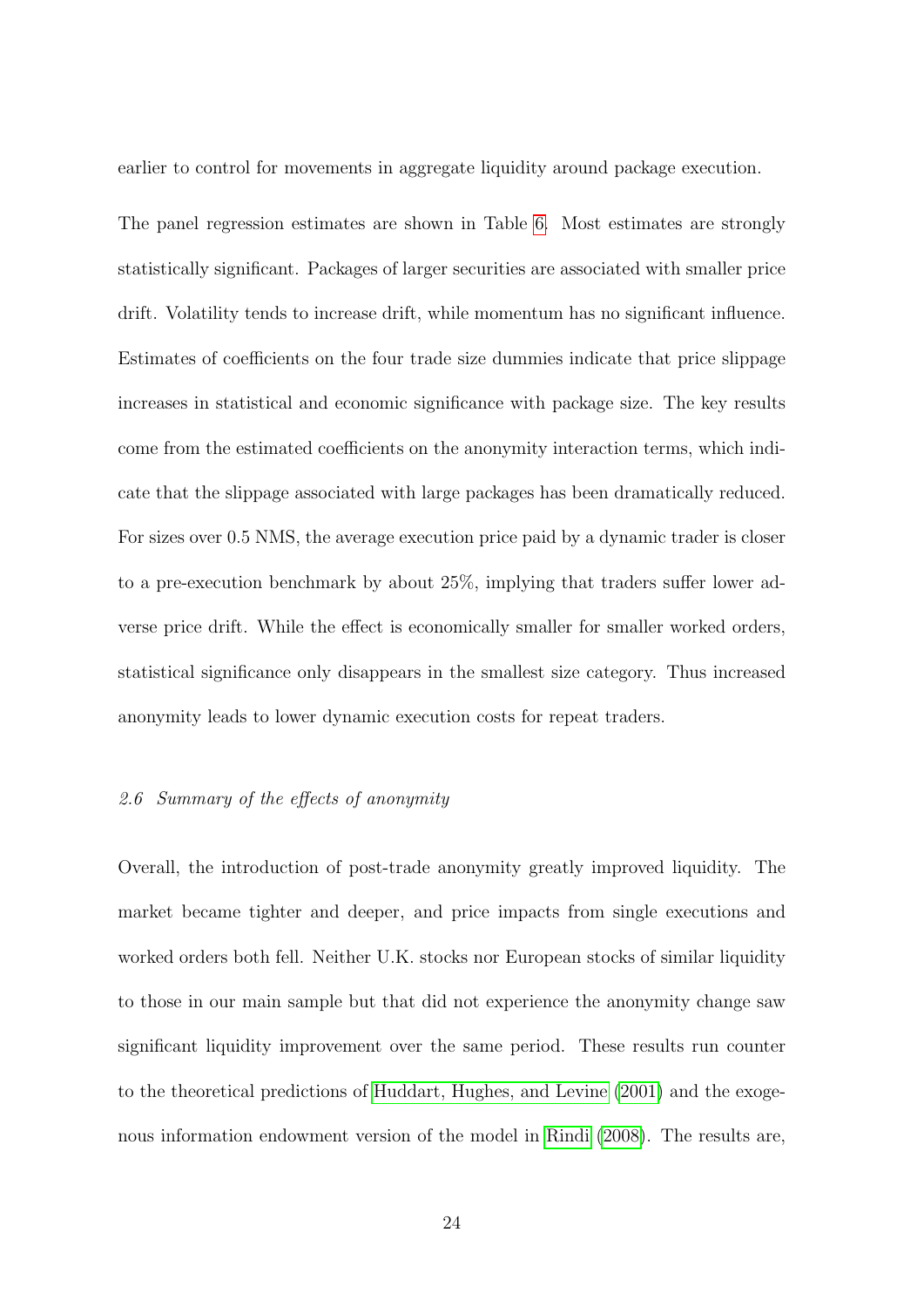however, consistent with the OA hypothesis.

In Appendix B we provide further evidence that the introduction of anonymity has not brought about deep changes in the nature of the information environment on SETS. We compute, using a VAR approach [\(Hasbrouck, 1991a,](#page-42-8) [b\)](#page-42-9), the size of the asymmetric information problem in our sample stocks and a measure of market efficiency. Neither change in any meaningful way with the introduction of anonymity. Thus, there is no evidence that anonymity strengthens information asymmetries, as [Huddart,](#page-42-0) [Hughes, and Levine](#page-42-0) [\(2001\)](#page-42-0) predict, nor is there evidence that anonymity improves informational efficiency as the endogenous information acquisition model of [Rindi](#page-42-1) [\(2008\)](#page-42-1) would indicate.

## <span id="page-26-0"></span>3. Concentration and predictability of broker order flows

The estimations above and in Appendix B indicate that there was no change in the informational asymmetries facing SETS liquidity suppliers with the introduction of anonymity. Thus we focus attention on the OA hypothesis and evaluate its implications more fully. To that end, we first examine whether two market features that anticipation requires, order flow concentration and correlation in trade direction from large traders, hold in our data.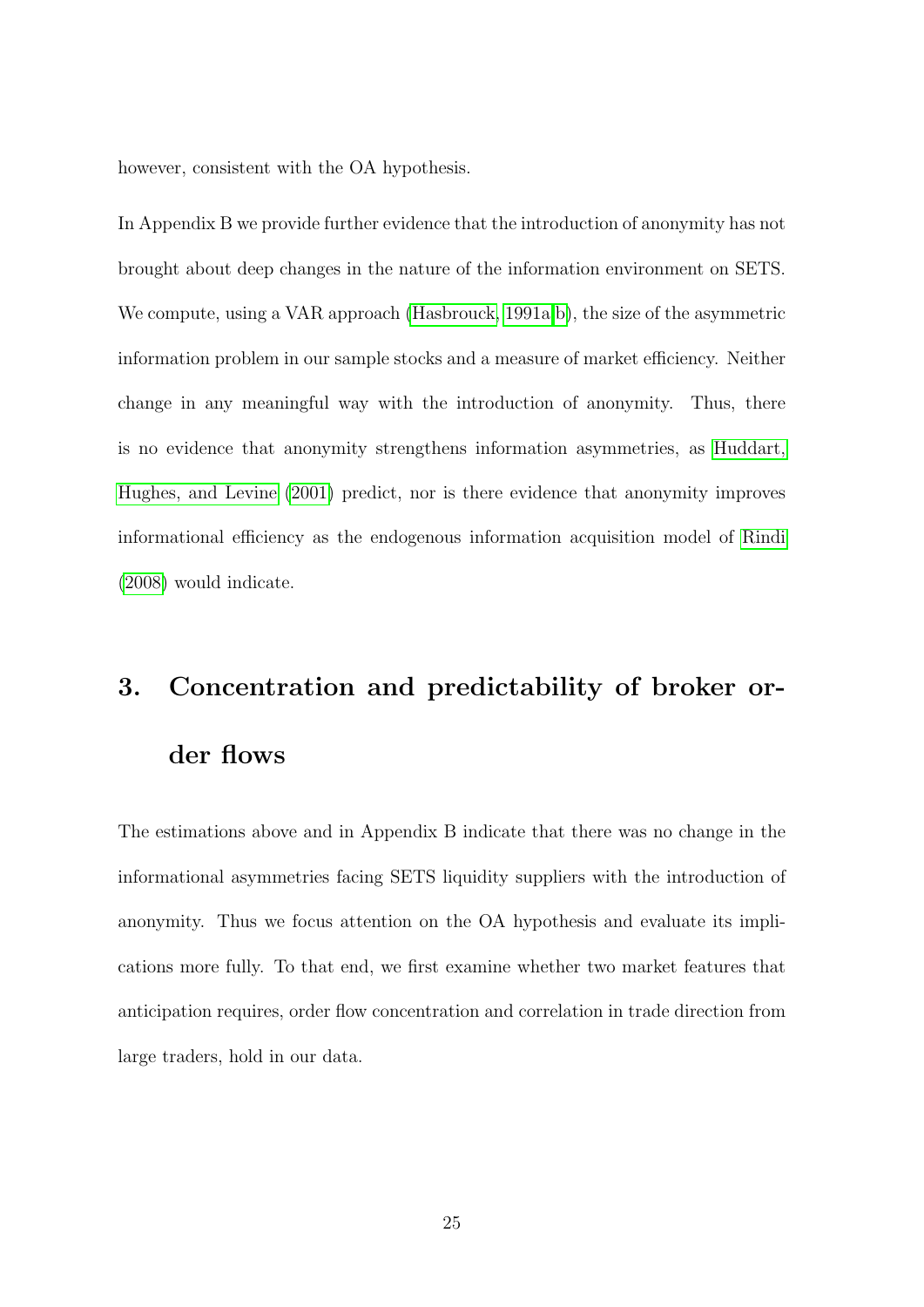#### 3.1 Order flow concentration

The data confirm a high degree of order flow concentration. The number of distinct firms that were active on the order book in a typical month ranged from 50 to 180 across our sample stocks, with an average of about 75 per stock. However, a small number of these broker-dealers emerge as key players: the volume-weighted mean market shares of the top five firms in limit order submission across all stocks and months is 54% (55% for executions). For the top 10 firms, the global mean market share is 77.5% for both executions and order submission. This is very stable across the sample period.[15](#page-27-0)

Our evidence is consistent with other sources. A June 2010 consultancy report indicates that the top five brokers in the U.S. command a market share of equity trading of close to 9% each, while another piece states that the most important 13 brokers receive around 75% of total buy side flow [\(Schmerken, 2008;](#page-43-2) [Greenwich Associates,](#page-41-7) [2010\)](#page-41-7). Academic evidence that looks at order flow executed by designated marketmakers on NASDAQ, also indicates concentration [\(Ellis, Michaely, and O'Hara, 2002;](#page-41-8) [Chung, Chuwonganant, and McCormick, 2006\)](#page-41-9).

#### 3.2 Time dependencies in trade direction

Another ingredient that facilitates anticipation is that the trades of large brokerdealers exhibit positive serial correlation in direction. We measure autocorrelation

<span id="page-27-0"></span><sup>15</sup>Herfindahl indices and other concentration statistics are available on request.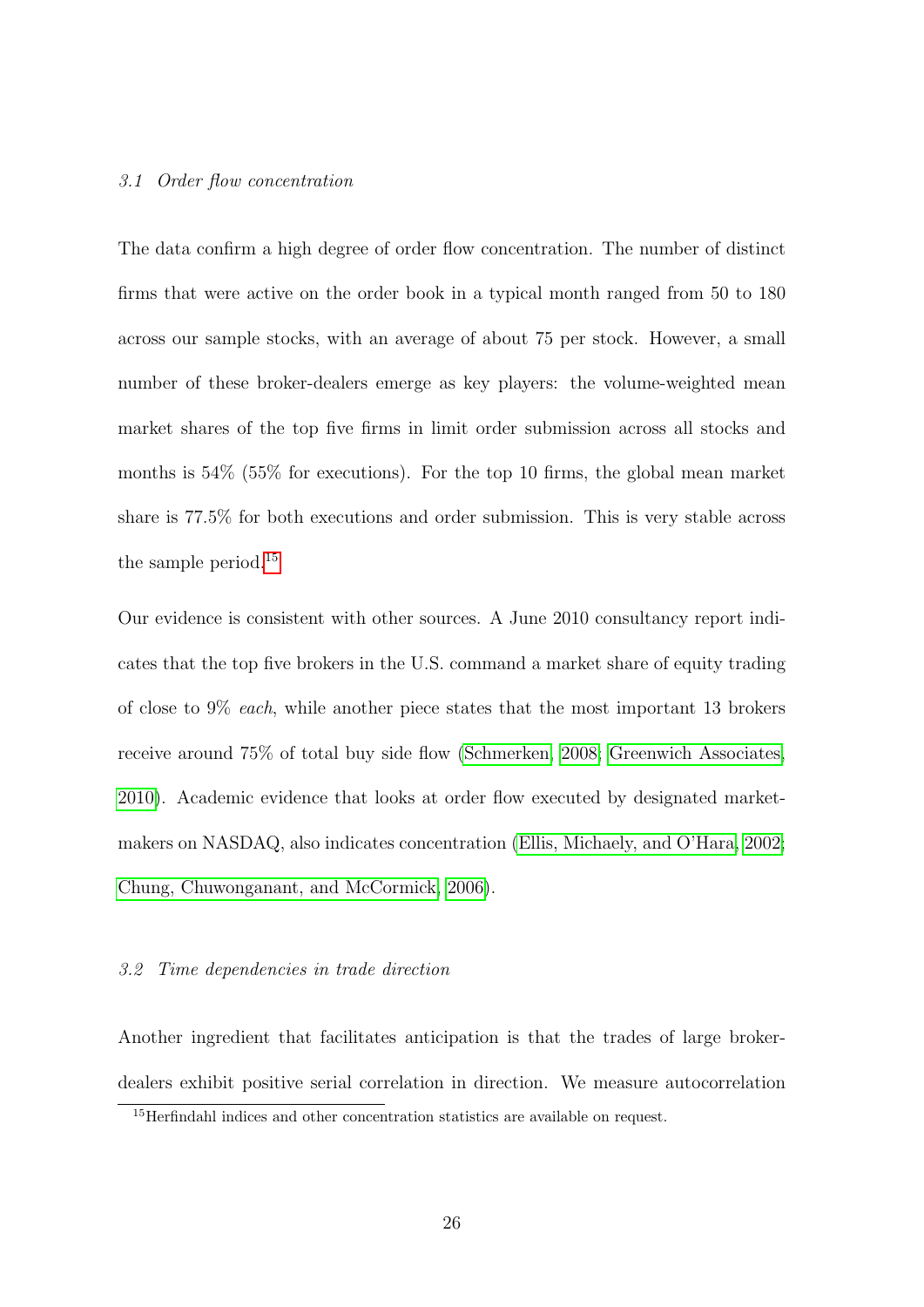in trade direction for individual firms. For each stock, in every month we isolate the trades of the five most active dealers. For each of these dealers we compute the first-order autocorrelation in the direction of their aggressive trades. These autocorrelations are averaged to give a single order flow autocorrelation measure for the biggest dealers in each stock and month. Across our sample stocks and months, the resulting figures are around 0.25 and the autocorrelations are strongly significant. We also conduct a set of runs tests for the dealer-level trade direction series. They strongly reject the null of independence in trade direction. This is again consistent with other evidence. [Biais, Hillion, and Spatt](#page-40-10) [\(1995,](#page-40-10) pp. 1686-87), who examined the Euronext Paris limit order book, found that market wide order-flow "(...) exhibits a large degree of positive serial correlation" which they interpret as caused by "order splitting and imitation."[16](#page-28-0)

Hence, our results indicate that order flow in the treated stocks is characterised by high broker concentration and strong positive correlation in direction for individual large traders. We exploit these facts to specify estimations relevant to our OA hypothesis.

<span id="page-28-0"></span><sup>&</sup>lt;sup>16</sup>Positive autocorrelation in trade direction is also empirically well established for the NYSE (e.g., [Hasbrouck, 1988;](#page-42-10) [Doran et al., 2008\)](#page-41-10) but the presence of the Specialist may make interpretation less straightforward in that case.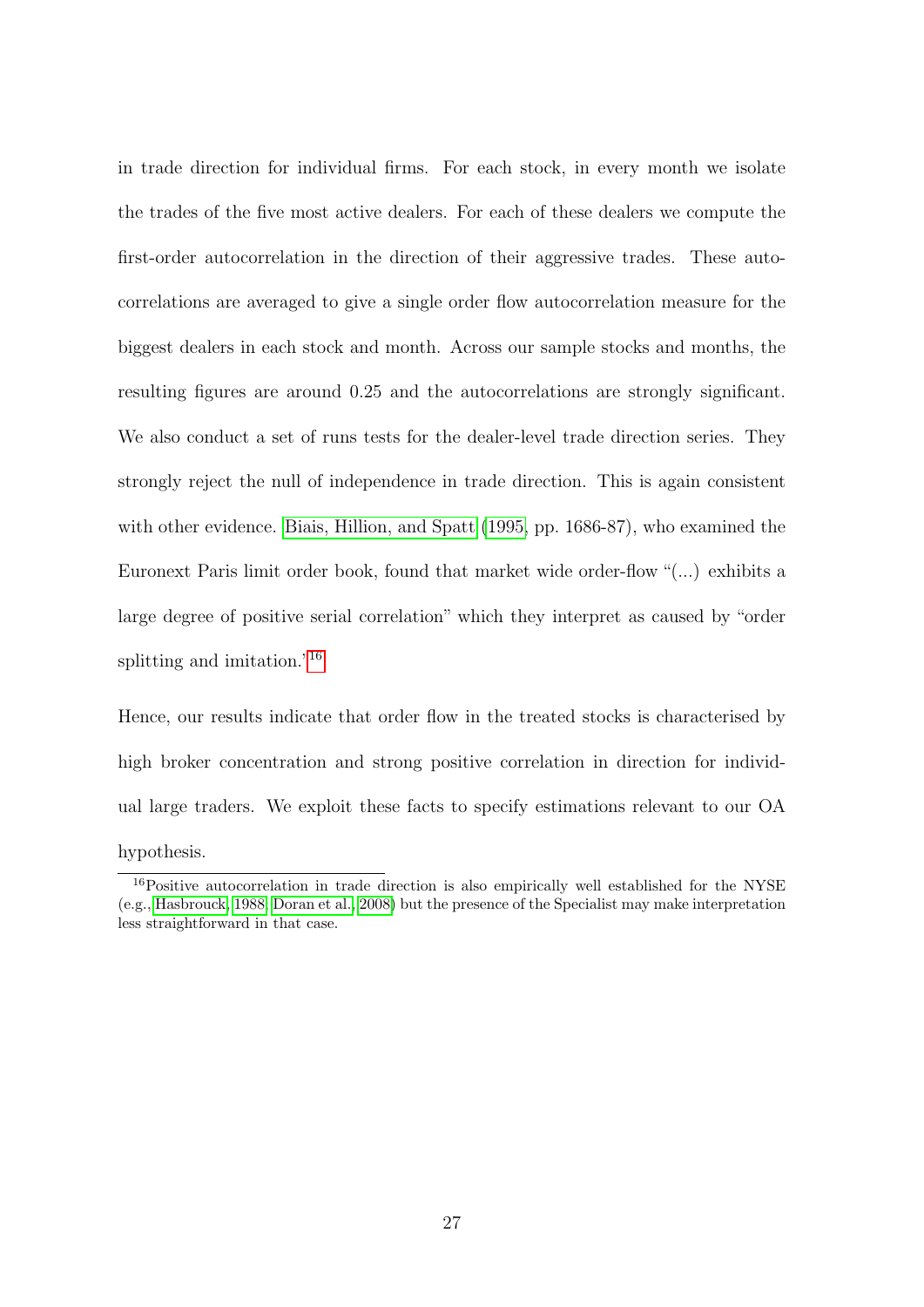# <span id="page-29-0"></span>4. Which stocks and which traders benefit most from anonymity?

We now evaluate the cross-stock implications of OA and examine how anticipation might affect execution quality across traders.

#### 4.1 Cross-sectional tests 1: small versus large stocks

Order anticipation should be a greater concern for dynamic traders of small stocks than for those trading large stocks because the low natural trading interest in small caps makes repeat traders easier to isolate and thus easier to move prices against. Thus, if the OA hypothesis holds, one would expect the liquidity improvement of small stocks under anonymity to be larger than that of large stocks. Conversely, a prediction of the asymmetric information story of [Rindi](#page-42-1) [\(2008\)](#page-42-1) is that stocks with endogenously acquired private information are likely to see greater liquidity improvements than stocks with exogenous information asymmetries.<sup>[17](#page-29-1)</sup> Large caps are likely to fall in the first camp and small stocks in the second. For example, the literature on the profitability of the trades of corporate insiders consistently shows that insiders in smaller firms are better able to predict future firm returns than executives in large firms [see [Seyhun](#page-43-3) [\(1998\)](#page-43-3) for an overview]. This suggests that the improvement in liquidity associated with anonymity for large caps should exceed that of small caps.

<span id="page-29-1"></span><sup>&</sup>lt;sup>17</sup>We focus here on this flavour of the asymmetric information story as the other versions are not supported by our prior results on liquidity improvement and anonymity.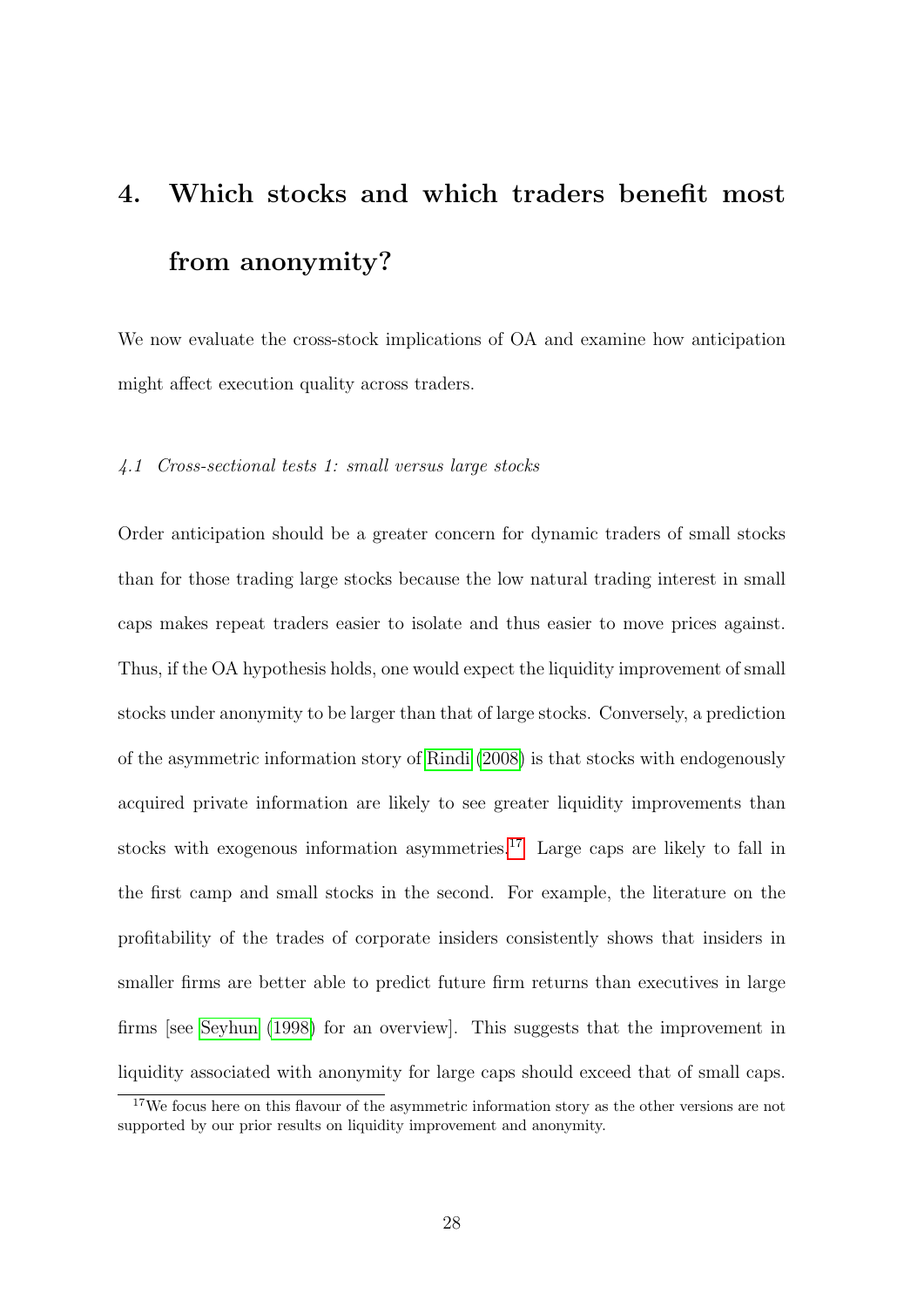Thus, in the cross-section of stocks, the anticipation and asymmetric information stories have contradictory implications.

To discriminate between the OA and asymmetric information stories, we separate both our main and control samples into three subsamples (terciles) by market cap and estimate the difference-in-differences model of equation [\(1\)](#page-15-2) separately for each pair of sub-samples. The three estimations that result are contained in Table [7.](#page-50-0) Note first that the volume and volatility variables are, as before, significant and have negative and positive signs as expected. The size indicators show the dependence of spreads on market cap – clearly larger stocks have lower pre-CCP spreads. More importantly, the interactions show a much greater absolute and proportionate improvement in small cap liquidity than they do in large cap liquidity (Size T1 and Size T3 respectively.) In absolute terms, spreads fall by about 23 bps in small caps and by 3.4 bps in large caps. These figures represent, respectively, close to 20% versus 10% of the pre-CCP spread.

Thus, stocks in all size categories benefit from anonymity in terms of liquidity. However, the fact that small stocks benefit most strongly indicates that order anticipation is the driving force behind the improvement, rather than asymmetric information as in [Rindi](#page-42-1) [\(2008\)](#page-42-1). Note that [Comerton-Forde and Tang](#page-41-4) [\(2009\)](#page-41-4) also investigate how liquidity improvement varies with stock size. In their pre-trade anonymity setting, they find a result that is the exact opposite of ours, suggesting that different effects are at work in their data.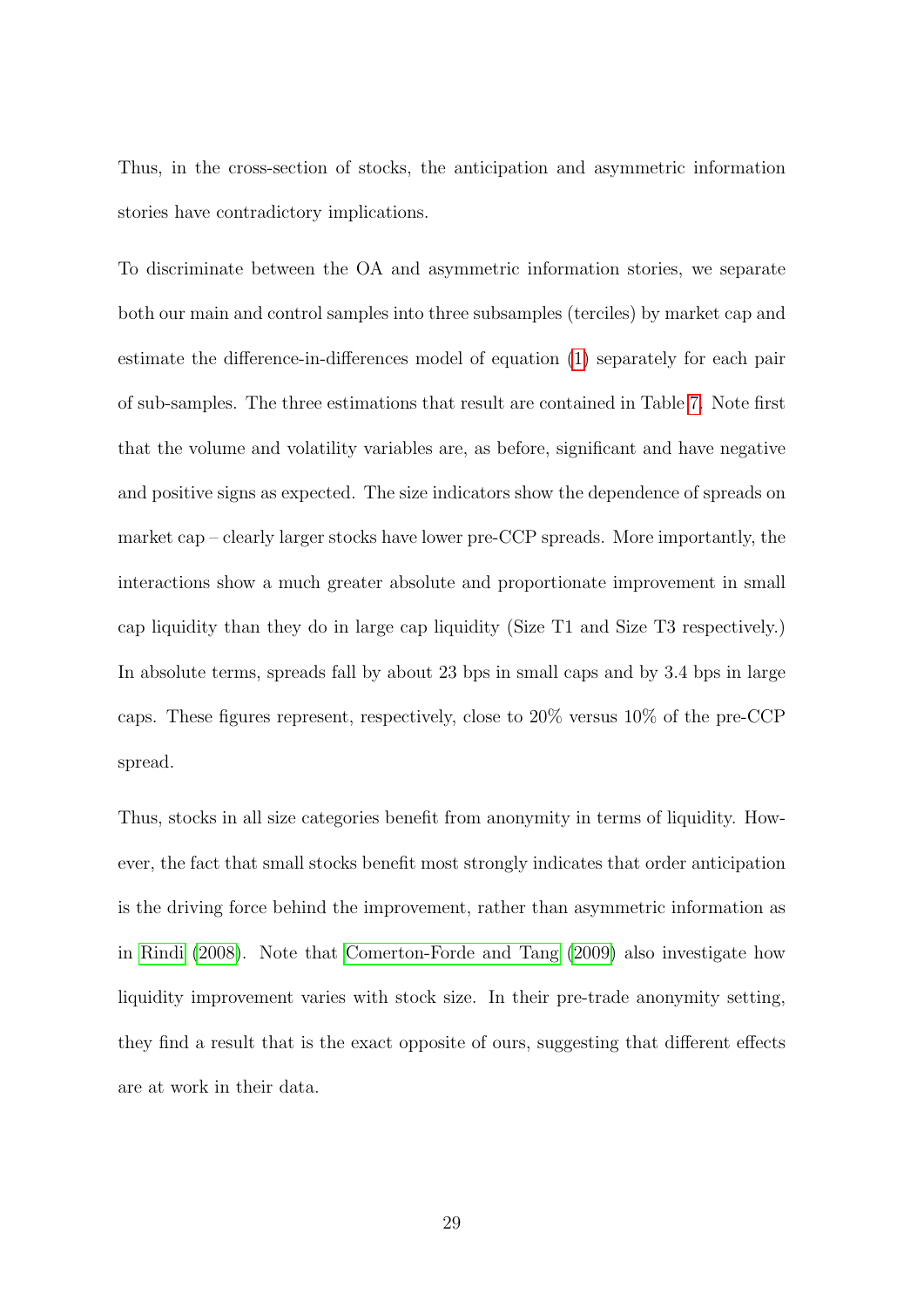#### <span id="page-31-0"></span>4.2 Cross-sectional tests 2: order book depth and liquidity

The profitability of anticipation strategies depends on price pressure effects that should be much harder to generate in a naturally deep order book. This yields the cross-sectional prediction that the stocks exhibiting the least depth before the event stand to benefit the most from the introduction of anonymity as they would have been more susceptible to anticipation other things equal.

We therefore estimate a panel model similar to that in the last subsection but this time we group stocks in terciles according to their pre-event *depth*. Table [8](#page-51-0) shows the results from this estimation. For low depth stocks in tercile 1, anonymity brought about an economically substantial reduction in spreads of about 20%, and not much less for stocks in depth tercile 2. Stocks in tercile 3 that were endowed with a naturally deep book before the event experienced no significant improvement in liquidity. The results therefore confirm priors stemming from our OA hypothesis.

#### 4.3 Cross-sectional tests 3: order flow concentration and liquidity

The anticipation argument relies on concentration in order flow brokerage – the fewer the participants in a stock's order flow, the more severe the price drift associated with worked orders, and the more traders will take liquidity in blocks. It follows that anonymity should be most beneficial to high-concentration stocks which, in the nonanonymous regime, would see much lower usage of worked orders than traders would like to employ. We therefore examine how the improvement in a stock's liquidity is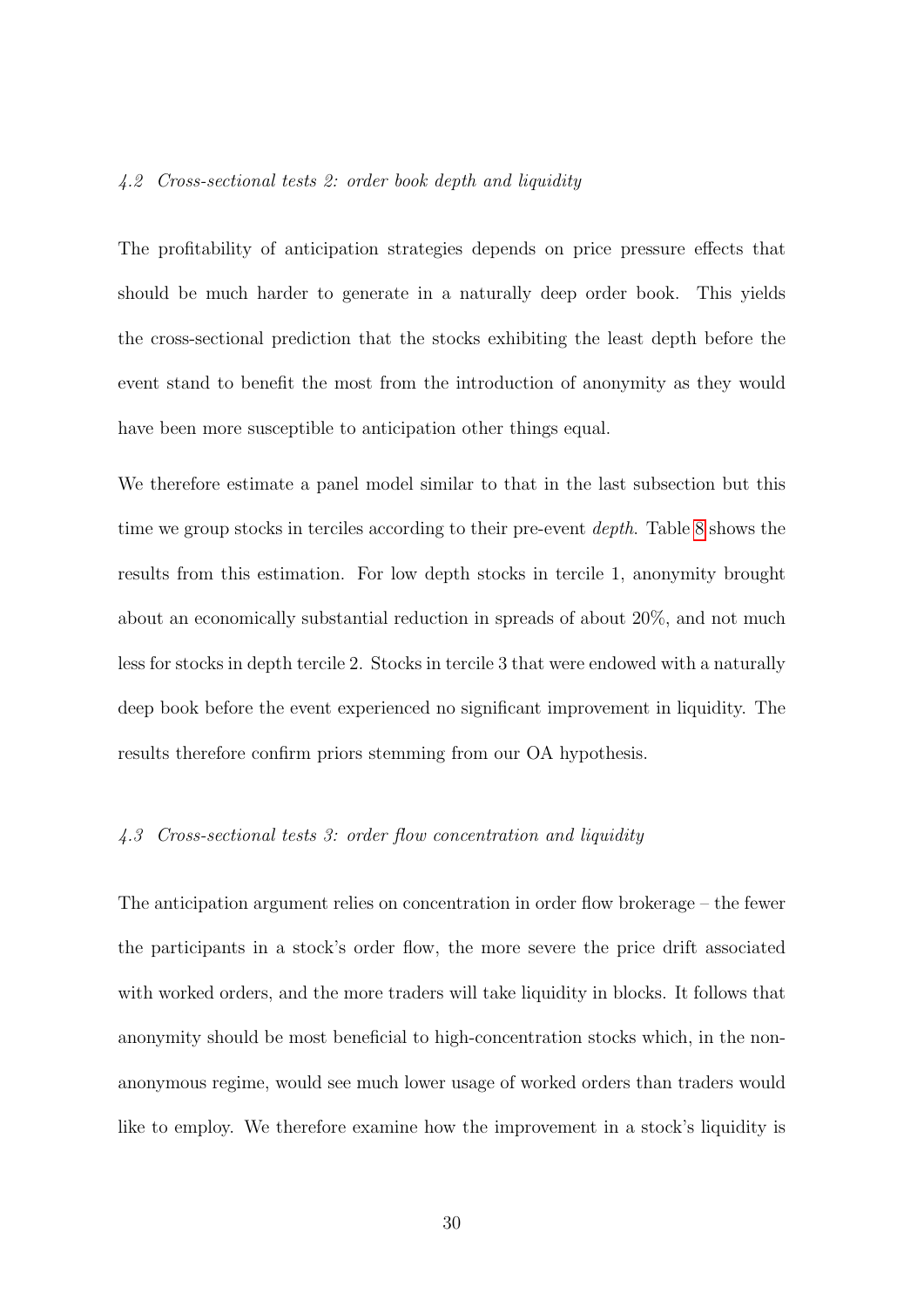related to its order flow concentration pre-CCP.

To test this prediction, we compute pre-event concentration for each stock, by measuring the proportion of total order flow submitted to the order book by the five largest brokers over the three months preceding the CCP introduction.[18](#page-32-0) We separate the set of stocks into terciles reflecting low, medium, and high order flow concentration, and then augment the panel model with the concentration dummies and their interactions with the anonymity dummy. This regression does not use a control sample as we do not have broker identities for the control stock trades and so we include our market-level bid-ask spread variable to control for aggregate movements in liquidity just as we did in the estimation involving outside spreads (Table [4\)](#page-47-0).

The results from this regression are reported in Table [9.](#page-52-0) The estimates on the three concentration dummies reveal that inside spreads increase somewhat with order flow concentration. This can be interpreted as evidence that, pre-CCP, more concentration meant greater potential for anticipation and thus excessive demand for immediacy on the part of large traders. More to the point, the estimated coefficients on the interaction variables are consistent with our predictions: the relative improvement in liquidity caused by the introduction of anonymity appears monotonically related to order flow concentration pre-CCP. The stocks exhibiting the highest concentration in the pre-CCP period saw a relative decline in spreads of around 33%. In the middle group it is 25% and the improvement in liquidity drops to 12% in the least concentrated third of our securities.

<span id="page-32-0"></span><sup>18</sup>Using the top ten firms or using actual executions instead of order submissions makes no material difference to the results below.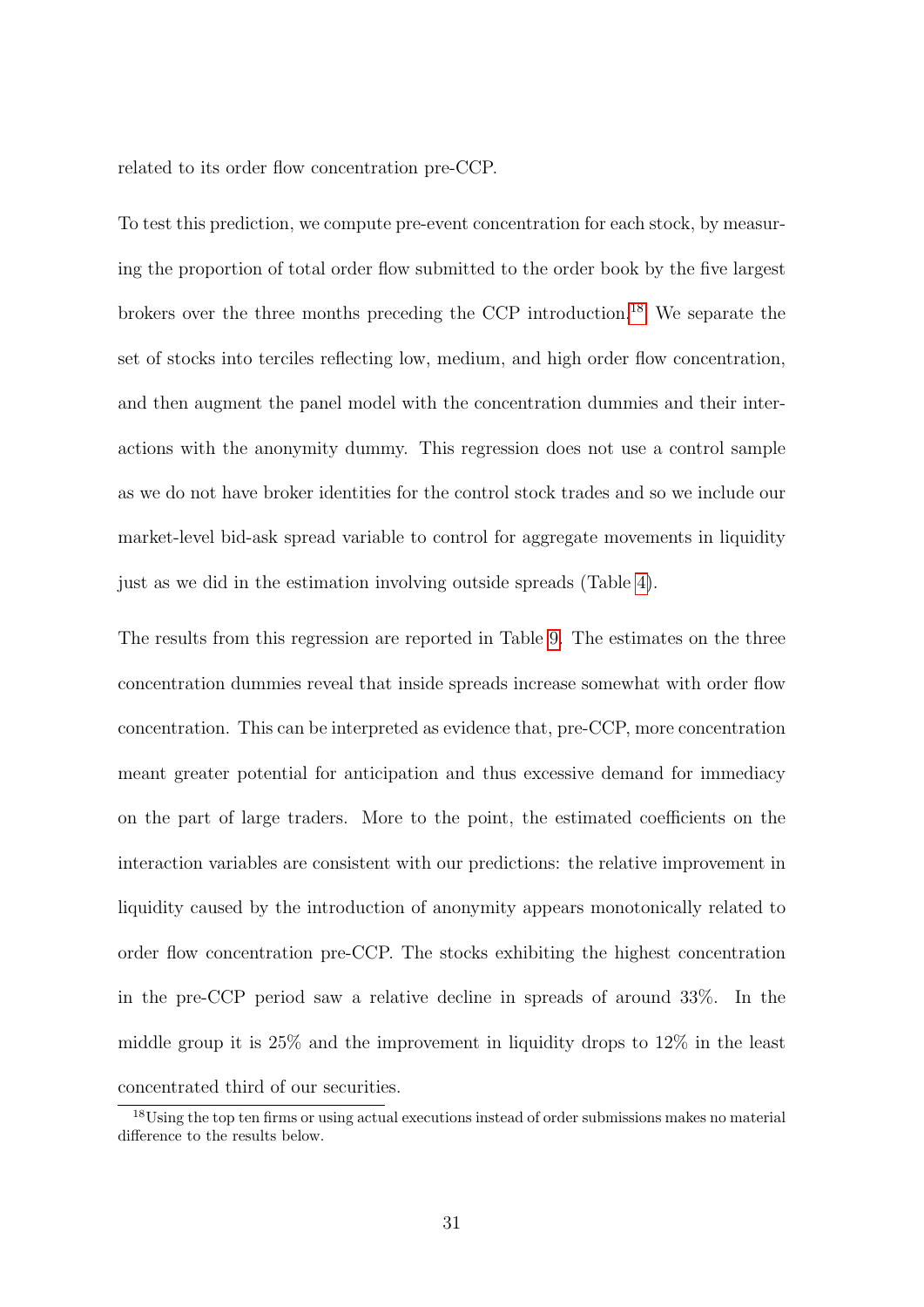To summarise this and the preceding two subsections, the changes in liquidity across the cross-section of stocks are consistent with liquidity improvements being generated by reductions in OA. Moreover, the results related to stock market cap are inconsistent with the most plausible version of the asymmetric information story. Note that the cross-stock correlations between the three variables used to create subsamples in these estimations (i.e., market cap, average pre-event depth, and average pre-event concentration) are not especially high.

#### 4.4 Trading costs: Who benefits from anonymity?

Bilateral and post-trade identity revelation can only matter in a world where information drawn from a trade that one has just completed can be used to profitably change one's future quoting behavior or one's future execution strategy. A prediction based on the OA mechanism is that that the agents who benefit from anonymity are the brokers holding large market share, as their (uninformed) order flow is predictable. Their benefit should be visible in reduced price impacts for trades vis-a-vis those of less active traders under anonymity. Moreover, under anonymity we would expect big players to execute more patiently due to reduced fear of predation.

We test this by splitting our population of traders into two groups: the top 10 traders by market share of volume traded and a group consisting of all other traders. This split of traders is stock and month specific.

First, we examine how the trades of our group of larger traders changed relative to those of all other traders with the introduction of anonymity. Figure [1](#page-54-0) shows, month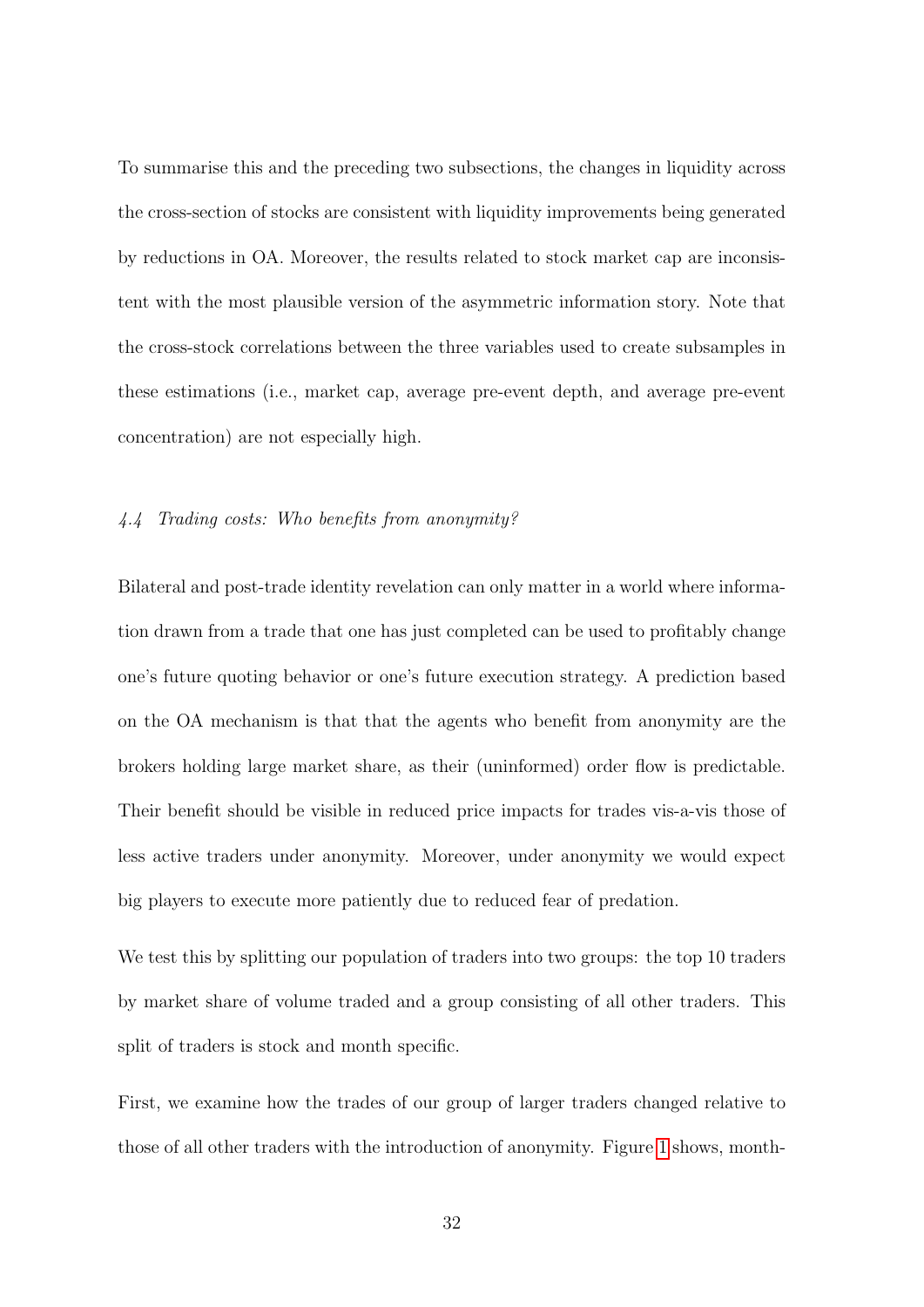by-month, the mean trade size of the large traders versus those of all others. Figure [2](#page-55-0) provides a similar plot but for the autocorrelation in trade direction for the two groups. What these plots make clear is that, relative to all other traders, large traders execute in smaller size and with more autocorrelation in direction under anonymity. Thus, anonymity induces them to be more patient in their execution and to trade, in size terms, almost identically to smaller traders.

We go on to compute the price impact of each individual trade in each sample stock and to compare the impacts experienced by large and small traders. The impact of trade  $s$  in stock  $i$  is equal to:

$$
I_{i,s} = 10,000 \times \frac{(P_{i,s+k} - P_{i,s-1})}{P_{i,s-1}},
$$

where  $P_{i,s}$  is the price of the sth trade in stock i and k is an integer impact horizon parameter. The impact measure is based on tick-by-tick stock prices and we have computed it for various  $k$  from 5 to 100. For each trade we also record the size of the trade in NMS and the aggressive counterparty to the trade.

We then compute two daily average impact measures for every stock-day in the sample. The first is for trades in a stock for which one of the top 10 traders was the aggressive counterparty. The second is the average impact for traders outside the top 10. We relate those daily average impacts to a set of control variables and a set of dummies, yielding the following model: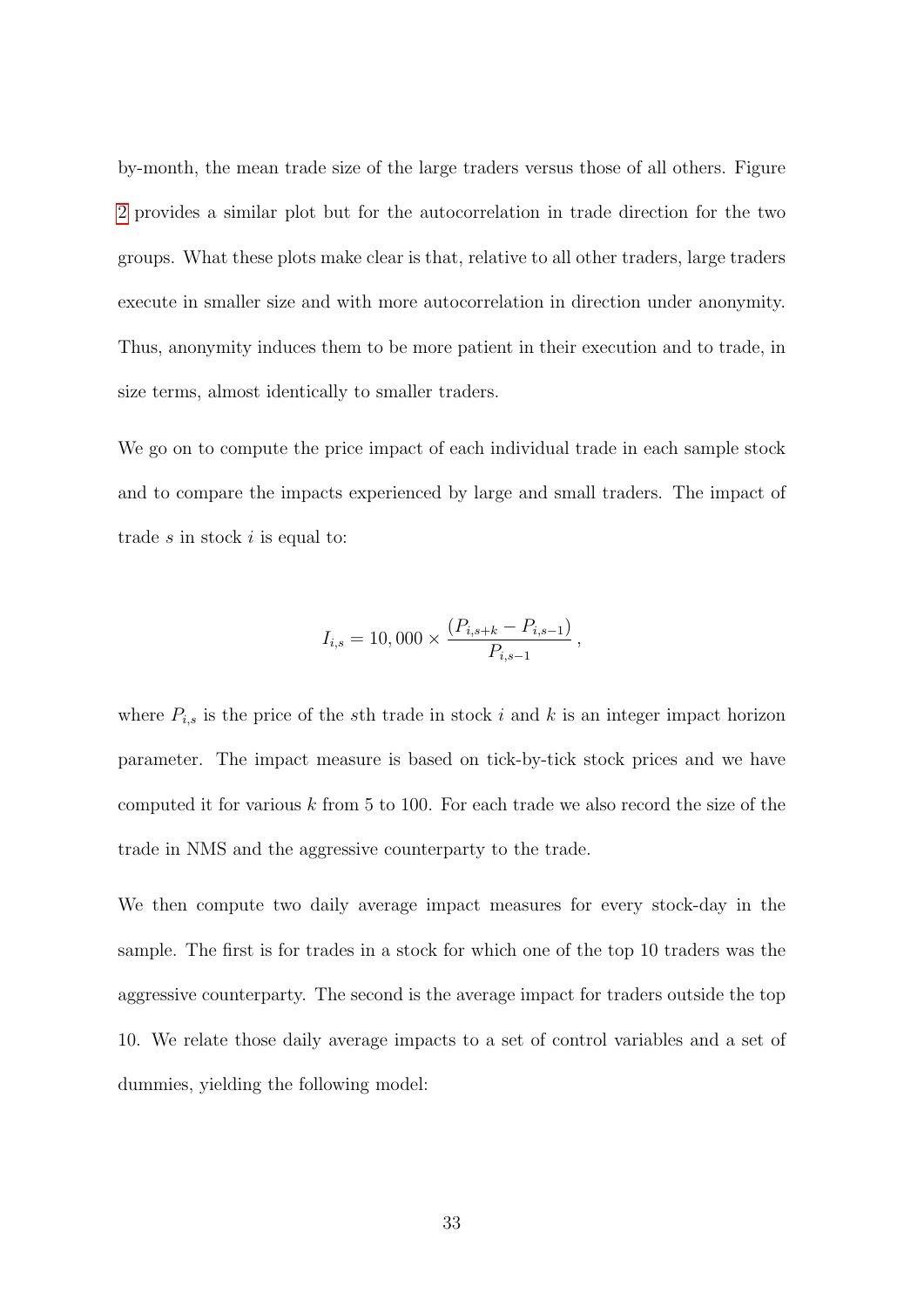<span id="page-35-1"></span>
$$
\tilde{I}_{i,j,t} = \alpha_0 + \beta_1 V_{i,t} + \beta_2 RVol_{i,t} + \beta_3 MktCap_{i,t} \n+ \gamma_1 D_{i,j}^{Large} + \gamma_2 D_t^{Post} + \gamma_3 D_{i,j}^{Large} \times D_t^{Post} + \epsilon_{i,j,t},
$$
\n(4)

where  $i$  indexes stocks, subscript  $j$  distinguishes big from small traders and  $t$  indexes time.  $\tilde{I}_{i,j,t}$  is the mean daily impact of aggressive trades from trader type j, on day t and for stock i. The dummies and interactions allow us to identify differences in price impacts across the two groups pre-CCP and then to see whether the difference changes with anonymity.[19](#page-35-0) If large traders benefit most from anonymity we would expect to see  $\gamma_3 < 0$ .

Table [10](#page-53-0) shows results from estimating equation [\(4\)](#page-35-1) for  $k$  equal to 10.<sup>[20](#page-35-2)</sup> In running these estimations we have further subsampled the trade data for each stock, day, and trader type to place them into four trade size bins (0-0.1 NMS, 0.1-0.25 NMS, 0.25-0.5 NMS, and above 0.5 NMS). We run a separate regression for each trade size bin.

The estimates in Table [10](#page-53-0) accord with our priors. The coefficients on the volume, volatility, and market cap regressors are in line with those from previous estimations. Looking across columns, larger trades tend to have greater price impacts. Further, except in the largest trade category, before anonymity the trades of more active

<span id="page-35-0"></span><sup>19</sup>We are unable to use a difference-in-difference estimation here because we do not have broker identifiers for trades in the control sample securities. Thus we experimented with the inclusion of the market-wide bid-ask spread regressor but it turned out to be insignificant.

<span id="page-35-2"></span><sup>&</sup>lt;sup>20</sup>Similar analysis performed using different values for k gave qualitatively similar results.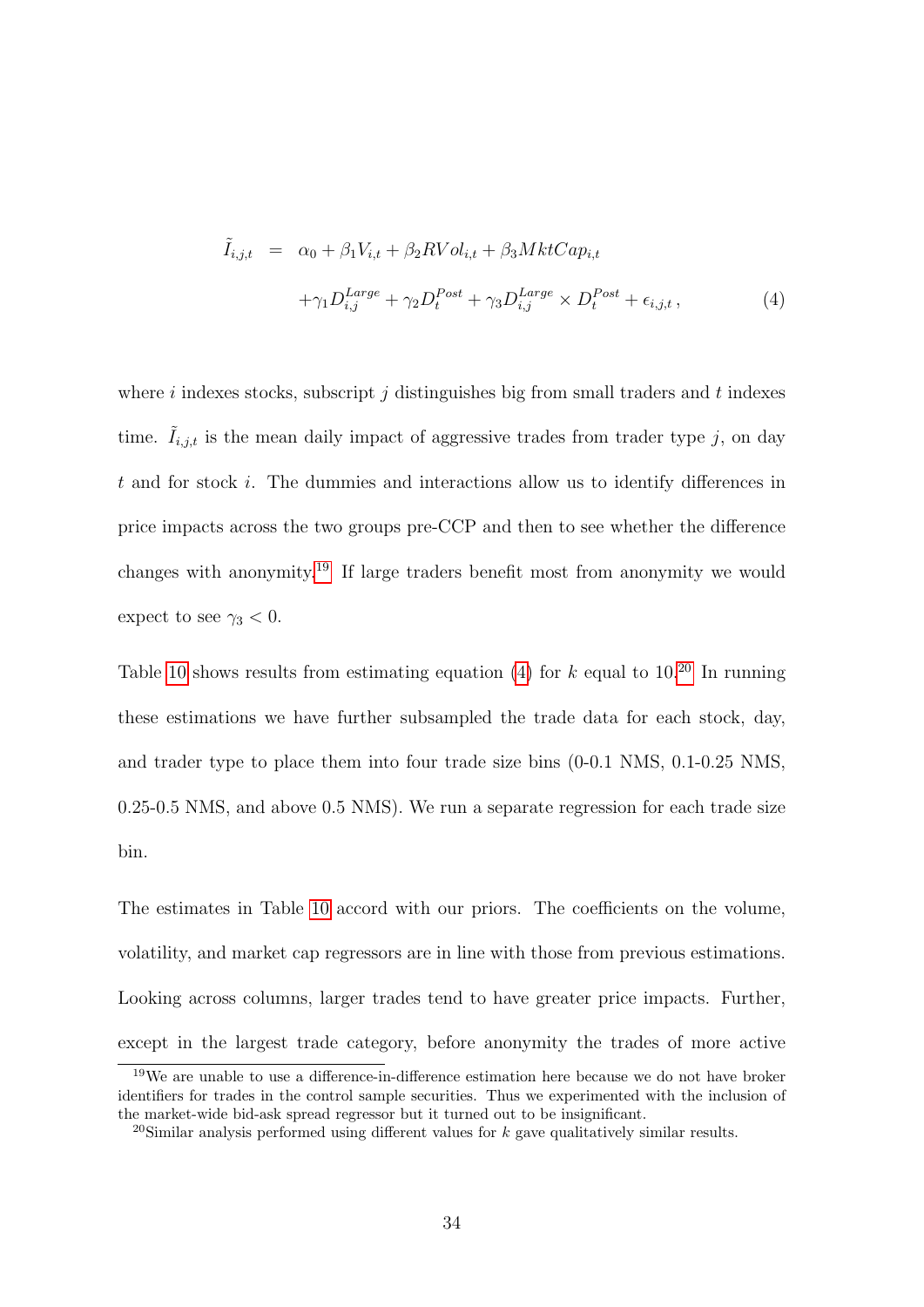agents moved prices significantly more than those of less active agents. Large traders generate price impacts between 40% and 100% larger pre-CCP, depending on the trade size category. What is clear, though, is that under anonymity the impact differential between executions of small and large traders is greatly reduced, in some cases eliminated. The coefficients on the large trader and anonymity interactions are always negative and are significant in precisely those cases where pre-CCP there was a sizeable large/small trader impact differential. Note also that the price impacts of small traders are unchanged under anonymity.

Hence the traders who benefit from anonymity are those who trade most frequently. Their price impacts drop, due to others being less able to exploit their serially correlated trading activity. Traders other than the very largest derive no benefit, in price impact terms, from anonymity. We can interpret this as due to the fact that they did not suffer from anticipation when their identities were published.

## <span id="page-36-0"></span>5. Conclusion

We study the implications of post-trade anonymity for the liquidity of equity markets.

In a first set of results, we report that a seemingly small change in the degree of order book anonymity has a large positive effect on liquidity, whether liquidity is measured via spreads, depths, price impacts or dynamic price drift. In a second stage of the analysis, we show that the introduction of anonymity is not associated with a change in asymmetric information in this market. We predict which stocks should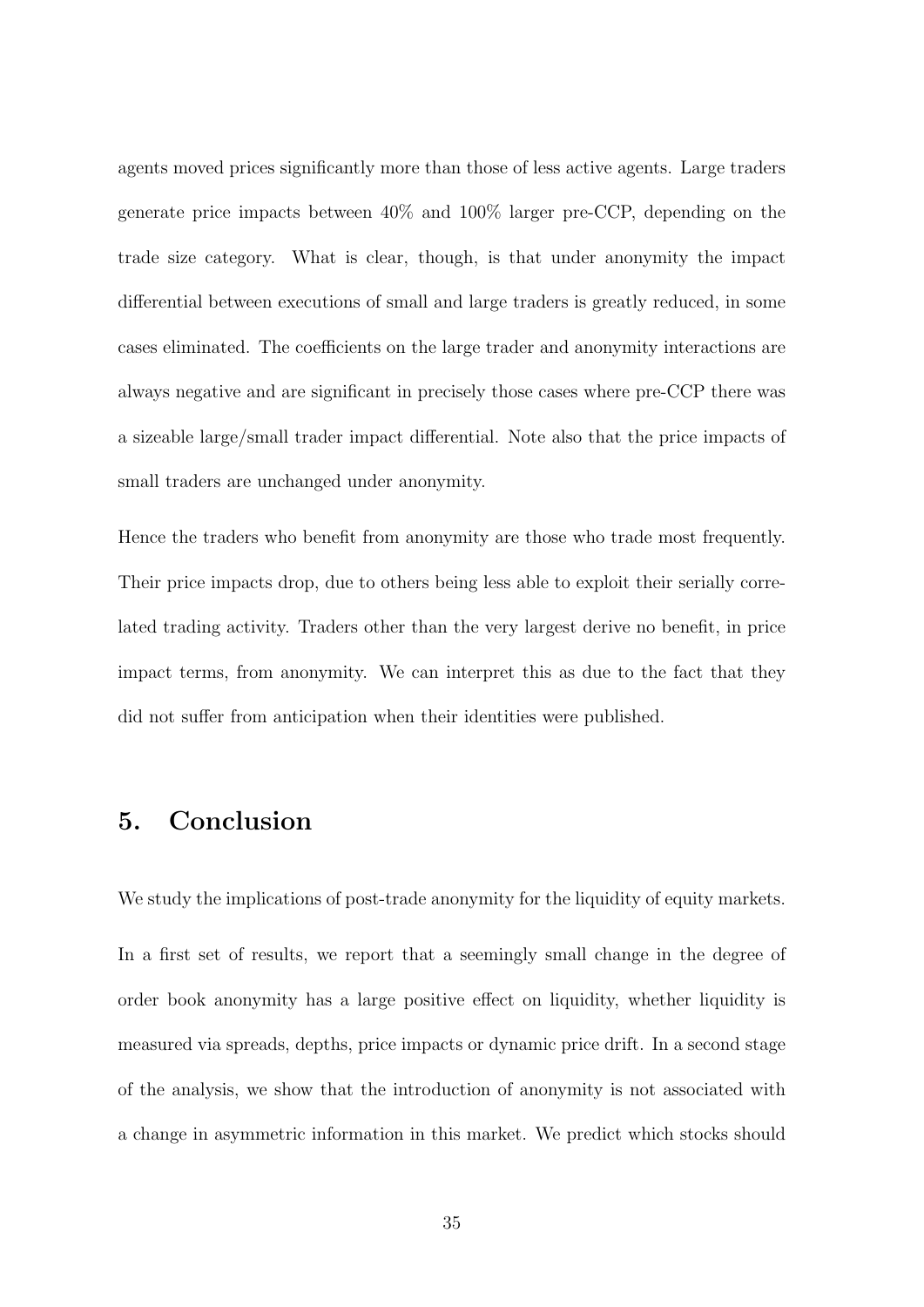benefit more than others from anonymity under the hypothesis that a type of order anticipation behavior is driving the effect on liquidity. These predictions hold in the data: we find that the effect of anonymity on liquidity exhibits strong heterogeneity across stocks. Small stocks, stocks with naturally shallow order books and stocks where trading is highly concentrated benefit the most from full anonymity. Turning to individual traders, we find that it is large, repeat traders who benefit most from the concealment of broker IDs. All of these results support our order anticipation hypothesis.

Our results are novel in several ways. First, a standard result in the transparency literature is that transparency benefits the uninformed (Foucault, Pagano, and Röell, [2010\)](#page-41-11). In our study, transparency harms large agents irrespective of the informational content of their order flow. In models of the order exposure problem such as [Burdett](#page-40-11) [and O'Hara](#page-40-11) [\(1987\)](#page-40-11), the large investor manages their order flow to prevent information leakage – their trade size is correlated with the information they hold. In our work, large but passive traders may suffer the same adverse price drift, consistent with a long literature on index rebalances [\(Harris and Gurel, 1986;](#page-42-2) [Shleifer, 1986\)](#page-43-0). Second, we relate market microstructure effects to the structure of the brokerage industry. We document strong concentration in execution among a few sell-side firms as a stylised fact of real-world order books. Electronic markets are much farther from atomistic ideals than we are used to thinking. Given that the U.K. equity market is the second largest national market in the world after the U.S., the reality of less mature markets may correspond to higher concentration still. Third, we supply evidence consistent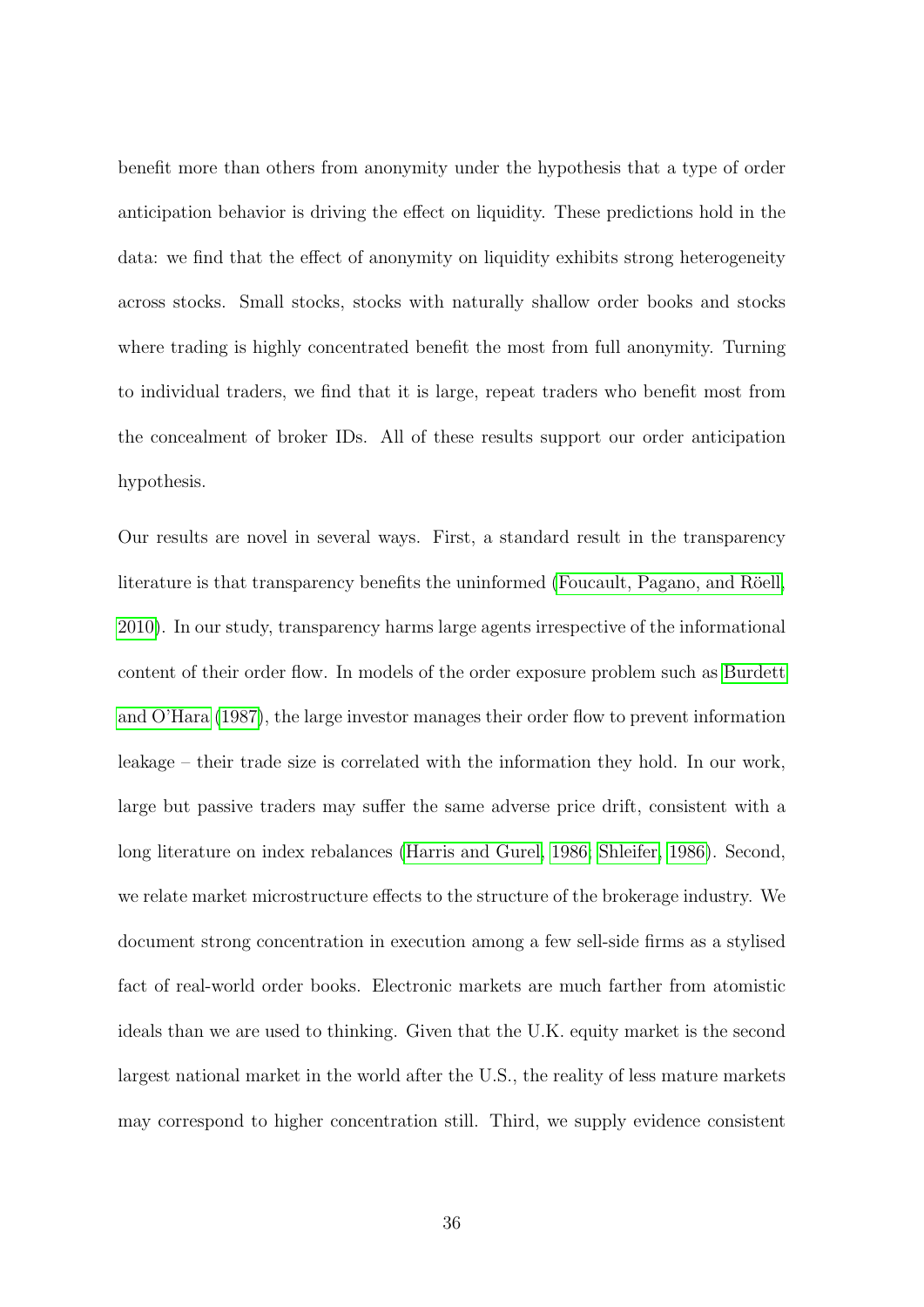with anticipatory behavior, itself the result of interaction between "deep" features of the order flow in a stock – that could be related to the nature and distribution of the stock's ownership – and elements of market design such as transparency. We analyse order flow and stock characteristics that can be conducive to anticipation.

Claims are often made that order anticipation and predatory behavior are endemic in current markets due to high-frequency trading  $(HFT)$ .<sup>[21](#page-38-0)</sup> Our results may help understand this claim. Some of the factors that we identify as facilitating predation may have been made worse by HFT. First, price pressure effects may be larger in an HFT world, as HF liquidity suppliers have been found to contribute "only a fraction of [the depth] provided by non-HFTs" [\(Brogaard, 2010\)](#page-40-12). This makes intuitive sense: small inventory positions that are turned around very quickly are an integral part of HFT strategies.[22](#page-38-1) Low depth makes anticipation more attractive (Section [4.2\)](#page-31-0). Second, autocorrelation in trade direction may have increased, as a result of orders being broken up and "worked" in order books to an ever greater extent. This is apparent in the dramatic decline in average trade sizes observed on all major exchanges since the mid-2000s [\(Chordia, Roll, and Subrahmanyam, 2011\)](#page-41-12). Through these new liquidity demand and supply conditions, order flow may suffer from what [Schwartz](#page-43-4) [\(2010\)](#page-43-4) terms temporal fragmentation, a trading environment where repeat liquidity consumers, in particular, find it hard not to be conspicuous and so become targets to strategic agents. More research is required to understand the time-series properties of this new type of order flow, but our analysis may shed light on some of the reasons

<span id="page-38-0"></span> $21$ An attempt to detect such behavior is [Hirschey](#page-42-11) [\(2013\)](#page-42-11).

<span id="page-38-1"></span><sup>22</sup>The concomitant decline in tick sizes may have been an aggravating factor.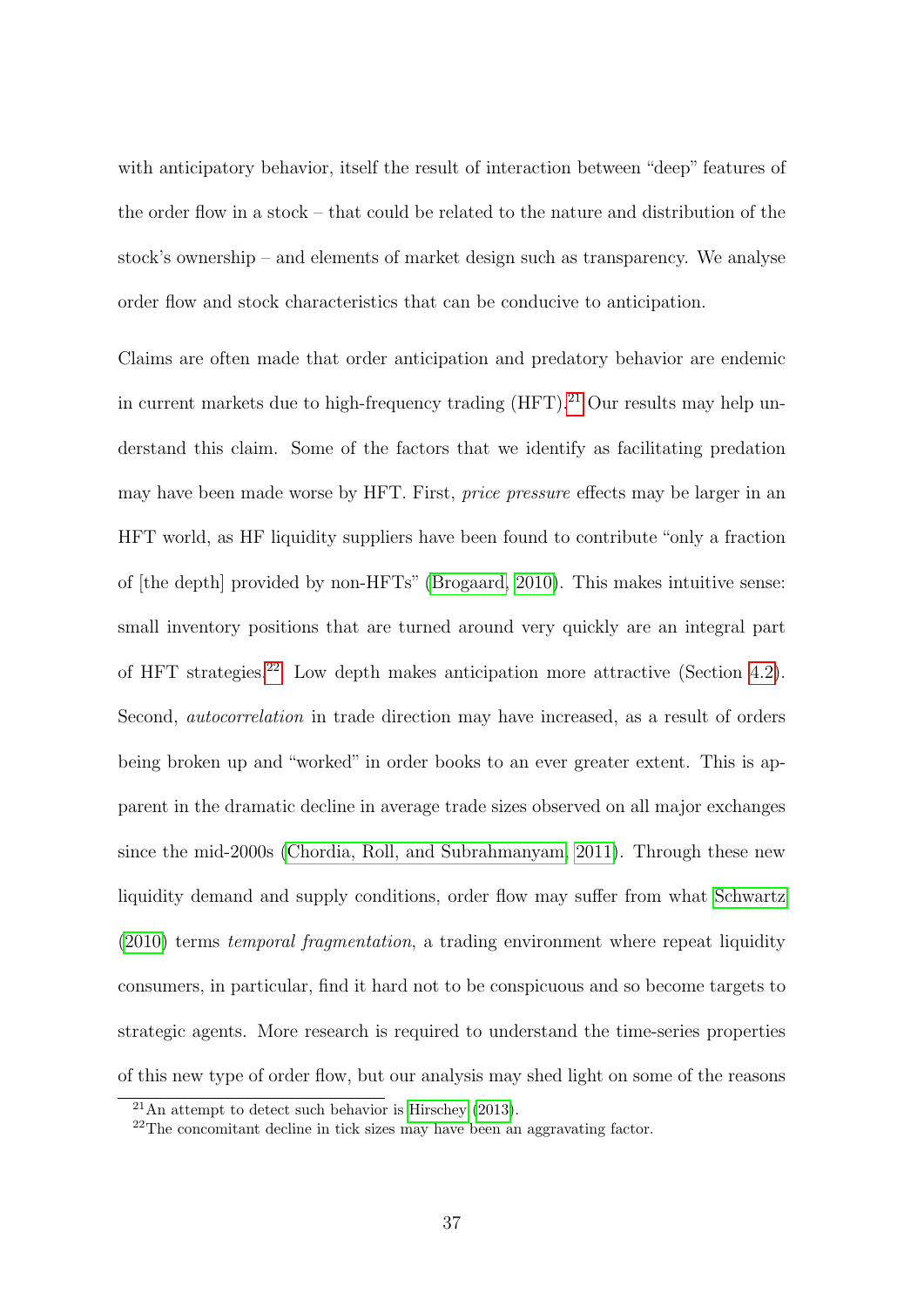why anticipatory or predatory strategies are so much in the news by identifying a set of conditions that may be sufficient to engender a degree of order anticipation.

Our results have market design implications. The optimal degree of order flow transparency remains controversial in theory and empirically (see [Boehmer, Saar, and Yu,](#page-40-13) [2005](#page-40-13) and [Madhavan, Porter, and Weaver, 2005](#page-42-12) for very different conclusions) and our findings add to the evidence that certain forms of transparency, still implemented in some major markets (e.g., FX markets), can be detrimental to liquidity. They also help understand why some features of current order flow may encourage anticipation and by consequence increase the fragmentation of order flow towards "dark" venues and the use of hidden orders, both of which allow large traders to avoid revealing their full trading intentions. While early microstructure analysis assumed that uninformed agents tended to trade patiently, and that disclosing the entirety of their trading interest whether bilaterally (Röell, 1990; [Seppi, 1990\)](#page-43-5) or multilaterally [\(Admati and](#page-40-14) [Pfleiderer, 1991\)](#page-40-14) could be beneficial to them, our results suggest that this may not be true in a setting characterised by repeat trading and strategic counterparties because of the inability to retaliate against strategic agents.

Finally, the strong cross-sectional flavour of our results raises the possibility of a bad equilibrium for assets that are less endowed with natural liquidity than others (smaller caps, assets lacking depth for exogenous reasons): such assets may be prime targets for opportunistic traders whose activity, in turn, further degrades liquidity. This should be a concern to investors and, perhaps even more, to security issuers and regulators.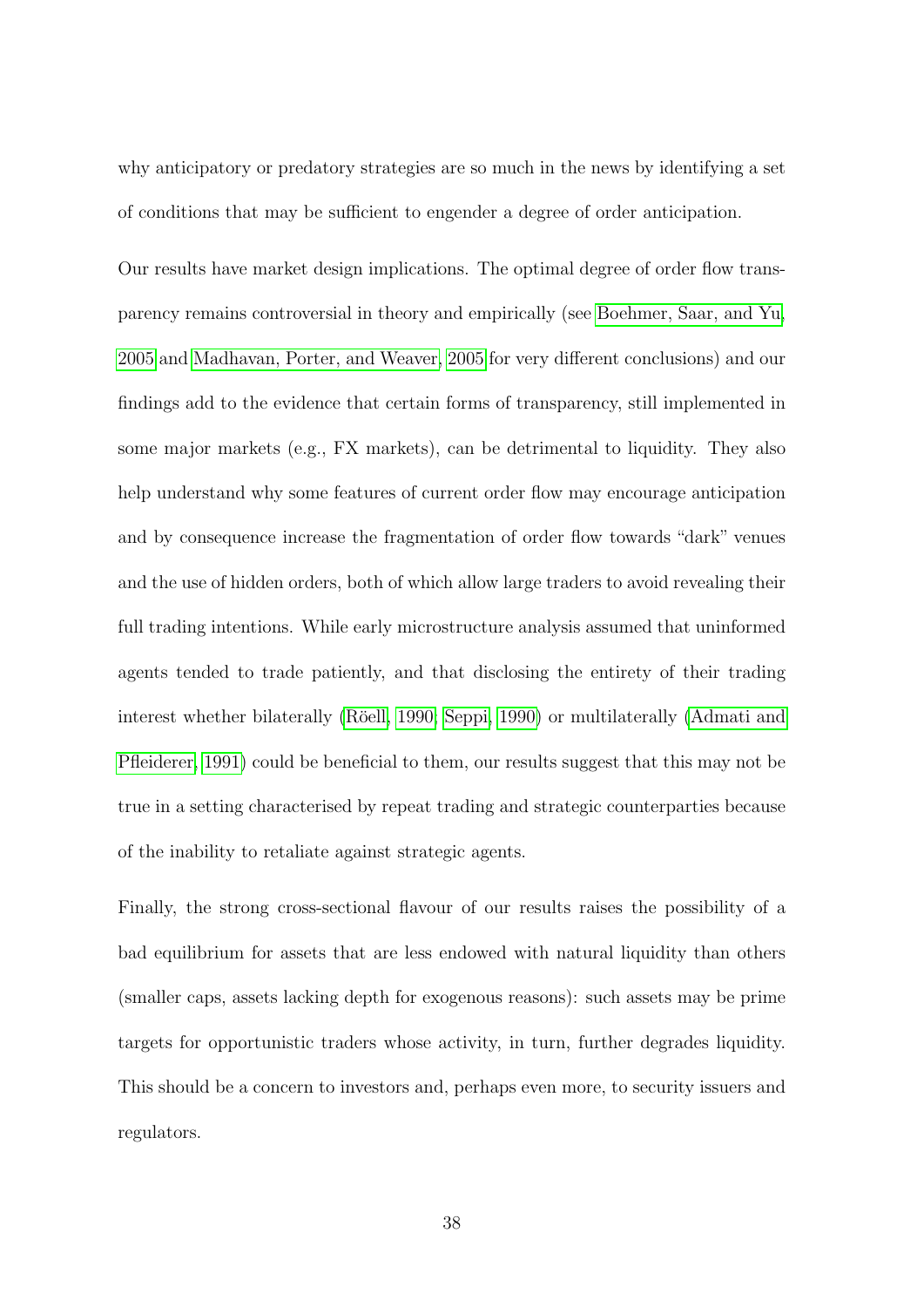## References

- <span id="page-40-14"></span>Admati, A. R., Pfleiderer, P., 1991. Sunshine trading and financial market equilibrium. Review of Financial Studies 4, 443–481.
- <span id="page-40-4"></span>Angel, J., Harris, L., Spatt, C., 2011. Equity trading in the 21st century. Quarterly Journal of Finance 1, 1–53.
- <span id="page-40-1"></span>Attari, M., Mello, A. S., Ruckes, M. E., 2005. Arbitraging arbitrageurs. Journal of Finance 60, 2471–2511.
- <span id="page-40-0"></span>Beneish, M. D., Whaley, R. E., 1996. An anatomy of the "S&P game": The effects of changing the rules 51, 1909–1930.
- <span id="page-40-5"></span>Bessembinder, H., Carrion, A., Venkataraman, K., Tuttle, L., 2012. Predatory or sunshine trading? Evidence from crude oil ETF rolls. Working Paper.
- <span id="page-40-10"></span>Biais, B., Hillion, P., Spatt, C., 1995. An empirical analysis of the limit order book and the order flow in the Paris Bourse. Journal of Finance 50, 1655–1689.
- <span id="page-40-13"></span>Boehmer, E., Saar, G., Yu, L., 2005. Lifting the veil: An analysis of pre-trade transparency at the NYSE. Journal of Finance 60, 783–815.
- <span id="page-40-12"></span>Brogaard, J., 2010. High frequency trading and its impact on market quality. Working paper.
- <span id="page-40-2"></span>Brunnermeier, M. K., Pedersen, L. H., 2005. Predatory trading. Journal of Finance 60, 1825–1863.
- <span id="page-40-11"></span>Burdett, K., O'Hara, M., 1987. Building blocks. Journal of Banking and Finance 11, 193–212.
- <span id="page-40-8"></span>Cameron, A. C., Gelbach, J. B., Miller, D. L., 2011. Robust inference with multi-way clustering. Journal of Business and Economic Statistics 29, 238–249.
- <span id="page-40-3"></span>Carlin, B. I., Lobo, M. S., Viswanathan, S., 2007. Episodic liquidity crises: Cooperative and predatory trading. Journal of Finance 62, 2235–2274.
- <span id="page-40-6"></span>Chan, K. C., Lakonishok, J., 1995. The behavior of stock prices around institutional trades. Journal of Finance 50, 1147–1174.
- <span id="page-40-7"></span>Chan, K. C., Lakonishok, J., 1997. Institutional equity trading costs: NYSE versus Nasdaq. Journal of Finance 52, 713–735.
- <span id="page-40-9"></span>Chiyachantana, C. N., Jain, P. K., Jiang, C., Wood, R. A., 2004. International evidence on institutional trading behavior and price impact. Journal of Finance 59, 869–898.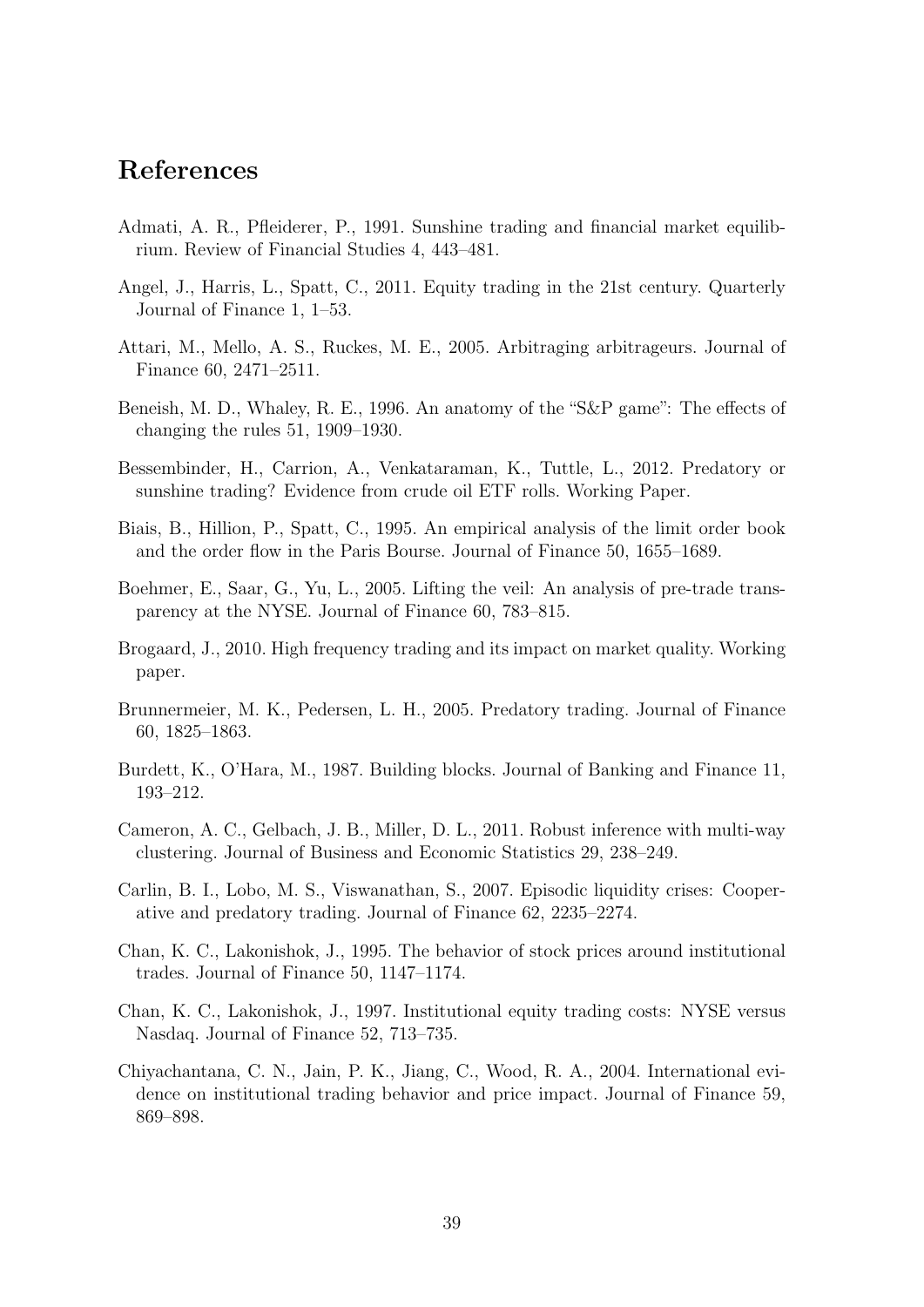- <span id="page-41-12"></span>Chordia, T., Roll, R., Subrahmanyam, A., 2011. Recent trends in trading activity and market quality. Journal of Financial Economics 101, 243–263.
- <span id="page-41-9"></span>Chung, K. H., Chuwonganant, C., McCormick, D. T., 2006. Does internalization diminish the impact of quote aggressiveness on dealer market share? Journal of Financial Intermediation 15, 108–131.
- <span id="page-41-4"></span>Comerton-Forde, C., Tang, K. M., 2009. Anonymity, liquidity and fragmentation. Journal of Financial Markets 12, 337–367.
- <span id="page-41-6"></span>Conrad, J., Johnson, K. M., Wahal, S., 2003. Institutional trading and alternative trading systems. Journal of Financial Economics 70, 99–134.
- <span id="page-41-3"></span>Coval, J., Stafford, E., 2007. Asset fire sales (and purchases) in equity markets. Journal of Financial Economics 86, 479–512.
- <span id="page-41-14"></span>Demarchi, M., Thomas, S., 2001. French institutional investors: Investment process, trading practices and expectations. In: Schwartz, R. A. (ed.), The Electronic Call Auction: Market Mechanism and Trading, Kluwer Academic Publishers, Netherlands.
- <span id="page-41-10"></span>Doran, L., Goldstein, M., Golubeva, E., Hughson, E., 2008. Splitting orders, serial correlation, and spurious asymmetric information. Working paper.
- <span id="page-41-13"></span>Economides, N., Schwartz, R. A., 1995. Equity trading practices and market structure: Assessing asset managers' demand for immediacy. Financial Markets, Institutions and Instruments 4, 1–46.
- <span id="page-41-8"></span>Ellis, K., Michaely, R., O'Hara, M., 2002. The making of a dealer market: From entry to equilibrium in the trading of Nasdaq stocks. Journal of Finance 57, 2289–2316.
- <span id="page-41-0"></span>Foucault, T., Moinas, S., Theissen, E., 2007. Does anonymity matter in electronic limit order markets? Review of Financial Studies 20, 1707–1747.
- <span id="page-41-11"></span>Foucault, T., Pagano, M., Röell, A., 2010. Market transparency. In: Cont, R. (ed.), Encyclopedia of Quantitative Finance, John Wiley & Sons, Ltd, pp. 1131–1138.
- <span id="page-41-5"></span>Gao, F., Wu, J. S., Zimmerman, J., 2009. Unintended consequences of granting small firms exemptions from securities regulation: Evidence from the Sarbanes-Oxley act. Journal of Accounting Research 47, 459–506.
- <span id="page-41-7"></span>Greenwich Associates, 2010. Greenwich share and quality leaders: U.S. equities. June 2010.
- <span id="page-41-1"></span>Harris, L., 1997. Order exposure and parasitic traders. Working Paper, University of Southern California.
- <span id="page-41-2"></span>Harris, L., 2002. Trading and Exchanges. Series: Financial Management Association Survey and Synthesis Series, Oxford University Press, Oxford, UK.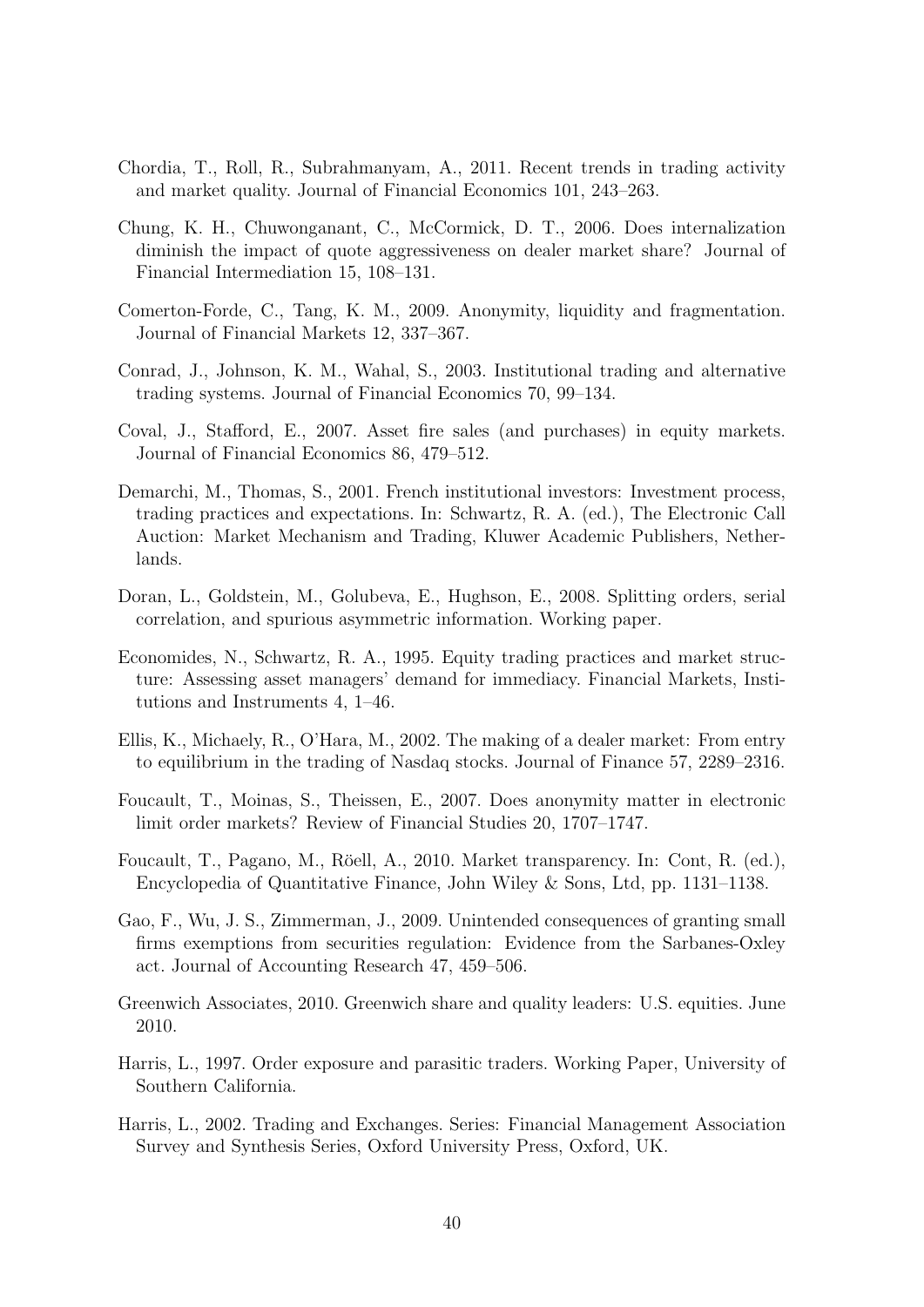- <span id="page-42-2"></span>Harris, L., Gurel, E., 1986. Price and volume effects associated with changes in the S&P 500 list: New evidence for the existence of price pressures. Journal of Finance 41, 815–829.
- <span id="page-42-10"></span>Hasbrouck, J., 1988. Trades, quotes and information. Journal of Financial Economics 22, 229–252.
- <span id="page-42-8"></span>Hasbrouck, J., 1991a. Measuring the information content of stock trades. Journal of Finance 46, 179–206.
- <span id="page-42-9"></span>Hasbrouck, J., 1991b. The summary informativeness of stock trades: An econometric analysis. Review of Financial Studies 4, 571–595.
- <span id="page-42-14"></span>Hendershott, T., 2003. Electronic trading in financial markets. IT Professional 5, 10–14.
- <span id="page-42-15"></span>Hendershott, T., Moulton, P. C., 2011. Automation, speed, and stock market quality: The NYSE's hybrid. Journal of Financial Markets 14, 568–604.
- <span id="page-42-11"></span>Hirschey, N., 2013. Do high-frequency traders anticipate buying and selling pressure?, Working Paper, http://ssrn.com/abstract=2238516.
- <span id="page-42-0"></span>Huddart, S., Hughes, J., Levine, C., 2001. Public disclosure and dissimulation of insider trades. Econometrica 69, 665–681.
- <span id="page-42-6"></span>Imbens, G. W., Wooldridge, J. M., 2009. Recent developments in the econometrics of program evaluation. Journal of Economic Literature 47, 5–86.
- <span id="page-42-5"></span>Li, H., Pincus, M., Rego, S., 2008. Market reaction to events surrounding the Sarbanes-Oxley act of 2002 and earnings management. Journal of Law and Economics 51, 111–134.
- <span id="page-42-3"></span>Linnainmaa, J., Saar, G., 2012. Lack of anonymity and the inference from order flow. Review of Financial Studies 25, 1414–1456.
- <span id="page-42-12"></span>Madhavan, A. N., Porter, D., Weaver, D., 2005. Should securities markets be transparent? Journal of Financial Markets 8, 265–287.
- <span id="page-42-4"></span>McKenzie, H., 2000. Central counterparties offer risk reduction and trading cost benefits. Financial News, September 4, 2000.
- <span id="page-42-7"></span>Petersen, M. A., 2009. Estimating standard errors in finance panel data sets: Comparing approaches. Review of Financial Studies 22, 435–480.
- <span id="page-42-1"></span>Rindi, B., 2008. Informed traders as liquidity providers: Anonymity, liquidity and price formation. Review of Finance 12, 497–532.
- <span id="page-42-13"></span>Röell, A., 1990. Dual-capacity trading and the quality of the market. Journal of Financial Intermediation 1, 105–124.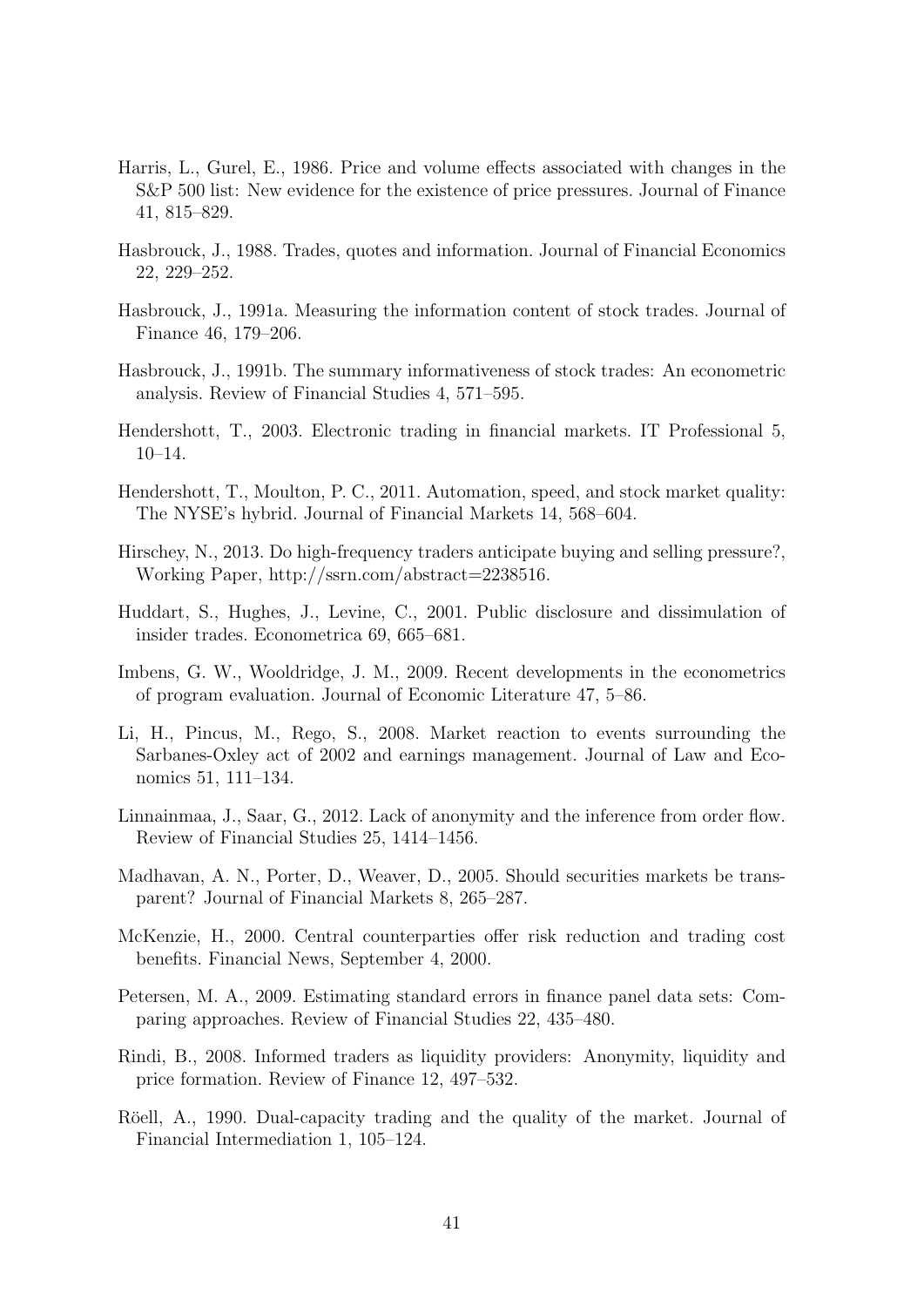- <span id="page-43-2"></span>Schmerken, I., 2008. Agency brokers are predicted to gain market share away from bulge-bracket firms. Wall Street and Technology, December 17, 2008.
- <span id="page-43-4"></span>Schwartz, R. A., 2010. Dark pools, fragmented markets, and the quality of price discovery. Journal of Trading 5, 17–22.
- <span id="page-43-6"></span>Schwartz, R. A., Steil, B., 1996. Institutional investor trading practices and preferences. In: Steil, B. (ed.), The European Equity Markets: The State of the Union and an Agenda for the Millenium, London: Royal Institute of International Affairs, pp. 81–112.
- <span id="page-43-7"></span>Schwartz, R. A., Steil, B., 2002. Controlling institutional trading costs. Journal of Portfolio Management pp. 39–49.
- <span id="page-43-5"></span>Seppi, D., 1990. Equilibrium block trading and asymmetric information. Journal of Finance 45, 73–94.
- <span id="page-43-3"></span>Seyhun, N., 1998. Investment Intelligence from Insider Trading. MIT Press, Cambridge, Mass.
- <span id="page-43-0"></span>Shleifer, A., 1986. Do demand curves for stocks slope down? The Journal of Finance 41, 579–590.
- <span id="page-43-1"></span>Wooldridge, J. M., 2002. Econometric Analysis of Cross Section and Panel Data. Cambridge, MA: The MIT Press.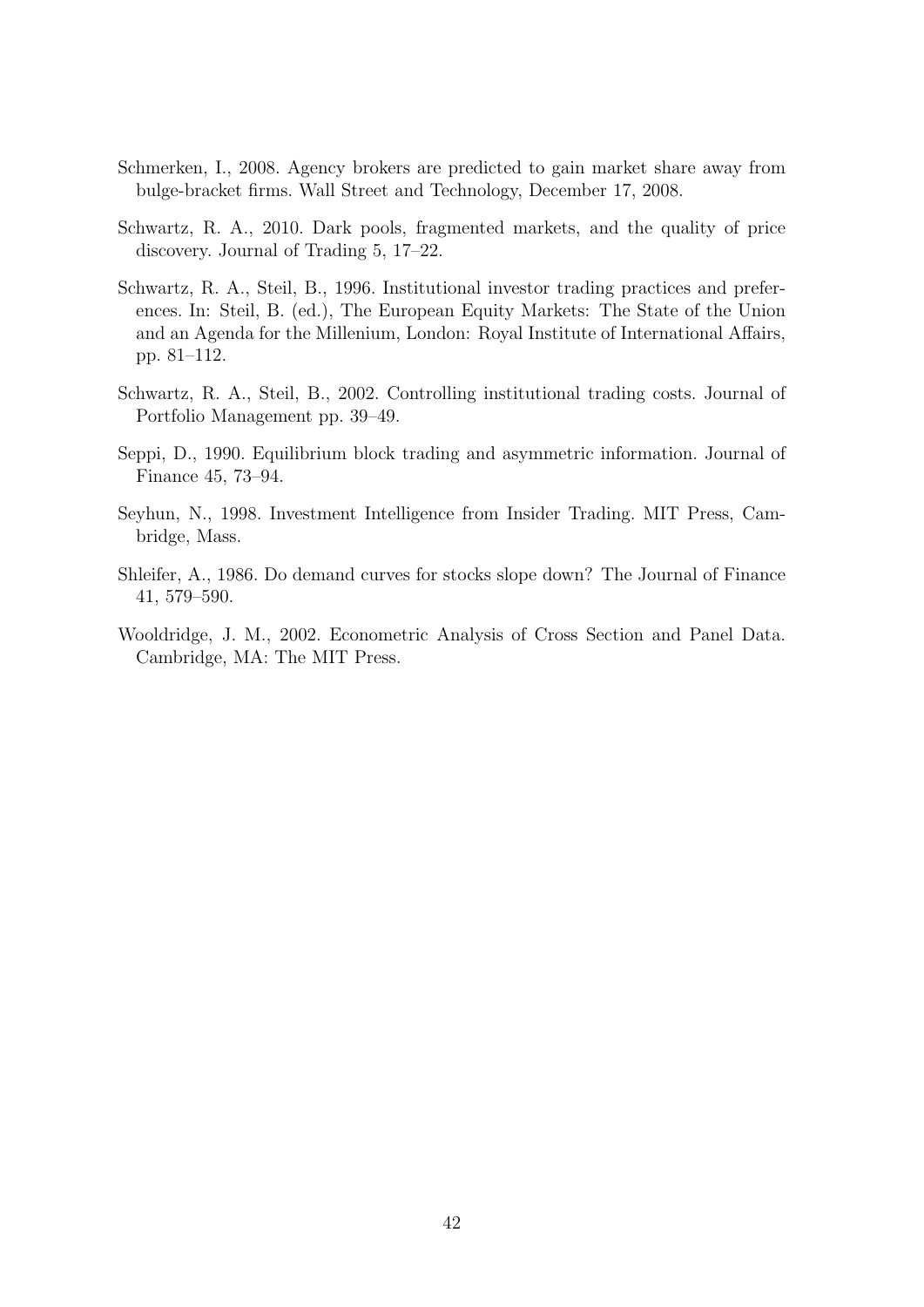|                                                                                                                                   | Mean                                         |        | Std Dev Minimum                     | $25^{th}$                                    | Median                         | $75^{th}$      | Maximum |
|-----------------------------------------------------------------------------------------------------------------------------------|----------------------------------------------|--------|-------------------------------------|----------------------------------------------|--------------------------------|----------------|---------|
| sample<br>Panel A: Main                                                                                                           |                                              |        |                                     |                                              |                                |                |         |
| Mkt Cap (GBP bn.)                                                                                                                 |                                              | 16.16  | 0.15                                |                                              |                                | 7.93           | 132.55  |
| Spread (bps)                                                                                                                      | $\begin{array}{c} 8.31 \\ 78.04 \end{array}$ | 55.32  | 15.75                               | $\begin{array}{c} 1.44 \\ 41.79 \end{array}$ | $\frac{3.43}{61.67}$<br>363.63 | 93.11          | 359.89  |
| $\mathit{Trades}$                                                                                                                 | 481.62                                       | 447.30 | 32.51                               | 163.71                                       |                                | 584.33         | 2822.70 |
| $Quantity\ Traded\ (GBP\ mn)$                                                                                                     | 13.21                                        | 19.07  | 0.15                                | 2.09                                         | 6.53                           | 14.46          | 107.94  |
| Panel B: Control sample                                                                                                           |                                              |        |                                     |                                              |                                |                |         |
| Mkt $Cap(GBP \, bn.)$                                                                                                             | 5.03                                         | 9.05   |                                     | 0.94                                         | 1.9                            |                | 57.45   |
| $S\ensuremath{\mathit{p}\mathit{r}\mathit{e}\mathit{a}}\xspace$ $\left(\ensuremath{\mathit{b}\mathit{p}\mathit{s}\xspace}\right)$ | 62.62                                        | 57.06  | $0.42$<br>$8.73$<br>$3.4$<br>$0.05$ | 26.02                                        | $40.81\,$                      | $4.46$ $79.07$ | 323.38  |
| $\mathop{Trades}\nolimits$                                                                                                        | 491.13                                       | 655.02 |                                     | $43.85$                                      | 284.44                         | <b>27.709</b>  | 3528.69 |
| $\emph{Quantity Trade (GBP mn)}$                                                                                                  | 14.76                                        | 28.83  |                                     | 1.67                                         | 4.69                           | 12.86          | 176.15  |

Table 1: Summary statistics for main and control sample stocks Table 1: Summary statistics for main and control sample stocks

<span id="page-44-0"></span>in billions of pounds sterling over the sample period, average time-weighted daily spreads in basis points, mean daily number of trades, and mean Notes: the table reports summary statistics for liquidity and trading variables for our sample stocks. For each stock we compute average market cap daily quantity traded, expressed in GBP mn. The table reports, for each variable, the mean, standard deviation, minimum, maximum and  $25^{th}$ ,  $50^{th}$ Notes: the table reports summary statistics for liquidity and trading variables for our sample stocks. For each stock we compute average market cap in billions of pounds sterling over the sample period, average time-weighted daily spreads in basis points, mean daily number of trades, and mean daily quantity traded, expressed in GBP mn. The table reports, for each variable, the mean, standard deviation, minimum, maximum and  $25^{th}$ ,  $50^{th}$ and  $75^{th}$  percentiles from the equally-weighted cross-stock distribution. and 75th percentiles from the equally-weighted cross-stock distribution.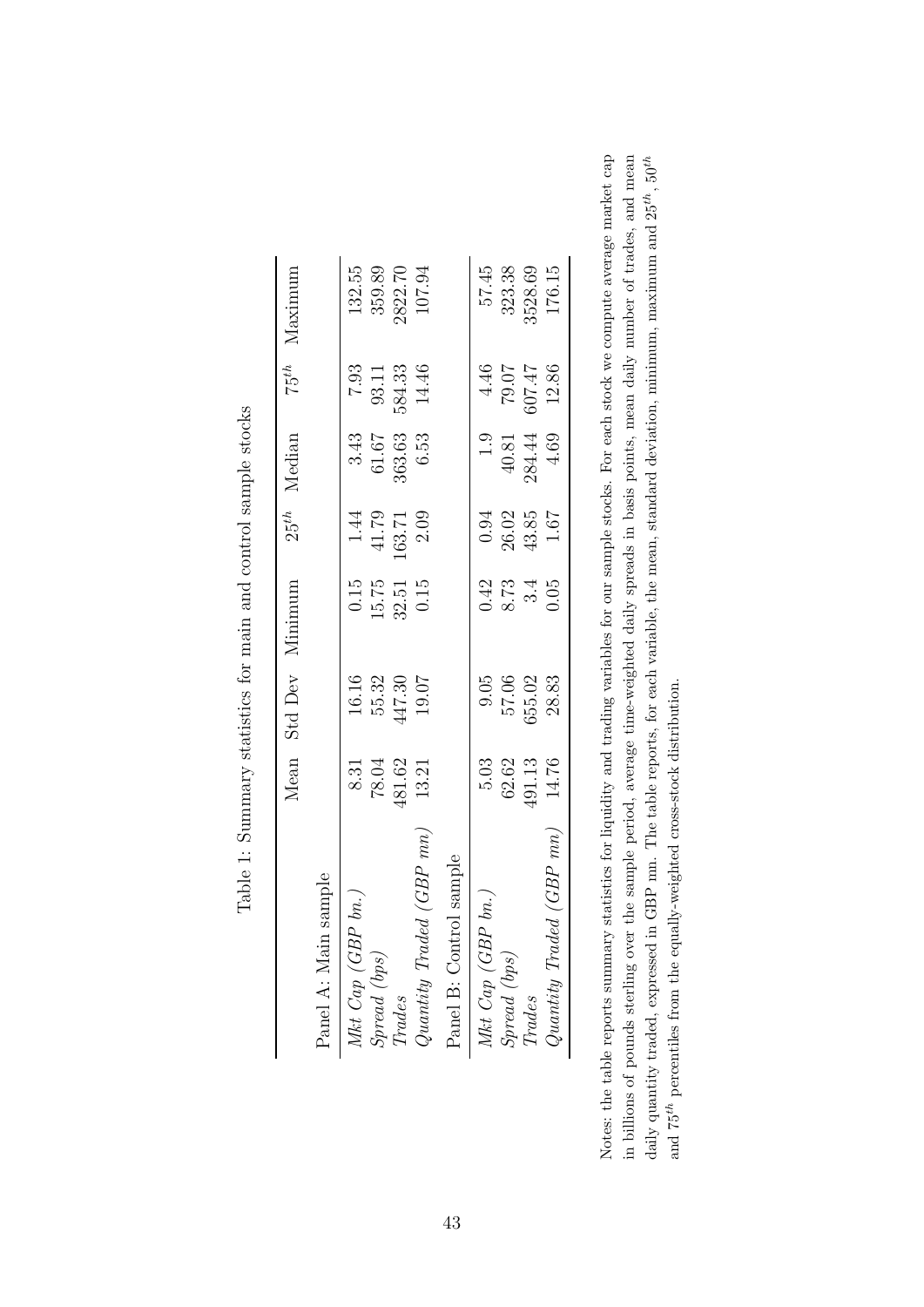<span id="page-45-0"></span>

|                            | <i>Inside spread</i> | Spread at $5^{th}$ price level |
|----------------------------|----------------------|--------------------------------|
| Volume                     | $-4.531***$          | $-52.780***$                   |
|                            | (10.73)              | (7.62)                         |
| Volatility                 | $0.632***$           | $7.288***$                     |
|                            | (9.78)               | (10.38)                        |
| Log market cap             | $-22.16***$          | $-202.29***$                   |
|                            | (13.55)              | (8.02)                         |
| <i>Treated sample</i>      | $12.88***$           | 433.08***                      |
|                            | (3.67)               | (7.07)                         |
| <i>Anonymity indicator</i> | $-2.759**$           | $-13.829$                      |
|                            | (2.18)               | (0.58)                         |
| $Treated \times Anonymity$ | $-10.40***$          | $-149.71***$                   |
|                            | (6.47)               | (4.55)                         |
| Constant                   | $51.81***$           | 317.07***                      |
|                            | (17.06)              | (5.90)                         |
| $\mathbf{R}^2$             | 0.47                 | 0.40                           |
| N                          | 69,288               | 42,812                         |

Table 2: Difference-in-differences analysis of inside and outside spreads

Notes: The table reports the results of panel estimation of bid-offer spreads of the main and control sample shares measured at the inside and at the fifth price level of the order book, against measures of activity, realized volatility, firm size and an indicator variable taking a value of one on sample days when trading in the order book was conducted anonymously. The dependent variables are defined in Section [2](#page-14-0) and the regressors in Section [2.1.](#page-14-1) The estimator used is robust to clustering effects both within and across panels. (∗∗∗) indicates 1% significance.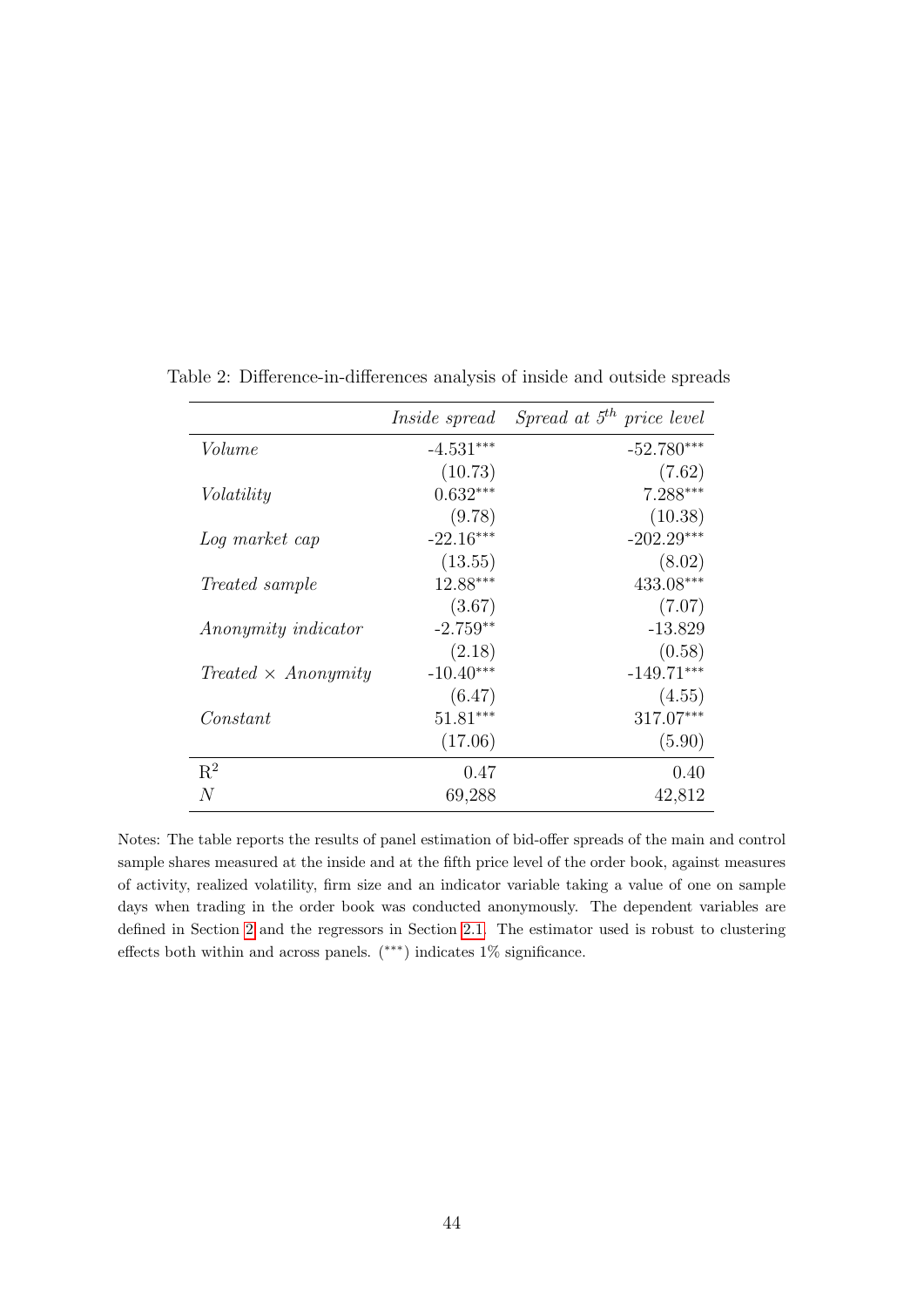|                            |              | Depth at inside Depth at $5th$ price level |
|----------------------------|--------------|--------------------------------------------|
| Volume                     | $0.2430***$  | $1.3253***$                                |
|                            | (9.15)       | (6.26)                                     |
| Volatility                 | $-0.0148***$ | $-0.0437$                                  |
|                            | (2.96)       | (1.11)                                     |
| Log market cap             | $-0.4658***$ | $-3.527***$                                |
|                            | (7.17)       | (4.61)                                     |
| <i>Treated sample</i>      | 0.2257       | $-1.214$                                   |
|                            | (1.41)       | (0.62)                                     |
| Anonymity indicator        | $-0.0635$    | $-1.691**$                                 |
|                            | (1.04)       | (2.19)                                     |
| $Treated \times Anonymity$ | 0.0328       | $2.074**$                                  |
|                            | (0.47)       | (2.52)                                     |
| Constant                   | $0.905***$   | $7.834***$                                 |
|                            | (6.64)       | (4.04)                                     |
| $R^2$                      | 0.26         | 0.17                                       |
| N                          | 46,574       | 46,902                                     |

<span id="page-46-0"></span>Table 3: Difference-in-differences analysis of inside and outside depth

Notes: The table reports the results of panel estimation of depth measured at the inside and at the fifth price level of the order book, expressed as a proportion of average daily turnover computed for each stock over the pre-event period in the main and control sample shares. The controls include measures of activity, realized volatility, firm size, and a set of treatment variables. The dependent variables are defined in Section [2](#page-14-0) and the regressors in Section [2.1.](#page-14-1) The estimator used is robust to clustering effects both within and across panels. (∗∗∗) indicates 1% significance.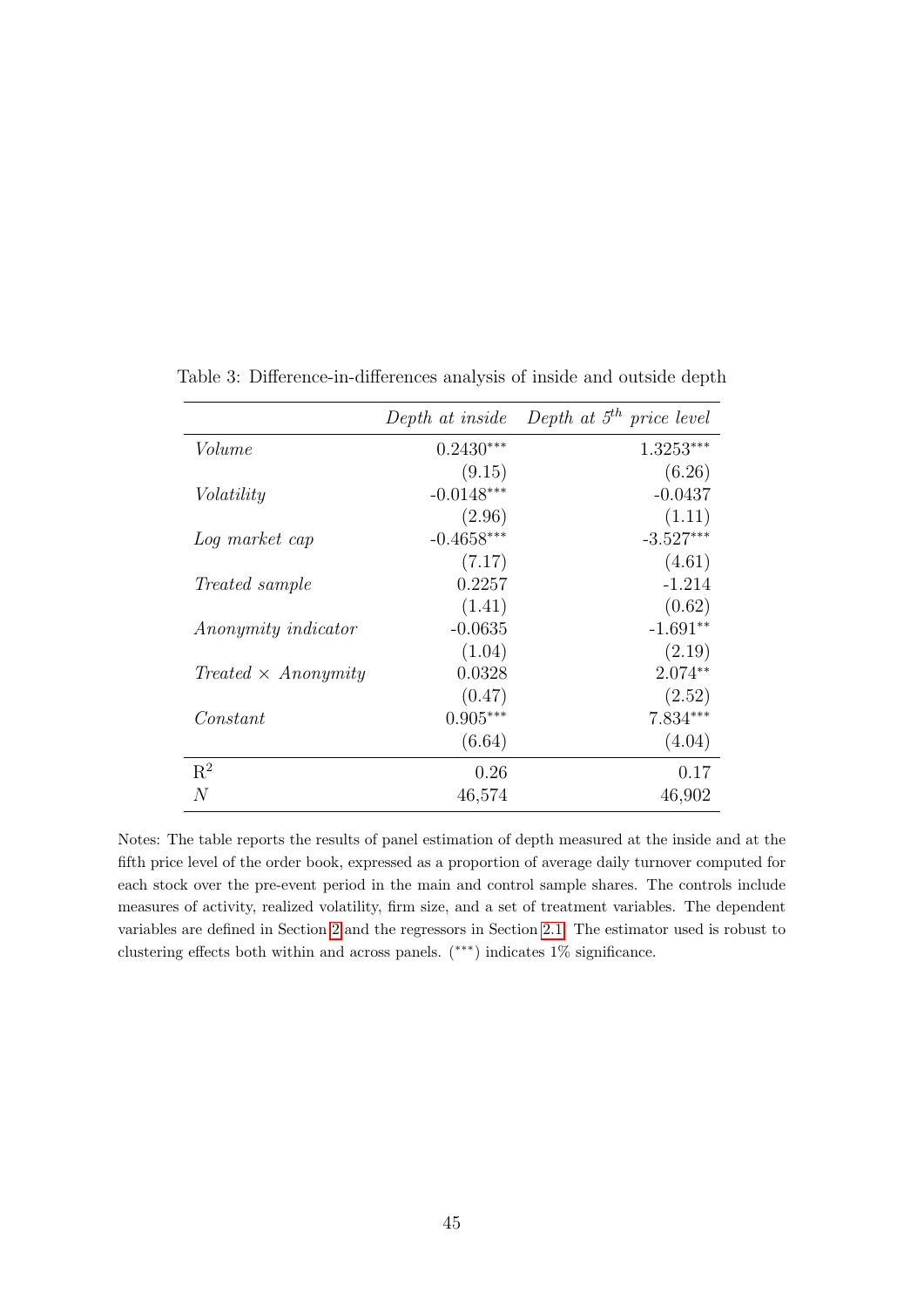<span id="page-47-0"></span>

|                           |             | Inside spr. Outside $Spr.$ 0.2 | Outside~Spr.~0.4 |             | Outside Spr. 0.6 Outside Spr. 0.8 | Outside Spr. 1 |
|---------------------------|-------------|--------------------------------|------------------|-------------|-----------------------------------|----------------|
| Volume                    | $-15.85***$ | $0.71***$<br>$\gamma$          | $-23.77***$      | $-27.15***$ | $-29.46***$                       | $-26.26$       |
|                           | (9.90)      | 11.72)                         | (8.88)           | (5.92)      | (3.62)                            | (1.63)         |
| Volatility                | $0.965***$  | 674****                        | $2.606***$       | $3.888***$  | $5.570***$                        | $8.183***$     |
|                           | (17.43)     | 17.15)                         | (14.67)          | (14.50)     | (13.42)                           | (10.78)        |
| Log market cap            | $-7.298***$ | $-3.455$                       | $-0.624$         | 2.889       | 7.762                             | 17.083         |
|                           | (3.14)      | (1.41)                         | (0.16)           | (0.44)      | (0.66)                            | (0.73)         |
| $\emph{Market liquidity}$ | $0.371***$  | 729***                         | $1.213***$       | $1.715***$  | $2.471***$                        | $4.159***$     |
|                           | (3.85)      | (5.23)                         | (5.03)           | (4.60)      | (3.78)                            | (3.34)         |
|                           | $-12.05***$ | $4.04***$                      | $20.67***$       | $-31.76***$ | $-51.17***$                       | $-101.46***$   |
|                           | (10.55)     | (8.55)                         | (7.51)           | (6.65)      | (6.16)                            | (6.35)         |
| Constant                  | 65.61***    | 15.83***                       | 58.90***         | 233.39***   | 344.63***                         | 557.71***      |
|                           | (43.84)     | (48.87)                        | (39.80)          | (33.76)     | (28.23)                           | (22.94)        |
| R <sup>2</sup>            | 0.58        | 7F0                            | 0.31             | 0.21        | 0.13                              | 0.07           |
|                           | 31,801      | 31,832                         | 31,819           | 31,804      | 31,802                            | 31,785         |

| Í                                                                                                                                                                                                                              |
|--------------------------------------------------------------------------------------------------------------------------------------------------------------------------------------------------------------------------------|
|                                                                                                                                                                                                                                |
|                                                                                                                                                                                                                                |
|                                                                                                                                                                                                                                |
| 22 23 23 24 25 26 27 28<br>)<br>}<br>}                                                                                                                                                                                         |
| interaction and around the form of the controller on any control of the controller of the controller of the controller of the controller of the controller of the controller of the controller of the controller of the contro |
| $\frac{1}{2}$                                                                                                                                                                                                                  |
| j                                                                                                                                                                                                                              |
| .<br>)<br>)<br>{                                                                                                                                                                                                               |
| $= 2$ and $= 20$ and $= 10$ and $= 10$                                                                                                                                                                                         |
| į<br>J<br>l<br>Í<br>)<br>j<br>l                                                                                                                                                                                                |
| i<br>֚֬֕<br>$\overline{\phantom{a}}$                                                                                                                                                                                           |
| Į<br>۱                                                                                                                                                                                                                         |
|                                                                                                                                                                                                                                |

volatility, firm size, and an indicator variable taking a value of one on sample days when trading in the order book was conducted anonymously. The dependent variables are defined in Section 2 and the regressors in Section 2.1. The estimator is robust to clustering effects both within and across Notes: The table reports the results of panel estimation of variables measuring liquidity of the main sample shares against measures of activity, realized Notes: The table reports the results of panel estimation of variables measuring liquidity of the main sample shares against measures of activity, realized volatility, firm size, and an indicator variable taking a value of one on sample days when trading in the order book was conducted anonymously. The dependent variables are defined in Section [2](#page-14-0) and the regressors in Section [2.1.](#page-14-1) The estimator is robust to clustering effects both within and across panels. The reported intercept is computed as the average value of the stock-specific estimated fixed-effects. panels. The reported intercept is computed as the average value of the stock-specific estimated fixed-effects.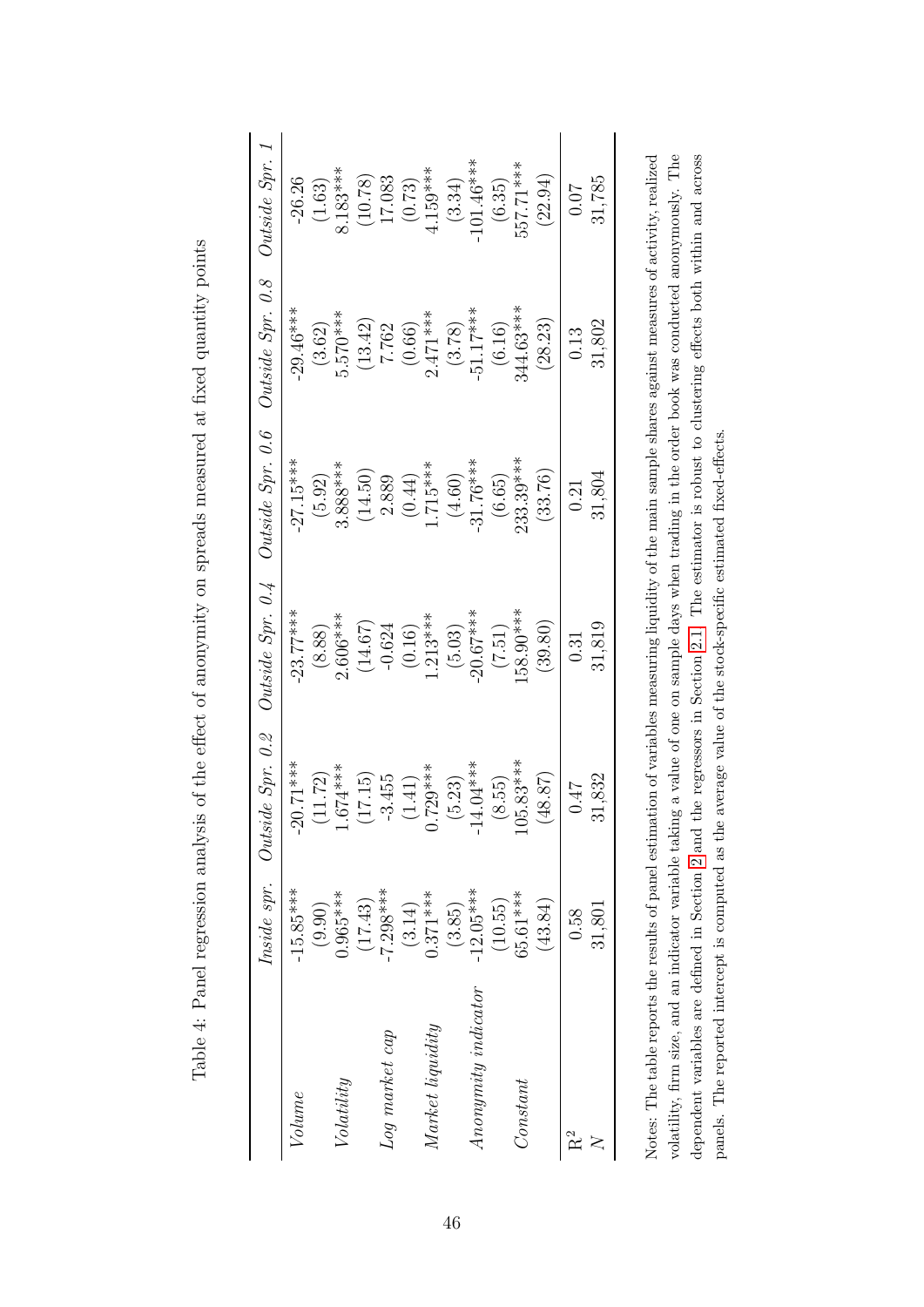<span id="page-48-0"></span>

| Size cutoff (NMS)  |        | <i>Pre-CCP impact Post-CCP impact t</i> -test diff. |      |
|--------------------|--------|-----------------------------------------------------|------|
| (a) Main sample    |        |                                                     |      |
| 0.1                | 2.769  | 1.727                                               | 3.73 |
| 0.25               | 9.089  | 6.691                                               | 3.24 |
| 0.5                | 12.316 | 9.867                                               | 2.79 |
| 10                 | 17.193 | 13.383                                              | 3.44 |
| (b) Control sample |        |                                                     |      |
| 0.1                | 4.459  | 2.815                                               | 1.56 |
| 0.25               | 3.215  | 2.610                                               | 1.48 |
| 0.5                | 3.476  | 3.320                                               | 0.28 |
| 10                 | 6.008  | 5.036                                               | 1.13 |

Table 5: Difference in price impact of single trades across anonymity regimes

Notes: The table presents the five trade impact of single trades in the anonymous and the nonanonymous regimes and a heteroscedasticity-robust t-statistic for the null hypothesis that their difference is zero. Estimates are based on time-series regression estimation of single-trade returns on signed trade indicator variables. Two regressions are run, one for pooled data from main sample stocks and a second using pooled data from control sample stocks. Each regression is based on several million individual trades. Impacts are computed for trades grouped into four size-based bins (0 to 0.1 NMS, 0.1 to 0.25 NMS, 0.25 to 0.5 NMS and 0.5 to 10 NMS).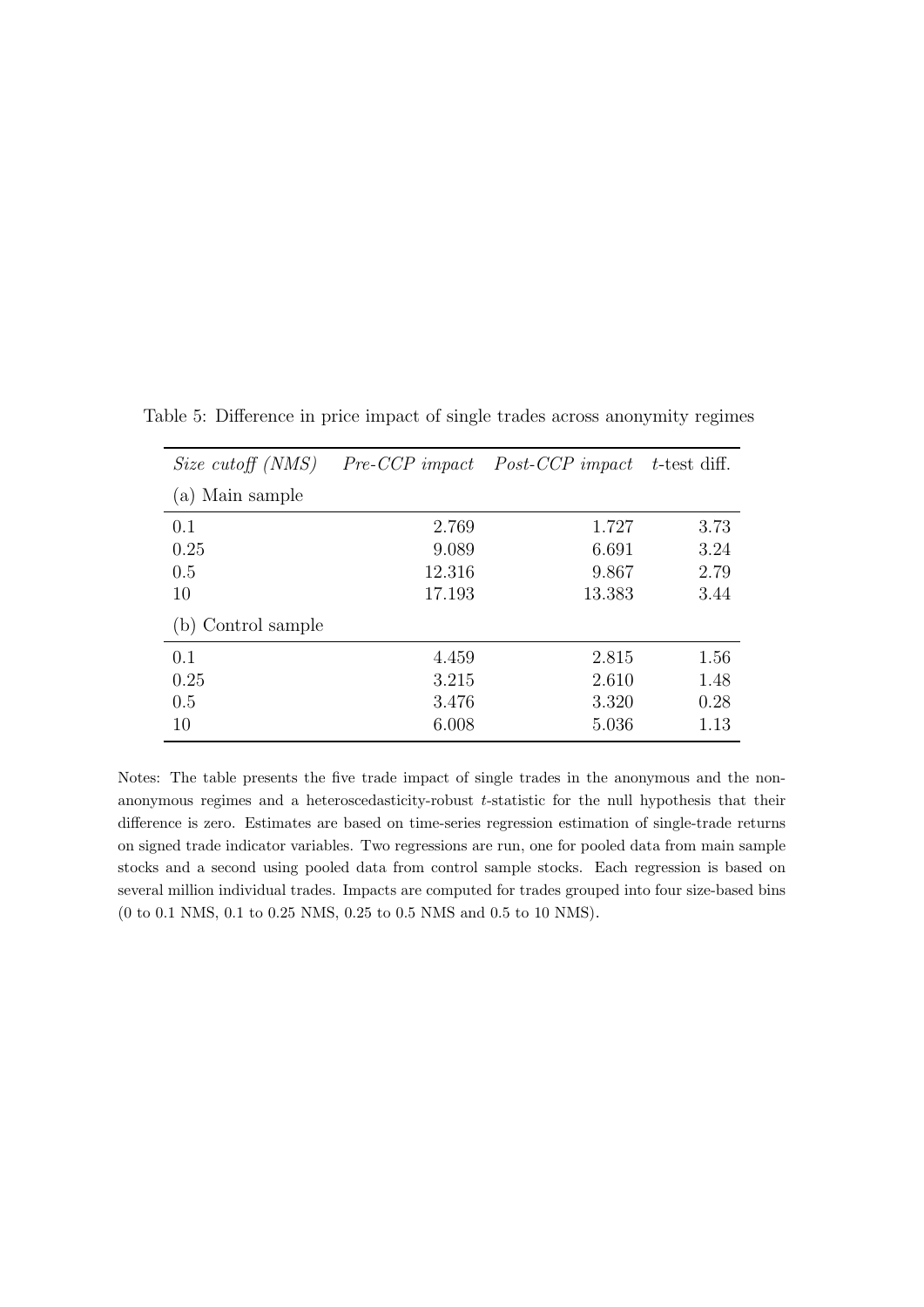<span id="page-49-0"></span>

| Variable                                  | Coefficient            | $t$ -stat |
|-------------------------------------------|------------------------|-----------|
| Market Cap                                | $-2.4\times10^{-5***}$ | 6.30      |
| Buy dummy                                 | $-0.717***$            | 2.97      |
| Volatility                                | $0.146***$             | 14.14     |
| Momentum                                  | $-0.00743$             | 1.04      |
| Market liquidity                          | $0.0412***$            | 4.70      |
| Size dummy $0.1$                          | $3.519***$             | 9.27      |
| Size dummy 0.25                           | 4.398***               | 14.48     |
| Size dummy $0.5$                          | $6.639***$             | 19.93     |
| Size dummy $> 0.5$                        | $10.64***$             | 26.55     |
| $Size \times$ Anonymity interaction 0.1   | $-0.0113$              | 0.04      |
| $Size \times$ Anonymity interaction 0.25  | $-0.682***$            | 3.64      |
| $Size \times$ Anonymity interaction 0.5   | $-1.194***$            | 5.90      |
| $Size \times Anonymity interaction > 0.5$ | $-2.382***$            | 8.67      |
| $\mathrm{R}^2$                            | 0.05                   |           |
| N                                         | 2,897,512              |           |

Table 6: Regression analysis of the effect of anonymity on trade package price drift

Notes: The table presents panel regression analysis of the effect of anonymity on trade package price drift (the signed basis points difference between the midquote observed immediately prior to the first observation of a package identifier and the value-weighted package price), controlling for firm size (the log of market value in GBP M.), trade direction (a dummy picking out buy packages), volatility (the absolute return over the 24 hours leading up to the first observation on the package ID), momentum (the return over the 24 hours up to the first observation of this package ID, with the sign swapped for sell packages) and package "complexity" (proxied by package execution size in NMS terms). A first set of four dummy variables captures package difficulty, proxied by their size in NMS terms. They have upper bounds of 0.1, 0.25, 0.5, and  $\infty$ . To capture the effect of anonymity, a further set of dummies interacts the four size categories defined above and an variable taking on a value of unity during the anonymous trading period. Regression based on 2.98 million observations from treated stocks only. ∗∗∗ indicates 1% significance.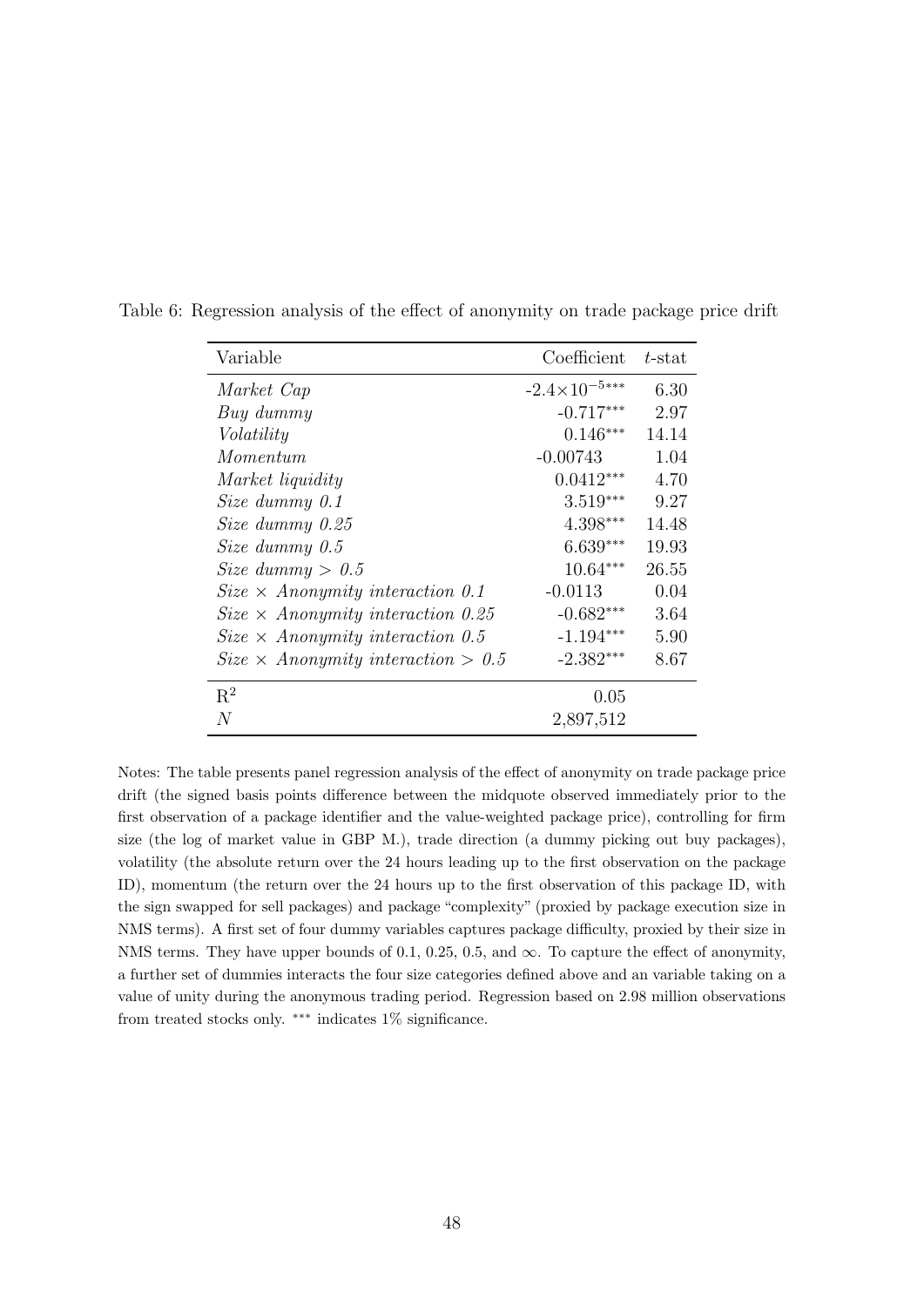<span id="page-50-0"></span>

|                            | Size T1      | Size T2      | Size T3      |
|----------------------------|--------------|--------------|--------------|
| Volume                     | $-8.746***$  | $-5.410***$  | $-3.018***$  |
|                            | (6.46)       | (4.07)       | (4.42)       |
| Volatility                 | $1.769***$   | $1.269***$   | $1.044***$   |
|                            | (6.01)       | (4.33)       | (6.19)       |
| Log market cap             | $-0.0507***$ | $-0.0106***$ | $-0.0005***$ |
|                            | (5.87)       | (4.35)       | (4.62)       |
| <i>Treated sample</i>      | 34.767***    | 4.653        | $-3.720$     |
|                            | (3.02)       | (0.58)       | (0.75)       |
| Anonymity period indicator | $-1.948$     | $-1.128$     | $-2.412**$   |
|                            | (0.84)       | (0.30)       | (2.19)       |
| $Treated \times Anonymity$ | $-22.66***$  | $-10.11**$   | $-3.424***$  |
|                            | (4.18)       | (2.28)       | (2.76)       |
| Constant                   | $85.27***$   | $52.24***$   | $32.41***$   |
|                            | (10.28)      | (7.89)       | (6.78)       |
| $\mathbf{R}^2$             | 0.26         | 0.24         | 0.19         |
| N                          | 22,779       | 23,159       | 23,775       |

Table 7: Difference-in-differences estimation of the relationship between inside spreads and pre-event stock size

Notes: The table reports the results of the panel difference-in-difference model for the relationship between bid-ask spreads and anonymity, but where we have run separate estimations for three market cap based subsamples of the universe of stocks. The column headed Size T1 , for example, runs the difference-in-difference analysis but only using stocks from the first size tercile of the main sample and the first size tercile of the control sample. The column headed Size T2 uses stocks from the second size terciles of the main and control samples respectively and the column headed Size T3 uses main and control sample stocks from the third size terciles. In each specification, right-hand variables comprise measures of trading activity, realized volatility, firm size and the set of treatment dummies. The dependent variables are defined in Section [2](#page-14-0) and the regressors in Section [2.1.](#page-14-1) The estimator used is robust to clustering effects both within and across panels. (∗∗∗) indicates 1% significance.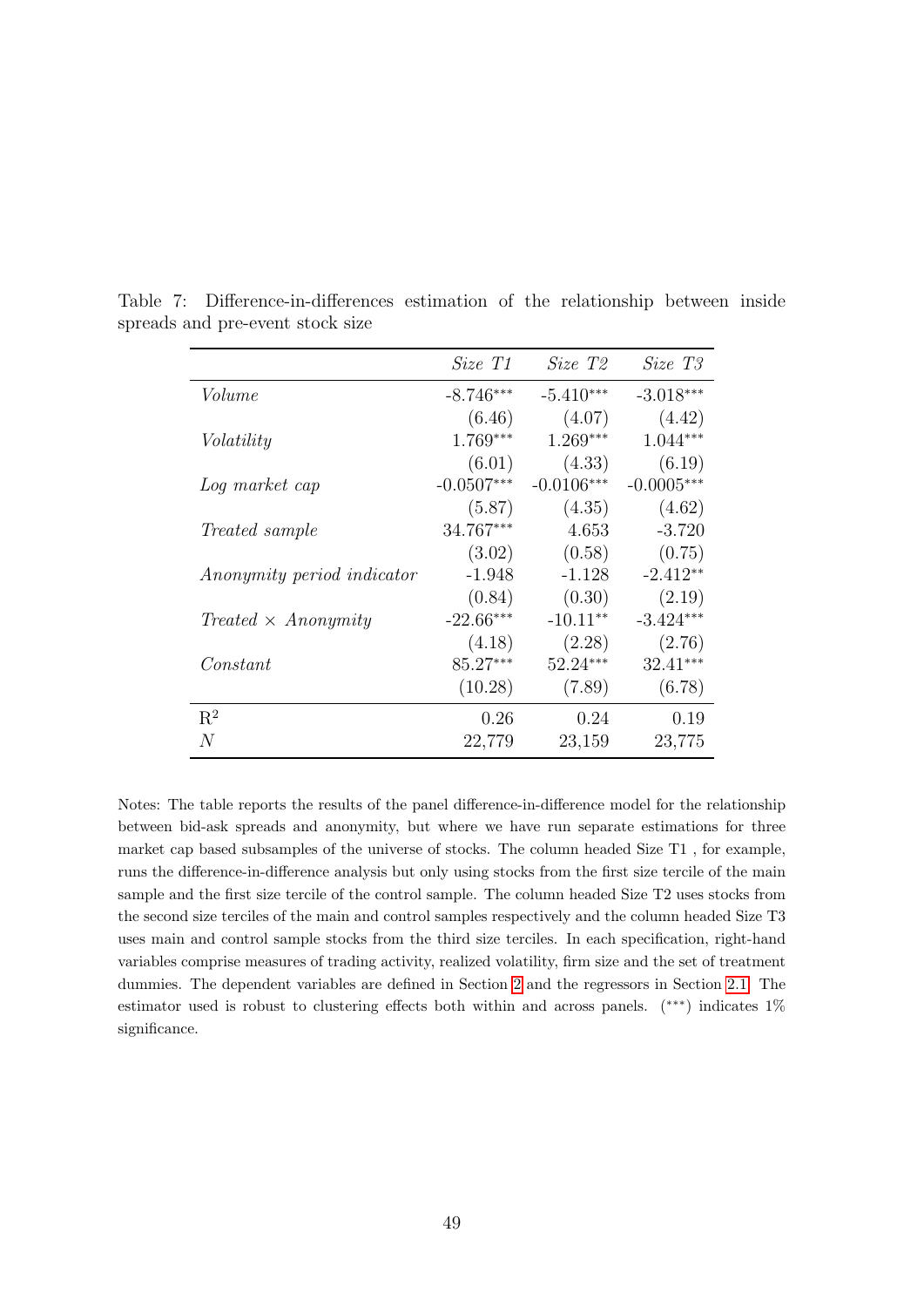<span id="page-51-0"></span>

|                            | Depth T1    | Depth T2    | Depth T <sub>3</sub> |
|----------------------------|-------------|-------------|----------------------|
| Volume                     | $-9.05***$  | $-3.605***$ | $-3.052***$          |
|                            | (10.90)     | (6.47)      | (3.21)               |
| Volatility                 | $1.272***$  | $0.8235***$ | $1.170***$           |
|                            | (9.52)      | (10.08)     | (5.81)               |
| Log market cap             | $-26.78***$ | $-17.91***$ | $-17.97***$          |
|                            | (6.19)      | (8.97)      | (4.59)               |
| <i>Treated sample</i>      | $52.72***$  | $21.60***$  | $-13.91$             |
|                            | (9.77)      | (6.02)      | (1.58)               |
| Anonymity indicator        | $-1.943$    | $-3.684***$ | $-1.470$             |
|                            | (0.62)      | (2.74)      | (0.34)               |
| $Treated \times Anonymity$ | $-19.93***$ | $-8.16***$  | $-5.636$             |
|                            | (5.20)      | (4.68)      | (1.26)               |
| Constant                   | $45.92***$  | 28.98***    | $47.51***$           |
|                            | (10.69)     | (9.67)      | (5.42)               |
| $R^2$                      | 0.45        | 0.39        | 0.30                 |
| N                          | 15,145      | 15,712      | 15,712               |

Table 8: Difference-in-differences estimation of the relationship between inside spreads and pre-event order book depth

Notes: The table reports the results of the panel difference-in-difference model for the relationship between bid-ask spreads and anonymity, but where we have run separate estimations for three subsamples of the universe of stocks based on pre-event order book depth. The column headed Depth T1, for example, runs the difference-in-difference analysis but only using stocks from the first tercile of the depth distribution of the main sample and the first depth tercile of the control sample. The column headed Depth T2 uses stocks from the second depth terciles of the main and control samples respectively and the column headed Depth T3 uses main and control sample stocks from the third depth terciles. In each specification, right-hand variables comprise measures of trading activity, realized volatility, firm size, and the set of treatment dummies. The dependent variables are defined in Section [2](#page-14-0) and the regressors in Section [2.1.](#page-14-1) The estimator used is robust to clustering effects both within and across panels.  $(**)$  indicates 1% significance.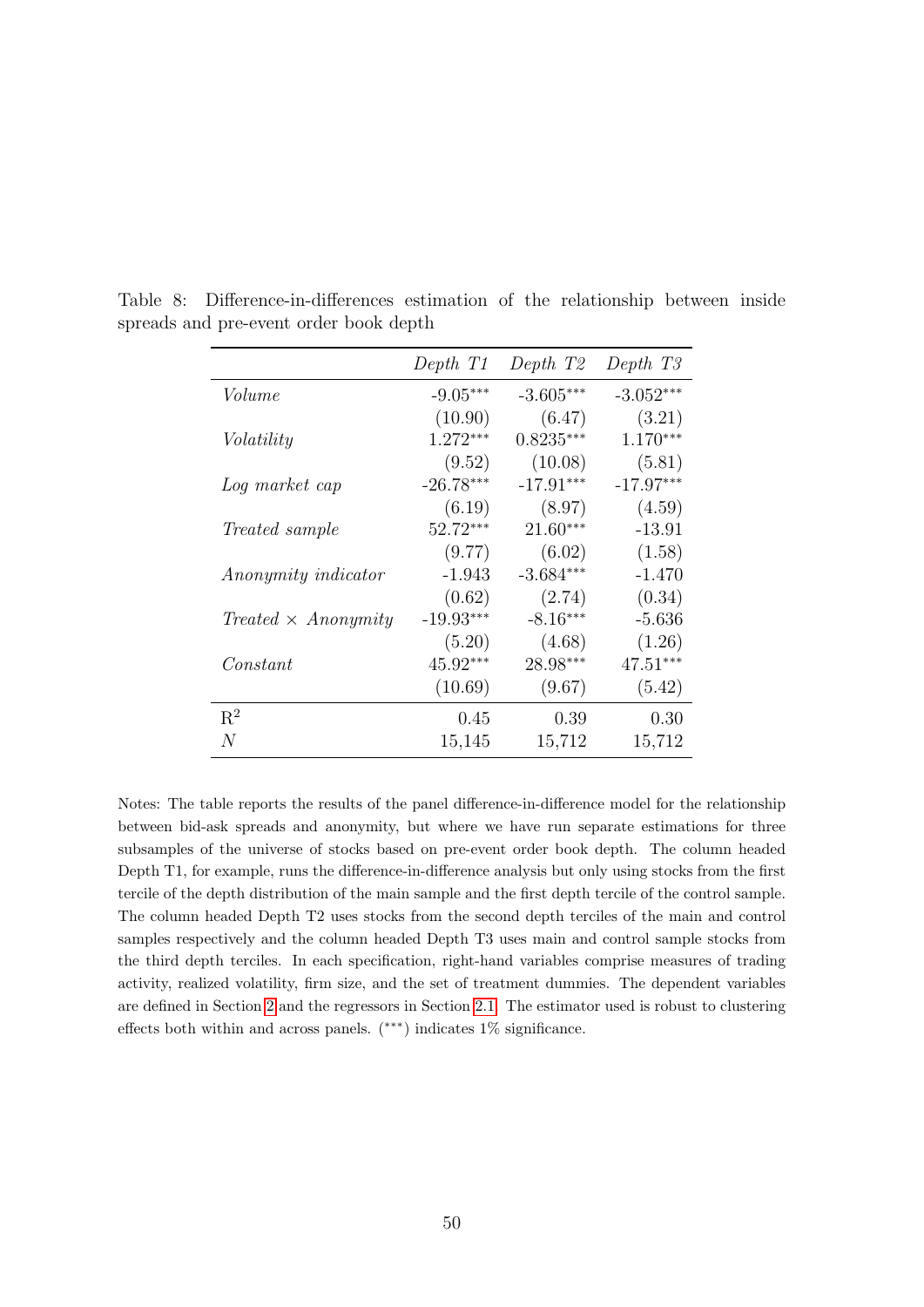<span id="page-52-0"></span>

| Variable                                                        | Coefficient | $t$ -stat |
|-----------------------------------------------------------------|-------------|-----------|
| Volume                                                          | $-0.0490$   | 0.84      |
| Volatility                                                      | $0.850***$  | 9.35      |
| Log Market Cap                                                  | $-23.88***$ | 7.19      |
| Market liquidity                                                | $0.2907***$ | 3.18      |
| Low Concentration stocks                                        | $55.21***$  | 16.39     |
| <i>Medium Concentration stocks</i>                              | $54.56***$  | 13.26     |
| High Concentration stocks                                       | $69.29***$  | 14.48     |
| Low Concentration $\times$ Anonymity interaction                | $-3.703*$   | 1.93      |
| $Median\ Concentration \times Anonymity\ interaction$           | $-16.60***$ | 4.06      |
| <i>High Concentration</i> $\times$ <i>Anonymity interaction</i> | $-23.10***$ | 7.32      |
| $R^2$                                                           | 0.68        |           |
| N                                                               | 31880       |           |

Table 9: Regression estimation of the relationship between inside spreads and preevent concentration in order book intermediation

Notes: The table reports the results of panel regressions of inside bid-offer spreads against measures of activity, realized volatility and stock size, at daily frequency. The sample covers treated stocks only. This specification is augmented by a set of three indicator variables constructed by grouping the sample shares into three subsets based on the extent of concentration in their order book intermediation over the three months preceding the introduction of anonymity. This concentration is measured by the market share of order submissions held by the five largest brokers. We add three further variables interacting the previously defined indicators of concentration and an anonymity time dummy. The dependent variables are defined in Section [2](#page-14-0) and the regressors in Section [2.1.](#page-14-1) The estimator used is robust to clustering effects both within and across panels. (∗∗∗) indicates 1% significance.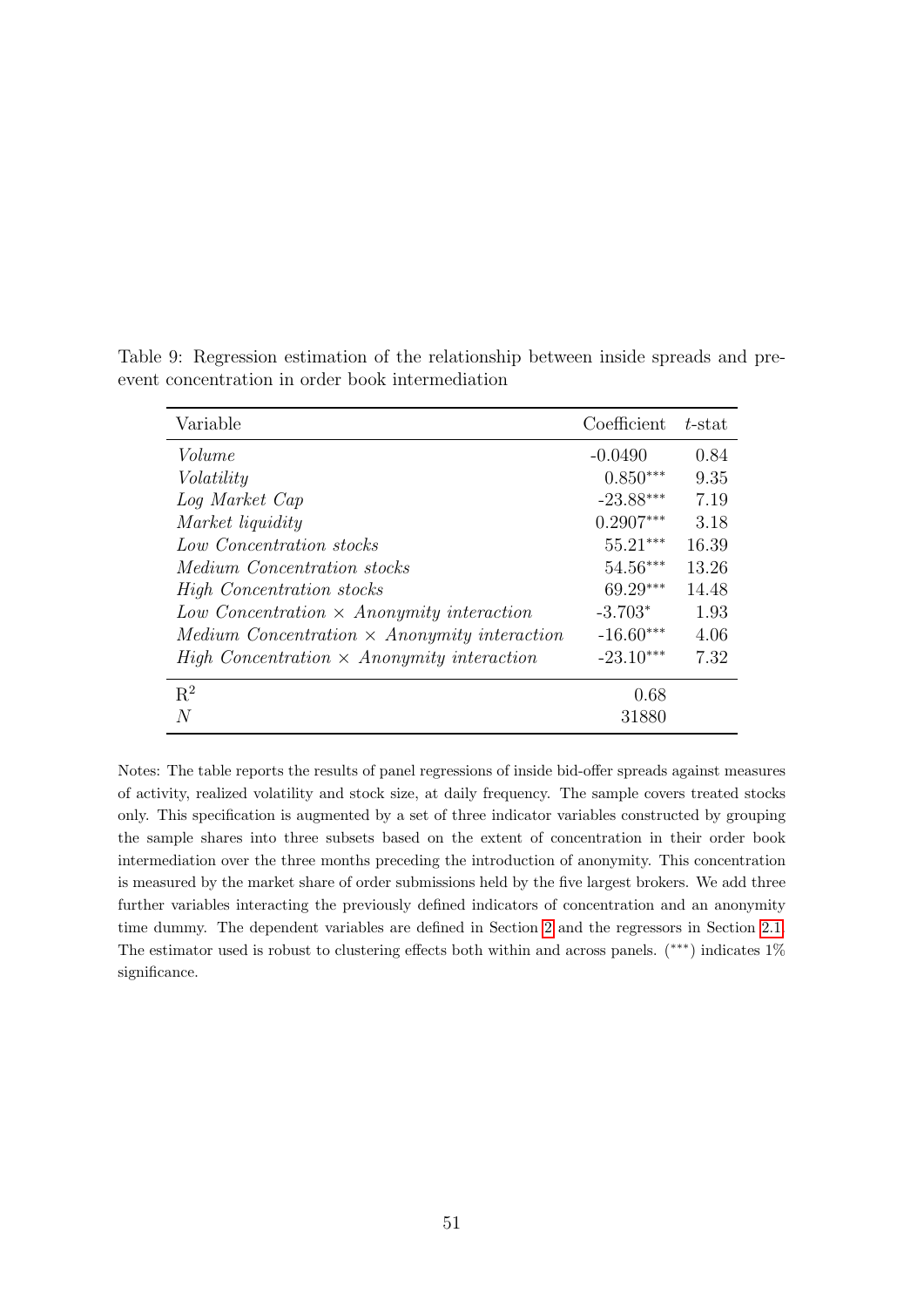| Variable                 | $0-0.1$ NMS | $0.1 - 0.25$ NMS | $0.25 - 0.5$ NMS | $0.5 - 10$ NMS |
|--------------------------|-------------|------------------|------------------|----------------|
| Volume                   | $-0.002$    | $-0.010*$        | $-0.007$         | 0.005          |
|                          | $(-0.30)$   | $(-1.80)$        | $(-1.07)$        | (0.58)         |
| Volatility               | $0.28***$   | $0.38***$        | $0.34***$        | $0.34***$      |
|                          | (10.71)     | (12.33)          | (7.96)           | (5.47)         |
| Log market cap           | $-0.34***$  | $-1.13***$       | $-0.82**$        | $-1.86***$     |
|                          | (1.56)      | (4.46)           | (2.21)           | (2.68)         |
| Large                    | $4.14***$   | $4.06***$        | $3.84***$        | 4.67           |
|                          | (7.12)      | (6.58)           | (4.66)           | (1.59)         |
| Anonymity                | 0.16        | $-0.40$          | $-0.88$          | 1.17           |
|                          | (0.33)      | $(-0.82)$        | $(-1.02)$        | (0.40)         |
| $Large \times Anonymity$ | $-3.40***$  | $-3.02***$       | $-1.96**$        | $-1.37$        |
|                          | $(-5.17)$   | $(-4.38)$        | $(-2.10)$        | $(-0.40)$      |
| Constant                 | $4.00***$   | $8.38***$        | $9.36***$        | $7.89***$      |
|                          | (9.25)      | (15.57)          | (12.59)          | (2.92)         |
| $R^2$                    | 0.02        | 0.04             | 0.02             | 0.02           |

<span id="page-53-0"></span>Table 10: Regression estimates of price impacts by trader size: pre and post-CCP: 10 trade impact horizon

Notes: The table presents results from estimating equation [\(4\)](#page-35-1). Only treated sample stocks are included. Each row presents coefficients for regressions for impacts within particular trade size bin on volatility and market cap controls, plus dummies to pick out large traders, the post-CCP period and an interaction of the larger trader and post-CCP dummies. Robust t-statistics for the estimates are in parentheses. (∗∗∗) indicates 1% significance.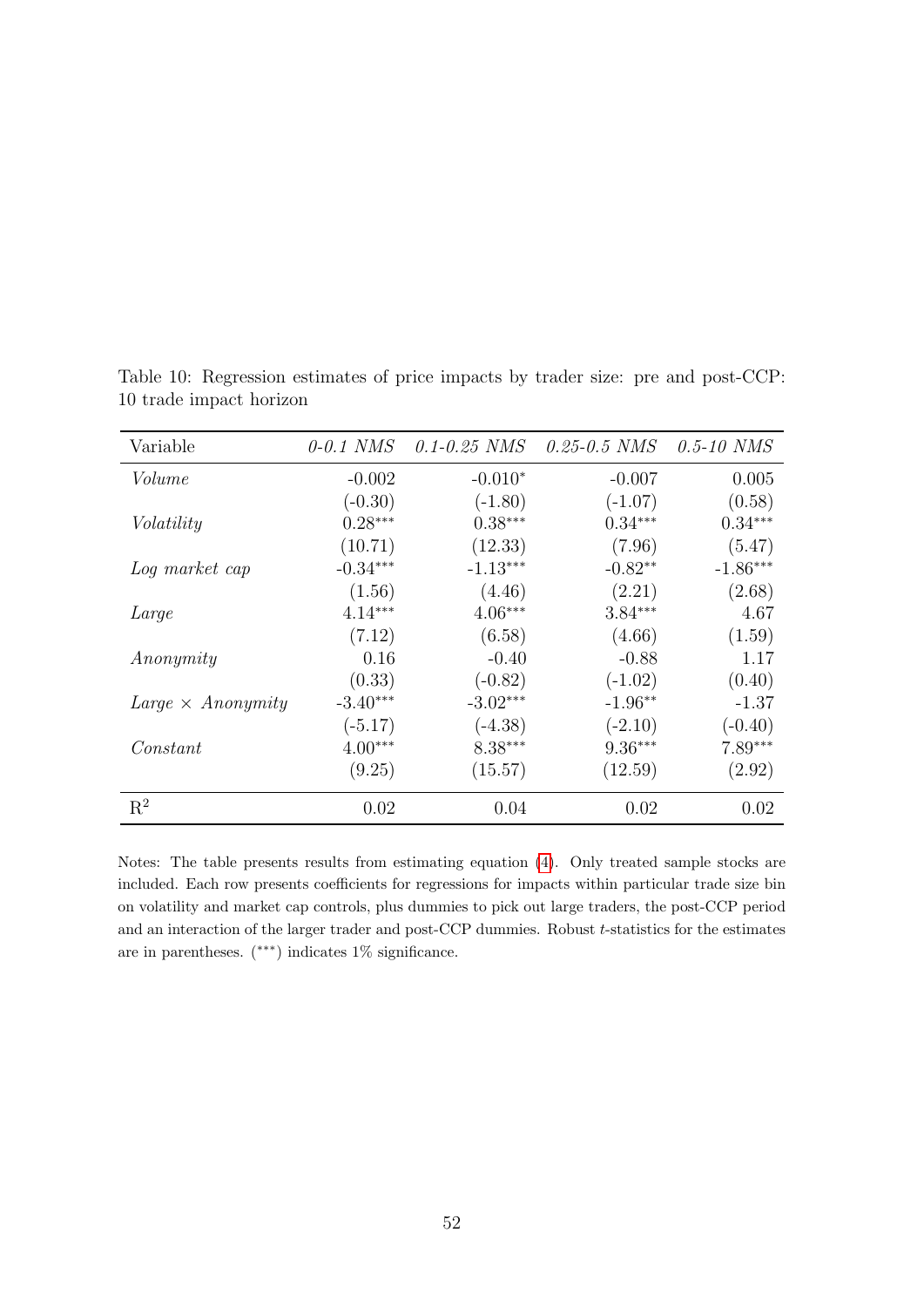

<span id="page-54-0"></span>Figure 1: Mean trade size by sample month: large traders versus all other traders

Notes: for each month in the main sample we construct the average trade size for all trades in which a large trader participated and mean trade size for all other trades. These are expressed in NMS. Large traders are defined as the most active 5 traders per month in overall volume terms.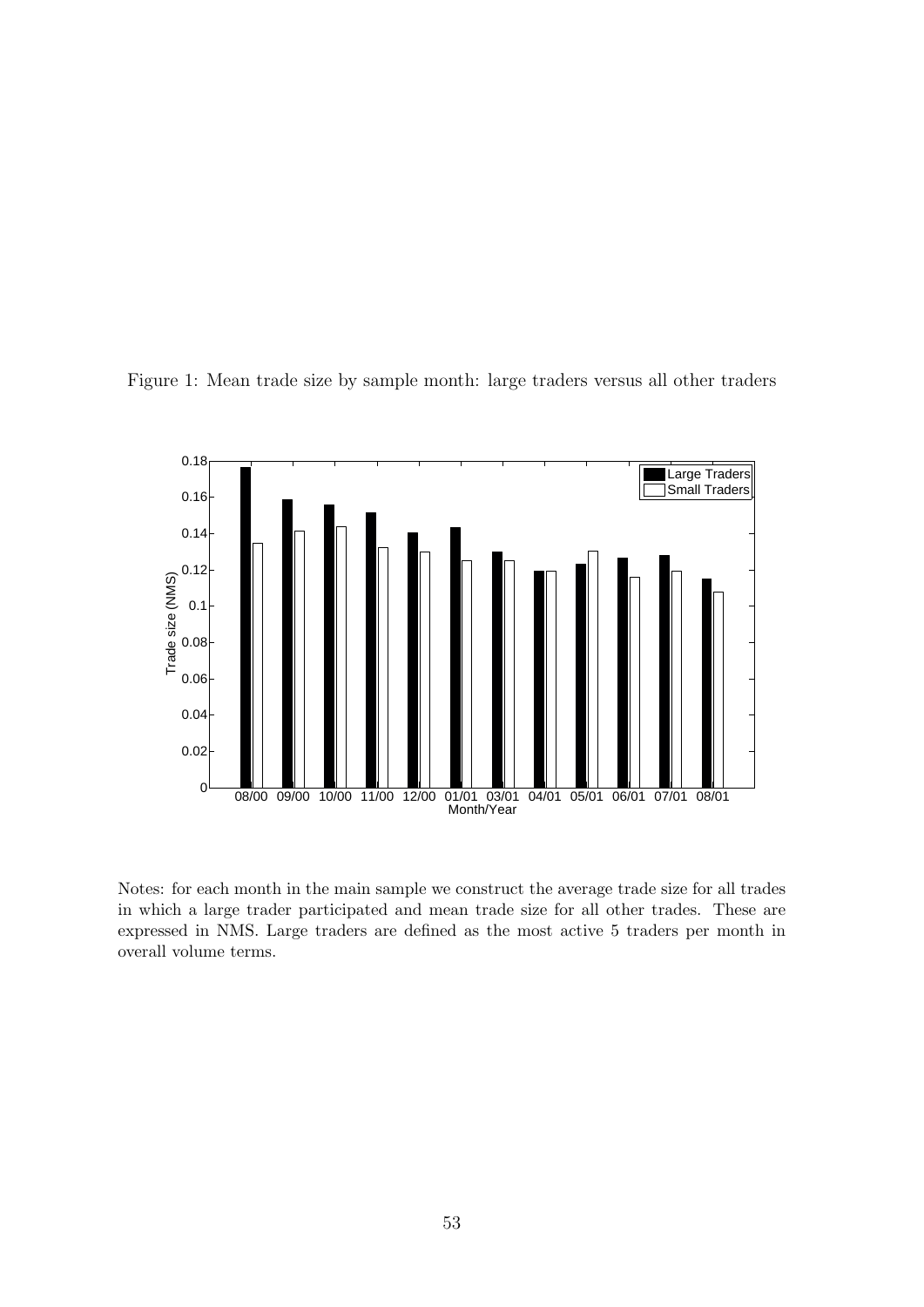<span id="page-55-0"></span>Figure 2: Average trade direction autocorrelation by sample month: large traders versus all other traders



Notes: for each month in the main sample we construct autocorrelation in trade direction for all traders. We then compute a monthly average of these autocorrelations for large traders and another average for all other traders. Large traders are defined as the most active 5 traders per month in overall volume terms.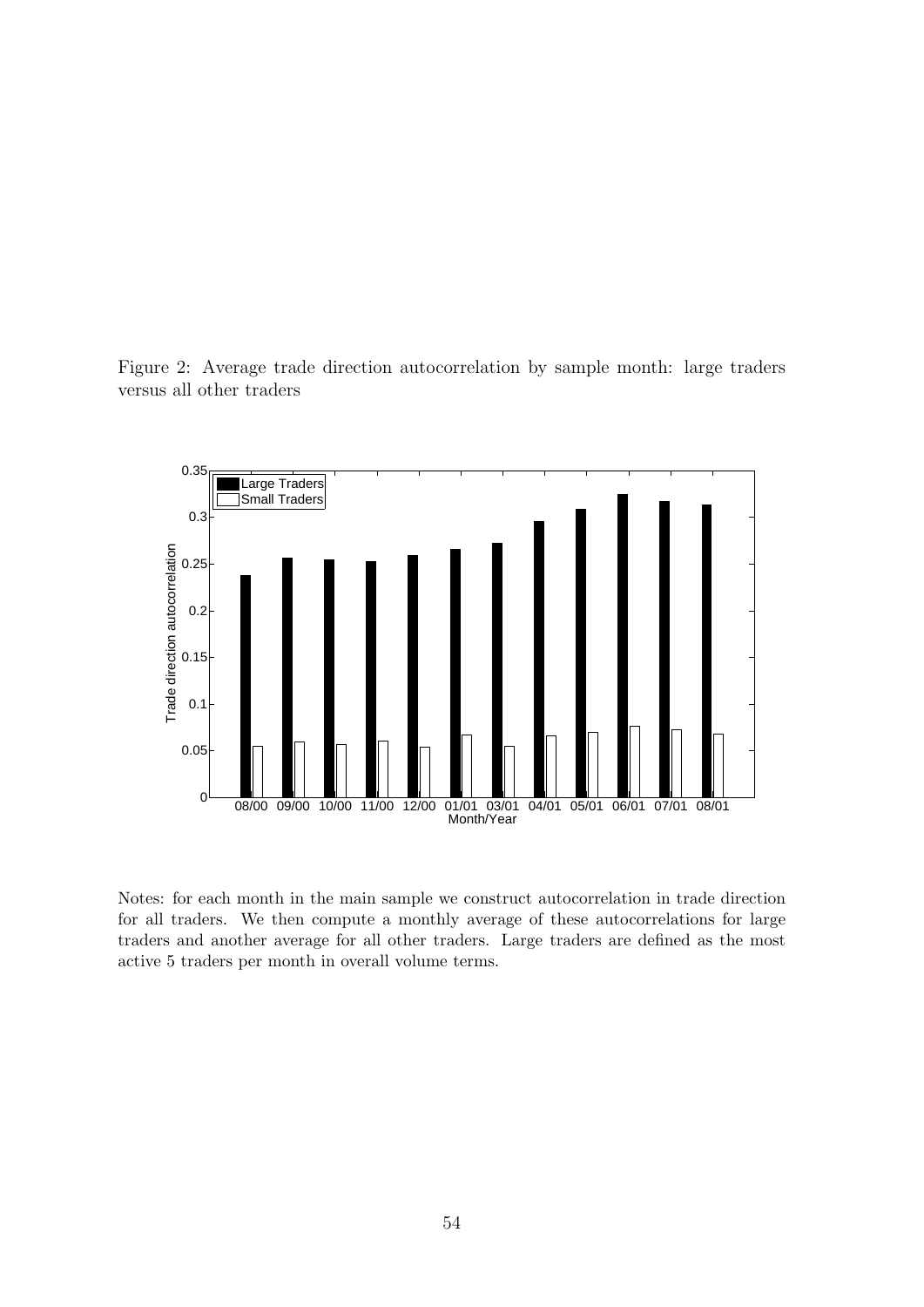## Appendices

#### A. U.S. regulatory debate and evidence on the value of anonymity

Arguments based on the implications of non-anonymity and order-flow predictability for institutional trading costs were made very clearly during the 2003 debate on posttrade anonymity in NASDAQ stocks. They are of particular relevance to the current study because here post-trade transparency was discussed on its own merits, rather than as a desirable by-product of the introduction of a central counterparty.

This debate arose as trading with market-makers on NASDAQ's SuperMontage was not post-trade anonymous for more than one year after its inception in July 2002.<sup>[23](#page-56-0)</sup> As a result, the NASD quickly argued for reform to improve the trading service offered by its market-makers. Their view of the implications of non-anonymity was made very clear in the manner in which they argued for a rule change with the SEC:<sup>[24](#page-56-1)</sup>

Nasdaq proposes to add a post-trade anonymity feature to SuperMontage in response to demand from members. (...) Anonymity is important to market participants because sometimes the identity of a party can reveal important 'market intelligence" and complicate a member's ability to execute its customer orders. For example, if members see a pattern in which a particular member is actively buying a security, and it is commonly known that this member handles the orders of several very large institutional customers, such as pension funds or mutual funds, the other

<span id="page-56-0"></span><sup>&</sup>lt;sup>23</sup>[Hendershott](#page-42-14) [\(2003\)](#page-42-14), for example, noted that "(...) SuperMontage does not provide post-trade anonymity for traders. The SIZE moniker allows pre-trade anonymity; but, unlike trades on ECNs, the clearing and settlement process for SuperMontage trades reveals trader identities."

<span id="page-56-1"></span><sup>24</sup>Securities and Exchange Commission; Notice of Filing of Proposed Rule Change by the National Association of Securities Dealers, Inc. (...) Relating to a Post-Trade Anonymity Feature in SuperMontage, Federal Register, July 2, 2003, Vol. 68, No. 127, Notices.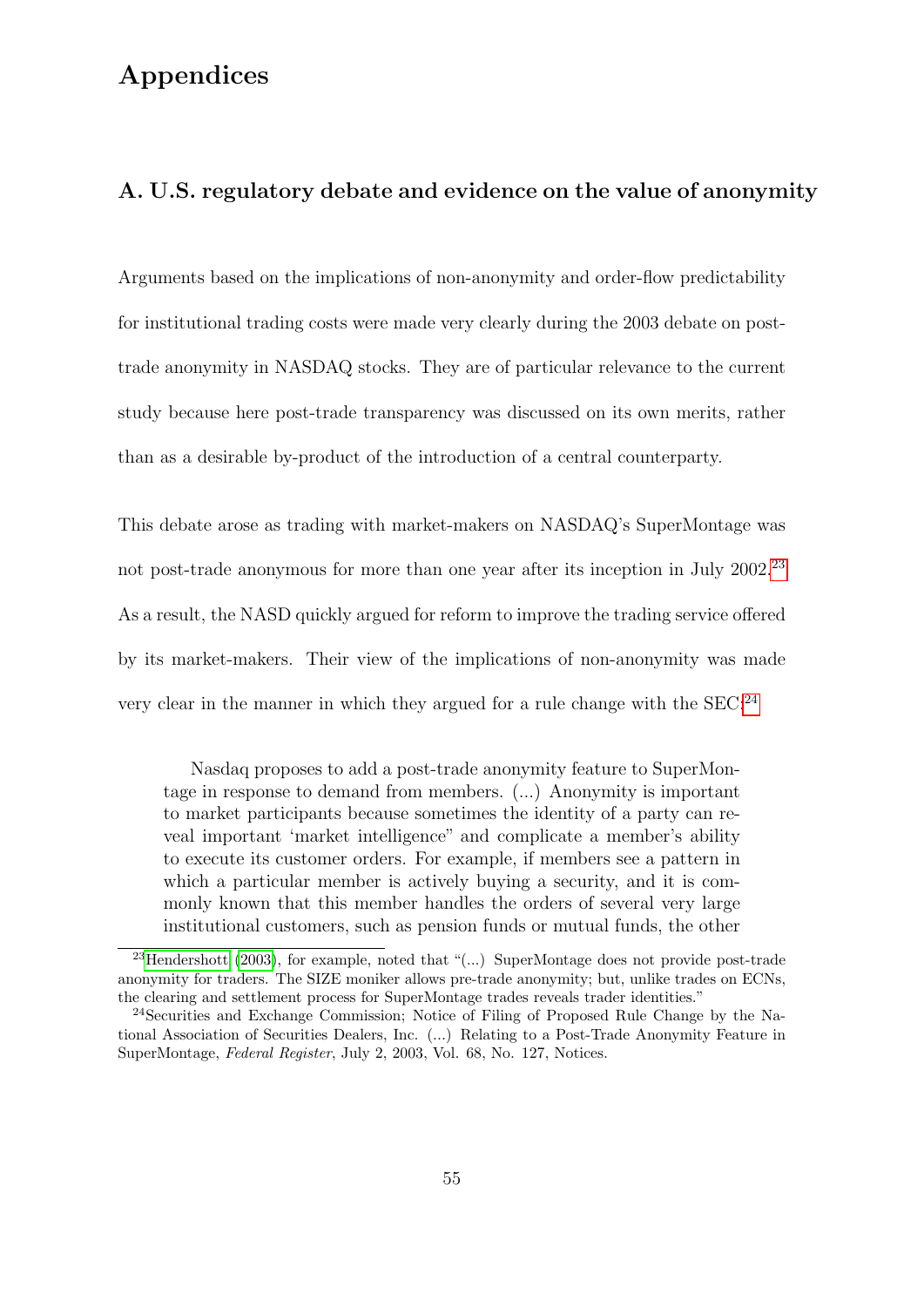members can adjust their trading strategy for that security in anticipation of the strong demand that should develop as the member attempts to fill the order of one or more of its large institutional customers. In such a scenario, the natural result is that the price of the security increases and it becomes more expensive to fill the order. This result commonly is referred to as "market impact." Nasdaq believes post-trade anonymity diminishes market impact, which can help members satisfy their duty of best execution.

The SEC approved the change, agreeing that non-anonymity was likely to "frustrate a firm's ability to efficiently work large orders for its customers or obtain executions at improved prices" and that adopting the Nasdaq proposal would likely "reduce the type of market intelligence that can contribute to market impact." Thus, the SEC argued that the change would "assist broker-dealers in their efforts to satisfy their duty of best execution in working customer orders."[25](#page-57-0)[26](#page-57-1)

Further evidence, that is directly relevant to our work, appears in a series of large-scale academic surveys of the trading practices of institutional investors, which analyse the trade-off between immediacy and trading costs faced by buy-side firms [\(Economides](#page-41-13) [and Schwartz, 1995;](#page-41-13) [Schwartz and Steil, 1996;](#page-43-6) [Demarchi and Thomas, 2001;](#page-41-14) [Schwartz](#page-43-7) [and Steil, 2002\)](#page-43-7). Two key findings emerge from these studies. First, there is a high demand for anonymous trading from all large investors. [Schwartz and Steil](#page-43-6) [\(1996\)](#page-43-6) survey U.K. and European traders and report that respondents place very high value on anonymity, regardless of whether they follow active or passive investment strategies. Similarly, the survey of U.S. investment managers by [Economides and](#page-41-13) [Schwartz](#page-41-13) [\(1995\)](#page-41-13) indicates that majorities of both active and passive managers are

<span id="page-57-0"></span><sup>&</sup>lt;sup>25</sup>Order Approving Proposed Rule Change by the National Association of Securities Dealers, Inc. (...) Relating to a Post-Trade Anonymity Feature in SuperMontage, Federal Register, Vol. 68, No. 189, September 30, 2003, Notices.

<span id="page-57-1"></span> $^{26}$ Our own discussions with traders at the block desks of large London-based sell-side firms confirmed the relevance of this argument for trading in London. These brokers emphasised the role of stock-specific concentration in intermediation and order flow predictability. and described to us a market structure where the shares of the key players in a stock were well-known to those who regularly traded in that security. Whilst these large firms welcomed the introduction of post-trade opacity, Exchange officials reported to us that other traders missed the "gaming" opportunities that non-anonymity had allowed.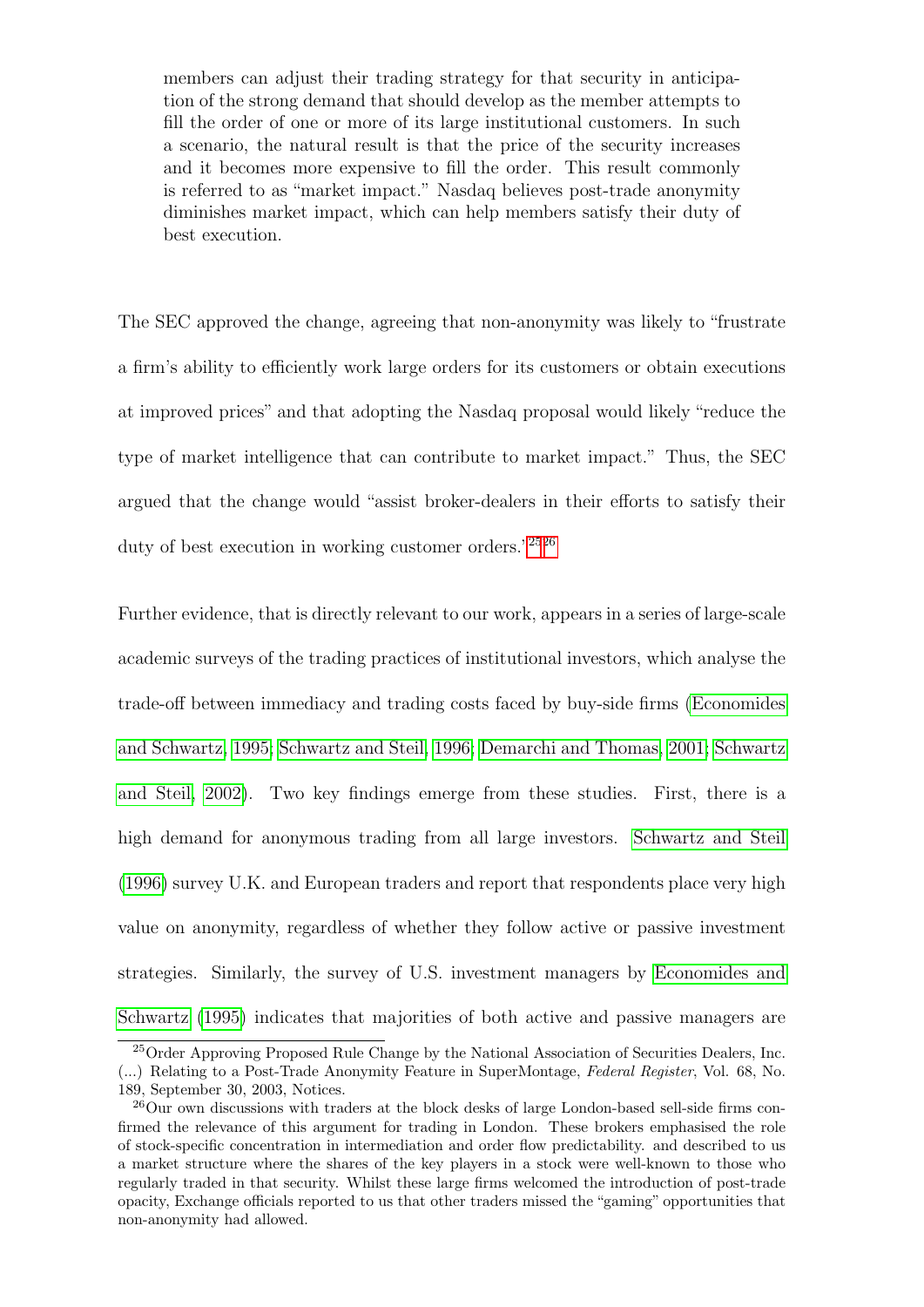"concerned" or "very concerned" about information leakage.

Second, when anonymity is not enforced, institutional traders demand more immediacy in execution. [Schwartz and Steil](#page-43-7) [\(2002\)](#page-43-7) argue that this "excessive immediacy" [their words] is integral to non-anonymous trading because of endemic front-running: "(...) it is primarily information on their *identity* and *order size* captured by intermediaries that triggers adverse price movements for institutions." (...) "An institution (...) must give up its identity and order information when it trades, thereby offering signals to broker-dealers as to its future buying or selling intentions." While the focus of this evidence is on non-anonymity as a consequence of the intermediated (brokered) nature of the trading process, the same reasoning applies to any environment where trading interest may be inferred via the revelation of identities.

#### B. Changes in information asymmetries under anonymity

One potential route to explaining why anonymity affects market quality relies on asymmetric information. [Huddart, Hughes, and Levine](#page-42-0) [\(2001\)](#page-42-0), for example, present a model in which post-trade anonymity is associated with more intense and prolonged informational asymmetries and possibly less efficient markets. The converse argument is made regarding efficiency by [Rindi](#page-42-1) [\(2008\)](#page-42-1) in the endogenous information acquisition version of her model.

To assess whether the key economic implication of introducing post-trade anonymity is to worsen information asymmetries between aggressive and passive traders, we use the familiar time-series microstructure models introduced by [Hasbrouck](#page-42-8) [\(1991a](#page-42-8)[,b\)](#page-42-9) to evaluate and compare the size of the information asymmetries before and after the introduction of the CCP. These models give three measures. The most primitive is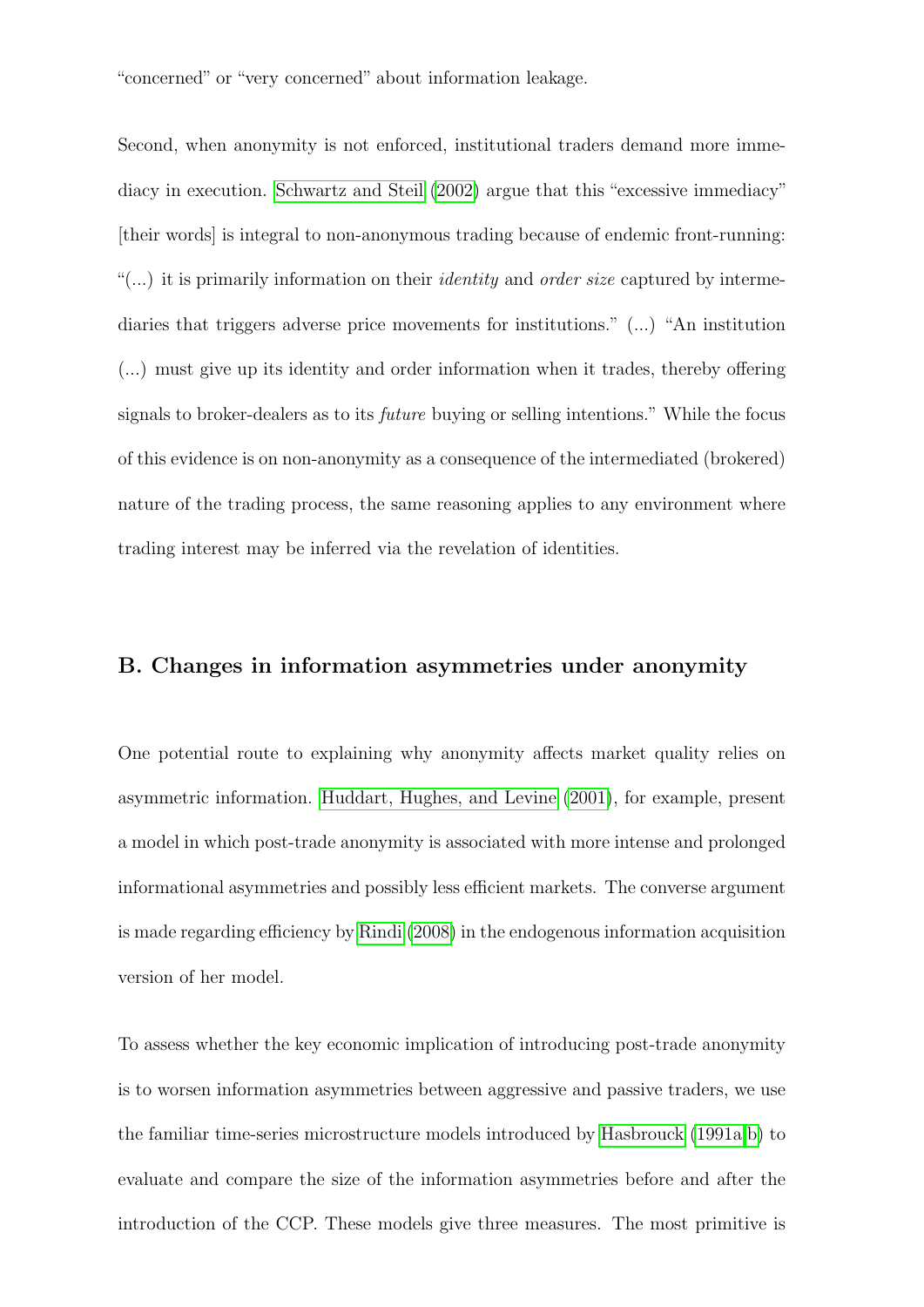the equilibrium price impact of a trade, similar in spirit to those we have already calculated in Section [2.4.](#page-21-0) A variance decomposition then delivers the size of the permanent component of the price process. This is used in recent work to measure the efficiency of the market [\(Hendershott and Moulton, 2011\)](#page-42-15). Finally, the variance decomposition also gives us the contribution of trading to the size of the permanent component. This is used to measure the scale of any asymmetric information problem.

We estimate the VAR models and associated variance decompositions for each stock in the sample separately for each month in the sample. We then average the results for the stock-months in the pre-anonymity regime and the anonymous regime and present these averages, plus standard errors for these means, in Table [11.](#page-60-0) For price impacts, the table tells a similar story to that we have already seen – anonymity brings reductions of, in this case, around 30%. However, there is no economically significant change in either the permanent or trade correlated components. The former is just below 50% in both subsamples and that latter close to 25% pre- and post-CCP.

Thus, this exercise reveals no clear evidence of any change in the scale of the asymmetric information problem facing liquidity suppliers to SETS with the introduction of anonymity. Moreover, by these metrics, there is no evidence of any change in market efficiency with the introduction of anonymity. Our results thus provide little support for the implications of models of the effects of anonymity based on asymmetric information.